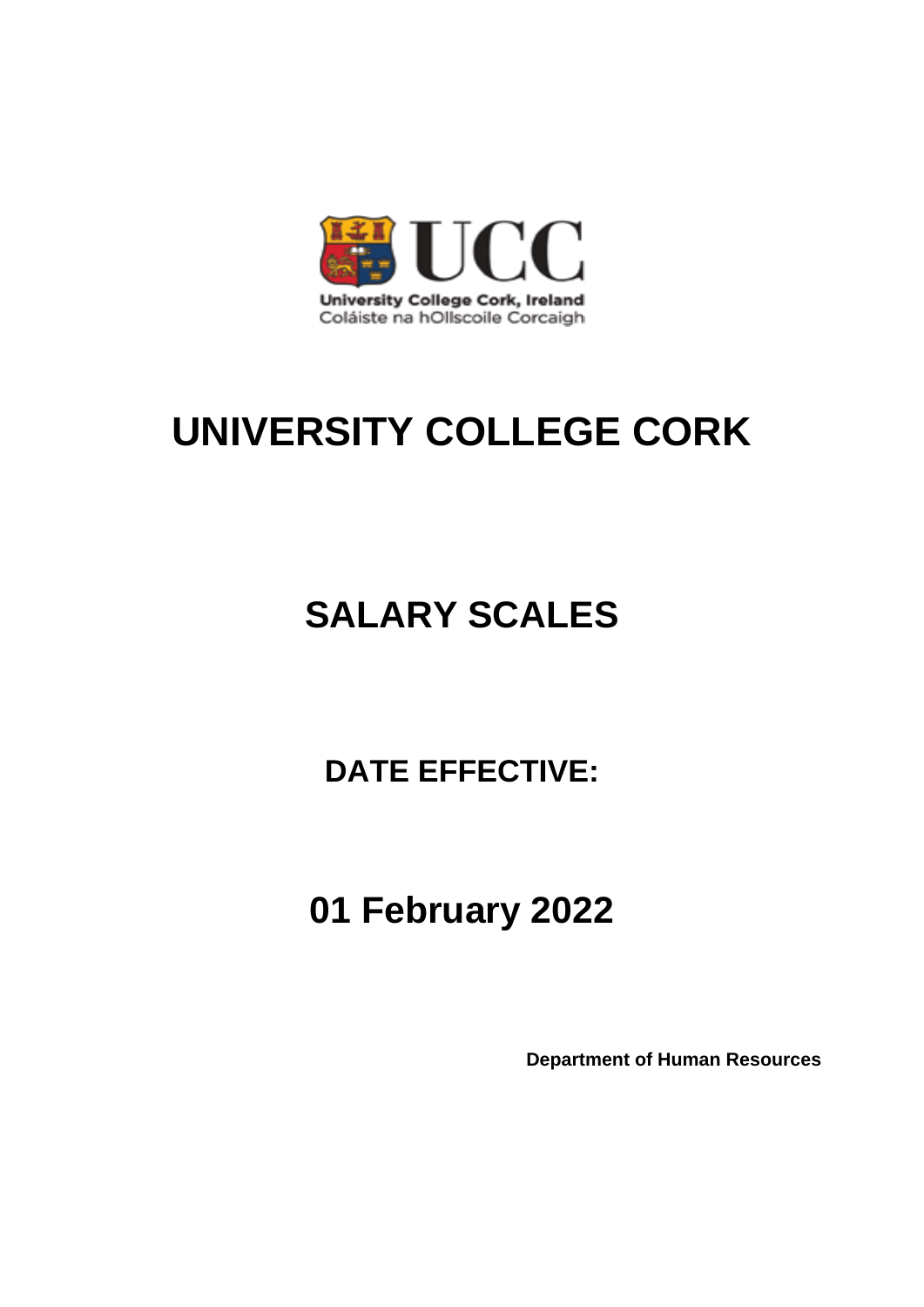## **ACADEMIC**

| <b>Scale Title</b> |                    |                |                     |
|--------------------|--------------------|----------------|---------------------|
|                    | <b>FEMPI Rest.</b> | <b>New PSA</b> | <b>New PSA (1%)</b> |
|                    | 01-Jul-21          | 01-Oct-21      | 01-Feb-22           |
|                    | €                  | €              | €                   |
| <b>Professor</b>   | 117,276            | 117,276        | 118,449             |
| <b>Scale A</b>     | 123,964            | 123,964        | 125,204             |
|                    | 130,651            | 130,651        | 131,958             |
|                    | 137,338            | 137,338        | 138,711             |
|                    | 144,025            | 144,025        | 145,465             |
|                    | 150,712            | 150,712        | 152,219             |

| <b>Scale Title</b> |                    |                |                     |
|--------------------|--------------------|----------------|---------------------|
|                    | <b>FEMPI Rest.</b> | <b>New PSA</b> | <b>New PSA (1%)</b> |
|                    | 01-Jul-21          | 01-Oct-21      | 01-Feb-22           |
|                    | €                  | €              | €                   |
| <b>Professor</b>   | 123,449            | 123,449        | 124,683             |
| <b>Scale B</b>     | 130,488            | 130,488        | 131,793             |
|                    | 137,527            | 137,527        | 138,902             |
|                    | 144,566            | 144,566        | 146,012             |
|                    | 151,605            | 151,605        | 153,121             |
|                    | 154,507            | 156,052        | 157,612             |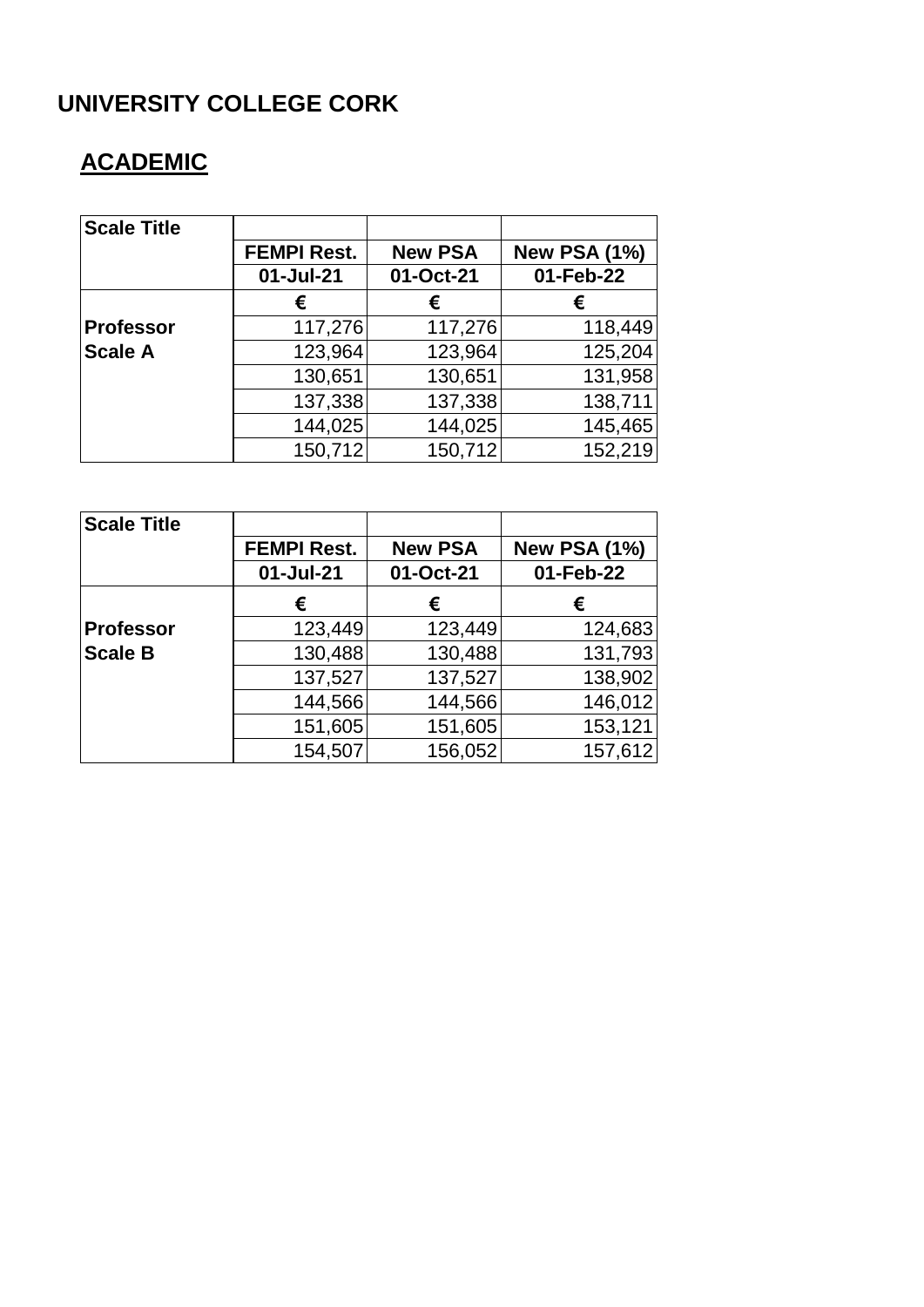#### **ACADEMIC PAY SCALES**

| <b>UCC Scale Title</b> | <b>Scale</b> | <b>Point</b>   |                    |                |                     |
|------------------------|--------------|----------------|--------------------|----------------|---------------------|
|                        |              | on Scale       | <b>FEMPI Rest.</b> | <b>New PSA</b> | <b>New PSA (1%)</b> |
|                        |              |                | 01-Jul-21          | 01-Oct-21      | 01-Feb-22           |
|                        |              |                | €                  | €              | €                   |
| Prof (Scale 2)         | A            | 1              | 99,097             | 99,097         | 100,088             |
|                        |              | 2              | 103,432            | 103,432        | 104,466             |
|                        |              | 3              | 107,761            | 107,761        | 108,839             |
|                        |              | 4              | 112,083            | 112,083        | 113,204             |
|                        |              | 5              | 113,537            | 113,537        | 114,672             |
|                        |              | 6              | 116,386            | 116,386        | 117,550             |
|                        |              |                |                    |                |                     |
| Prof (Scale 2)         | в            | 1              | 104,313            | 104,313        | 105,356             |
|                        |              | $\overline{2}$ | 108,876            | 108,876        | 109,965             |
|                        |              | 3              | 113,434            | 113,434        | 114,568             |
|                        |              | 4              | 117,982            | 117,982        | 119,162             |
|                        |              | 5              | 119,515            | 119,515        | 120,710             |
|                        |              | 6              | 122,510            | 122,510        | 123,735             |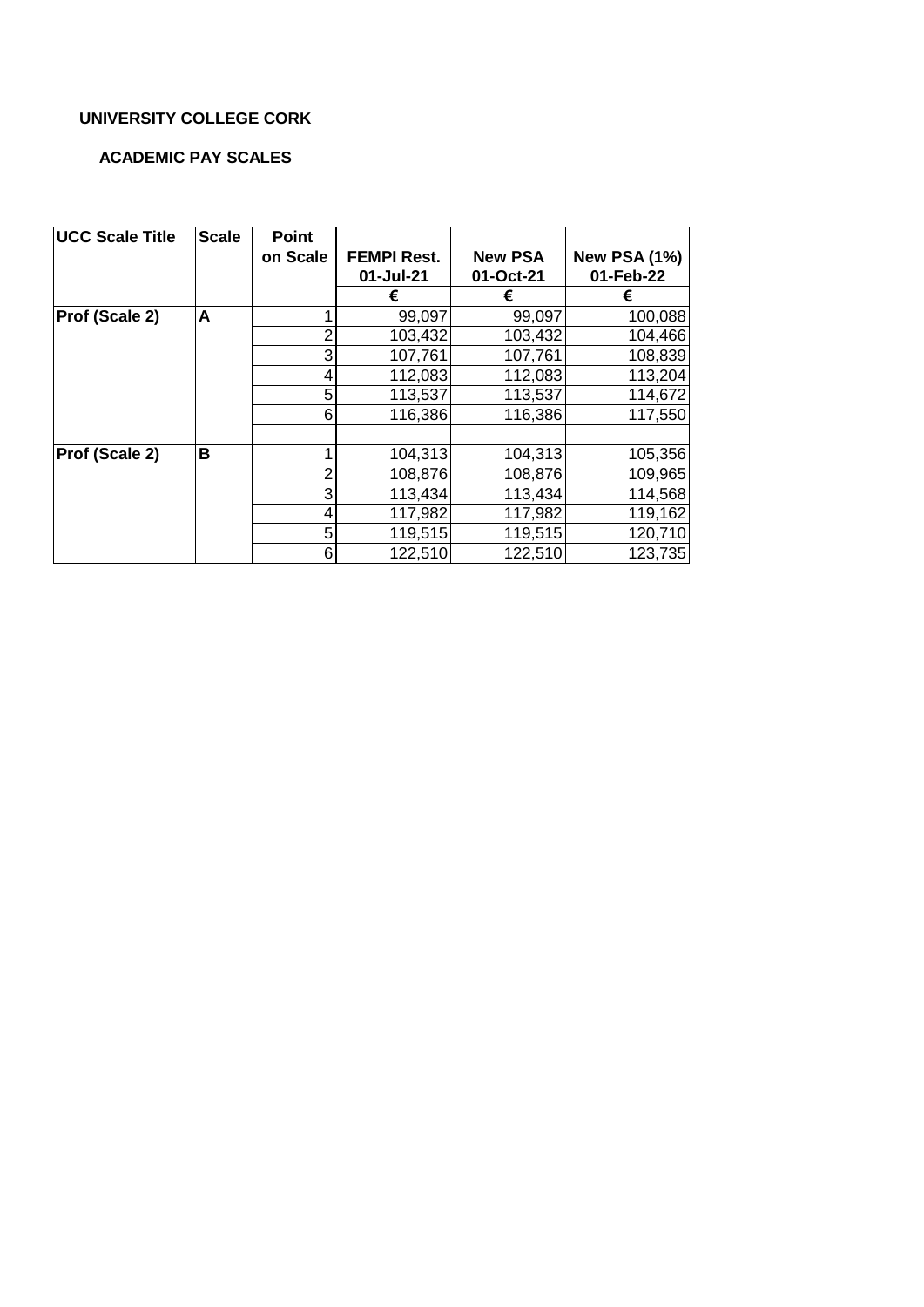#### **ACADEMIC PAY SCALES**

| <b>UCC Scale Title</b> | <b>Scale</b> | <b>Point</b>            |                    |                |                     |
|------------------------|--------------|-------------------------|--------------------|----------------|---------------------|
|                        |              | on Scale                | <b>FEMPI Rest.</b> | <b>New PSA</b> | <b>New PSA (1%)</b> |
|                        |              |                         | 01-Jul-21          | 01-Oct-21      | 01-Feb-22           |
|                        |              |                         | €                  | €              | €                   |
| <b>Senior Lecturer</b> | A            | 1                       | 68,639             | 69,325         | 70,018              |
|                        |              | $\overline{2}$          | 72,253             | 72,253         | 72,976              |
|                        |              | $\overline{3}$          | 76,313             | 76,313         | 77,076              |
|                        |              | 4                       | 80,396             | 80,396         | 81,200              |
|                        |              | 5                       | 84,466             | 84,466         | 85,311              |
|                        |              | 6                       | 88,522             | 88,522         | 89,407              |
|                        |              | $\overline{7}$          | 92,594             | 92,594         | 93,520              |
|                        |              | 8                       | 96,628             | 96,628         | 97,594              |
|                        |              |                         |                    |                |                     |
| <b>Senior Lecturer</b> | B            | $\mathbf 1$             | 71,786             | 71,786         | 72,504              |
|                        |              | $\overline{2}$          | 76,054             | 76,054         | 76,815              |
|                        |              | $\overline{3}$          | 80,328             | 80,328         | 81,131              |
|                        |              | $\overline{\mathbf{4}}$ | 84,626             | 84,626         | 85,472              |
|                        |              | 5                       | 88,909             | 88,909         | 89,798              |
|                        |              | $\overline{6}$          | 93,185             | 93,185         | 94,117              |
|                        |              | $\overline{7}$          | 97,469             | 97,469         | 98,444              |
|                        |              | 8                       | 101,714            | 101,714        | 102,731             |
|                        |              |                         |                    |                |                     |
| <b>Lecturer A/B</b>    | A            | 1                       | 63,815             | 64,453         | 65,097              |
|                        |              | $\overline{2}$          | 68,078             | 68,759         | 69,447              |
|                        |              | 3                       | 71,992             | 71,992         | 72,712              |
|                        |              | 4                       | 76,343             | 76,343         | 77,106              |
|                        |              | $\overline{5}$          | 83,344             | 83,344         | 84,177              |
|                        |              |                         |                    |                |                     |
| <b>Lecturer A/B</b>    | B            | 1                       | 67,073             | 67,743         | 68,421              |
|                        |              | $\overline{2}$          | 71,186             | 71,898         | 72,617              |
|                        |              | $\overline{3}$          | 75,782             | 75,782         | 76,540              |
|                        |              | 4                       | 80,360             | 80,360         | 81,164              |
|                        |              | $\overline{5}$          | 87,732             | 87,732         | 88,609              |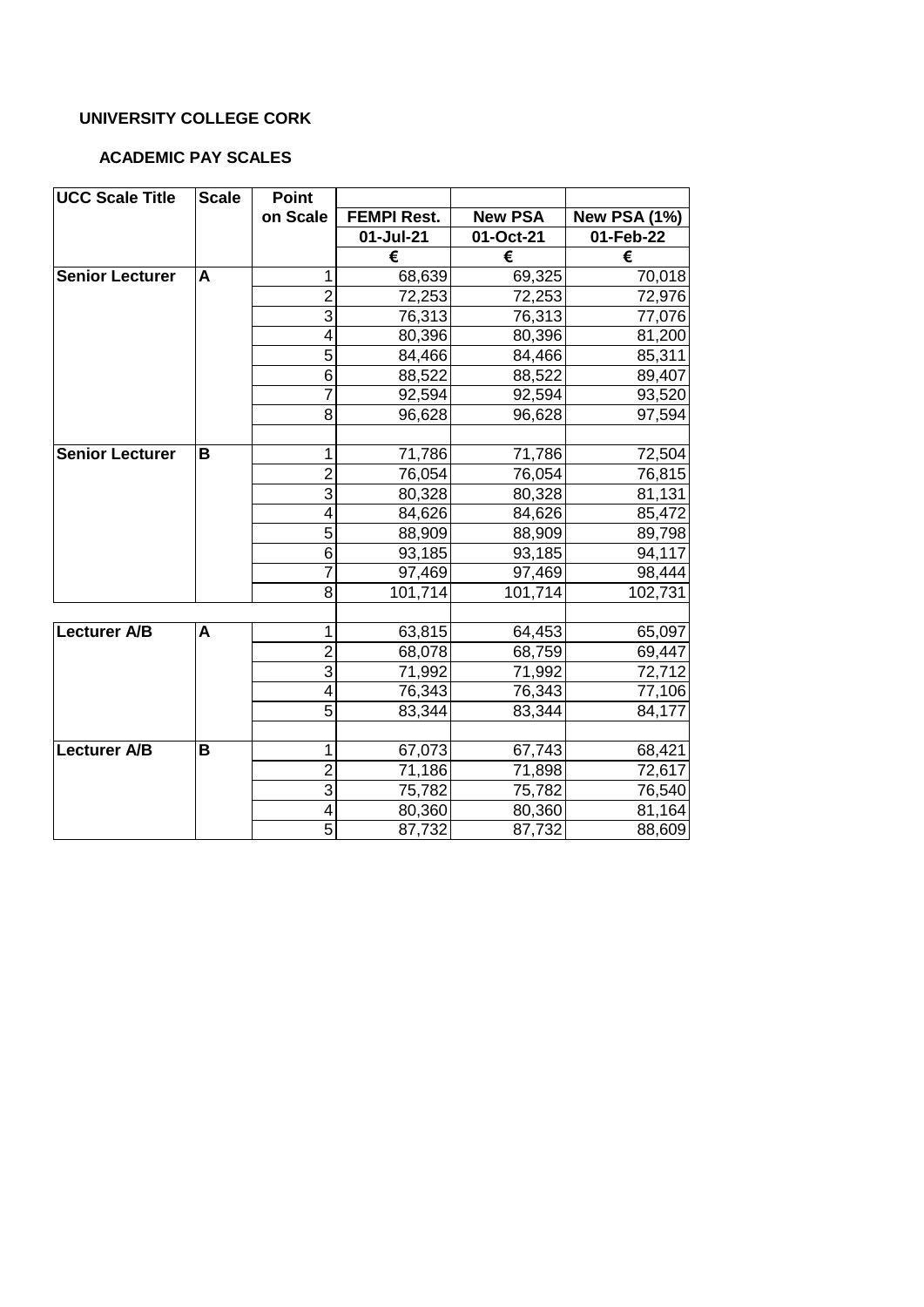#### **ACADEMIC PAY SCALES**

| <b>UCC Scale Title</b> | <b>Scale</b> | <b>Point</b>            |                |                     |
|------------------------|--------------|-------------------------|----------------|---------------------|
|                        |              | on Scale                | <b>New PSA</b> | <b>New PSA (1%)</b> |
|                        |              |                         | 01-Oct-21      | 01-Feb-22           |
|                        |              |                         | €              | €                   |
| <b>Lecturer B/B</b>    | A            | 1                       | 37,158         | 37,530              |
|                        |              | $\overline{2}$          | 39,299         | 39,692              |
|                        |              | $\overline{3}$          | 41,488         | 41,903              |
|                        |              | 4                       | 43,470         | 43,905              |
|                        |              | $\overline{5}$          | 45,559         | 46,014              |
|                        |              | $\overline{6}$          | 47,755         | 48,233              |
|                        |              | 7                       | 49,511         | 50,006              |
|                        |              | 8                       | 51,622         | 52,138              |
|                        |              | $\overline{9}$          | 53,845         | 54,383              |
|                        |              | 10                      | 55,524         | 56,079              |
|                        |              | 11                      | 57,249         | 57,822              |
|                        |              | 12                      | 58,981         | 59,571              |
|                        |              |                         |                |                     |
| <b>Lecturer B/B</b>    | B            | 1                       | 35,248         | 35,600              |
|                        |              | $\overline{\mathbf{c}}$ | 37,159         | 37,531              |
|                        |              | $\overline{3}$          | 38,992         | 39,381              |
|                        |              | 4                       | 41,115         | 41,526              |
|                        |              | $\overline{5}$          | 43,545         | 43,981              |
|                        |              | 6                       | 45,636         | 46,093              |
|                        |              | $\overline{7}$          | 47,833         | 48,311              |
|                        |              | $\overline{8}$          | 50,147         | 50,648              |
|                        |              | $\boldsymbol{9}$        | 52,007         | 52,527              |
|                        |              | 10                      | 54,241         | 54,784              |
|                        |              | $\overline{11}$         | 56,573         | 57,139              |
|                        |              | 12                      | 58,349         | 58,932              |
|                        |              | 13                      | 60,163         | 60,765              |
|                        |              | 14                      | 61,984         | 62,604              |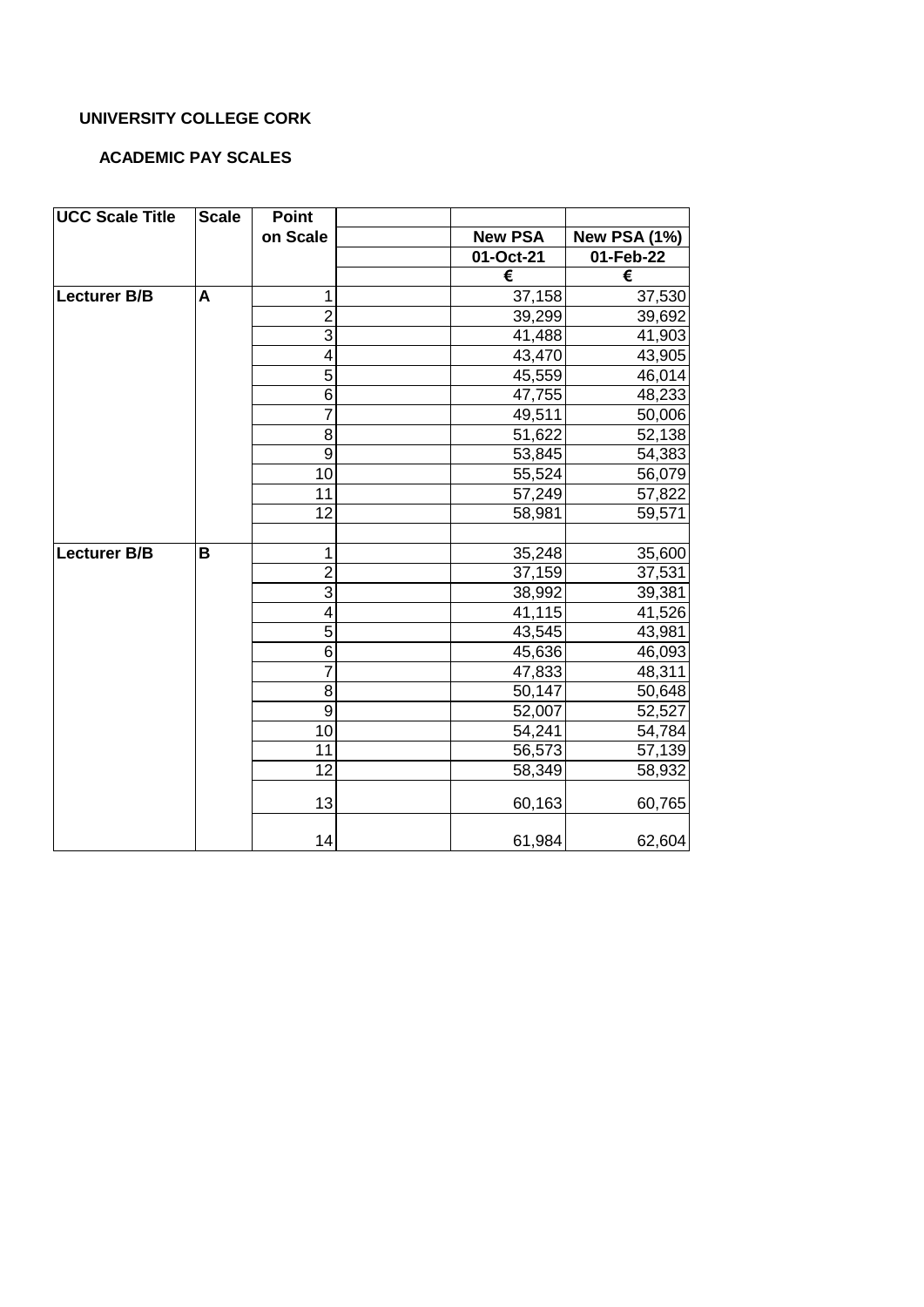#### **Academic Consultants**

**Comprehends those covered by the Settlement Agreement only, see HSE scales (https://www.hse.ie/eng/staff/benefitsservices/pay/) for the applicable scales for consultants not covered**

**Salary scales for serving Academic Consultants (1998 Contract) who have opted for the new Type A Contract AND are covered by the Settlement agreement**

| <b>Category I</b>  |               |               |               |            |
|--------------------|---------------|---------------|---------------|------------|
| <b>Consultants</b> | <b>Type A</b> | <b>Type A</b> | <b>Type A</b> | Type A     |
|                    | 01/04/2019    | 01/09/2019    | 01/10/2020    | 01/10/2021 |
|                    |               |               | €             |            |
| Professor          | 268,738       | 273,441       | 278,910       | 281,699    |
| Prof (Scale 2)     | 253,352       | 257,786       | 262,942       | 265,571    |
| Lecturer           | 238,037       | 242,203       | 247,047       | 249,517    |
| College Lecturer   | 233,931       | 238,025       | 242,785       | 245,213    |

## *Category II*

| <b>Consultants</b>   | <b>Type A</b> | <b>Type A</b> | <b>Type A</b> | <b>Type A</b> |
|----------------------|---------------|---------------|---------------|---------------|
|                      | 01/04/2019    | 01/09/2019    | 01/10/2020    | 01/10/2021    |
|                      |               |               |               |               |
| <b>Professor UCC</b> | 268,738       | 273,441       | 278,910       | 281,699       |
| Prof (Scale 2)       | 253,352       | 257,786       | 262,942       | 265,571       |
| Lecturer UCC         | 238,037       | 242,203       | 247,047       | 249,517       |
| College Lecturer UCC | 233,931       | 238,025       | 242,785       | 245,213       |

**Salary scales for serving Academic Consultants (1998 contract) who have opted for the new Type B Contract AND are covered by the Settlement Agreement**

| Category I         |               |               |               |               |
|--------------------|---------------|---------------|---------------|---------------|
| <b>Consultants</b> | <b>Type B</b> | <b>Type B</b> | <b>Type B</b> | <b>Type B</b> |
|                    | 01/04/2019    | 01/09/2019    | 01/10/2020    | 01/10/2021    |
|                    |               |               | €             |               |
| Professor          | 259,628       | 264,172       | 269,455       | 272,150       |
| Prof (Scale 2)     | 240,867       | 245,083       | 249,984       | 252,484       |
| Lecturer           | 219,898       | 223,746       | 228,221       | 230,504       |
| College Lecturer   | 214,635       | 218,391       | 222,759       | 224,987       |

#### *Category II Consultants* **Type B Type B Type B Type B 01/04/2019 01/09/2019 01/10/2020 01/10/2021 € € € €** Professor UCC 259,628 264,172 269,455 272,150 Prof (Scale 2) 240,867 245,083 249,984 252,484 Lecturer UCC 219,898 223,746 228,221 230,504 College Lecturer UCC 214,635 214,635 218,391 222,759 224,987

**Salary scales for serving Academic Consultants (1998 contract) who have opted for the new Type B\* Contract AND are covered by the Settlement Agreement**

| <b>Category II</b>   |            |            |            |            |
|----------------------|------------|------------|------------|------------|
| <b>Consultants</b>   | Type $B^*$ | Type $B^*$ | Type $B^*$ | Type $B^*$ |
|                      | 01/04/2019 | 01/09/2019 | 01/10/2020 | 01/10/2021 |
|                      |            |            |            |            |
| <b>Professor UCC</b> | 232,299    | 236,365    | 241,092    | 243,503    |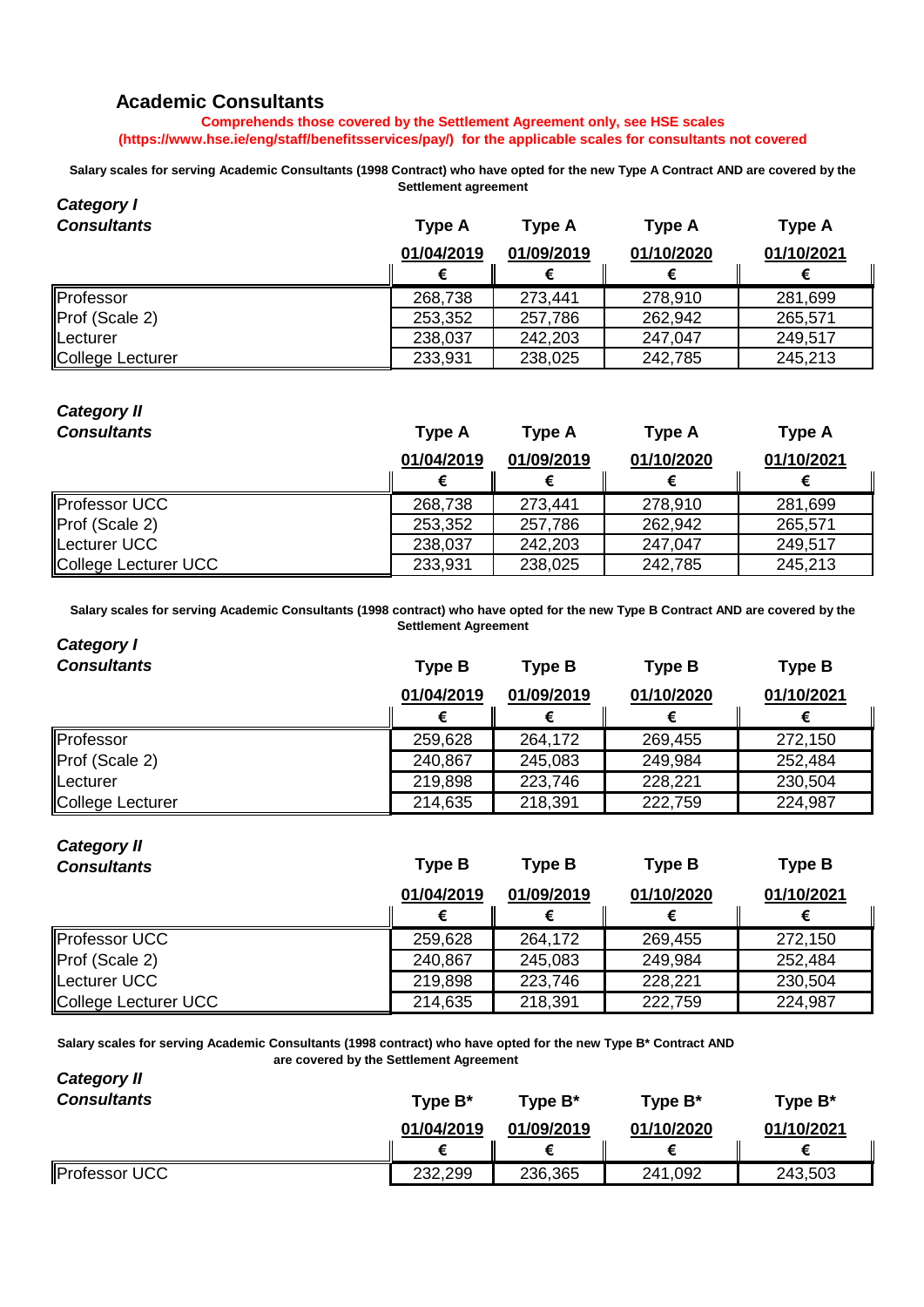| Prof (Scale 2)       | 215,109 | 218,873 | 223,251 | 225,483 |
|----------------------|---------|---------|---------|---------|
| Lecturer UCC         | 197,919 | 201,383 | 205,410 | 207,464 |
| College Lecturer UCC | 193,320 | 196,703 | 200,637 | 202,643 |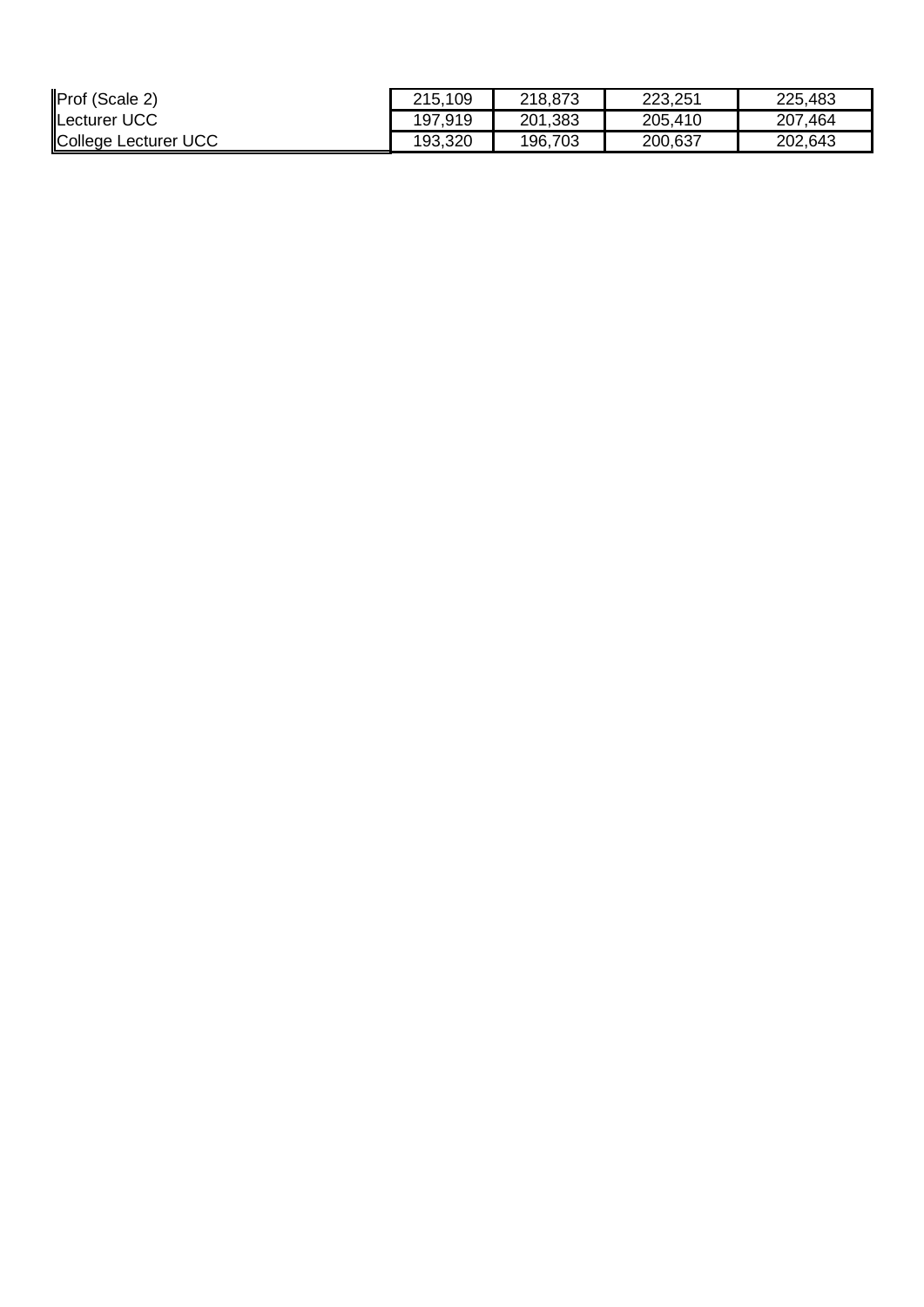#### **ACADEMIC CONSULTANTS - NEW ENTRANTS**

| <b>Scale Title</b> | Point          | <b>PSSA (2%)</b> | who have availed of the Settlement Agreement | <b>New PSA</b> |
|--------------------|----------------|------------------|----------------------------------------------|----------------|
|                    | on             | 01/10/2020       |                                              | 01/10/2021     |
|                    | <b>Scale</b>   | €                |                                              | €              |
|                    | 1              | 232,181          |                                              | 234,502        |
|                    | $\overline{2}$ | 244,737          |                                              | 247,185        |
| Type A             | 3              | 257,977          |                                              | 260,557        |
| <b>Professor</b>   | 4              | 264,954          |                                              | 267,603        |
|                    | 5              | 271,932          |                                              | 274,652        |
|                    | 6              | 278,909          |                                              | 281,698        |
|                    | 1              | 217,808          |                                              | 219,986        |
|                    | $\overline{2}$ | 230,367          |                                              | 232,671        |
| Type A             | 3              | 242,009          |                                              | 244,429        |
| <b>Associate</b>   | 4              | 248,986          |                                              | 251,476        |
| <b>Professor</b>   | 5              | 255,964          |                                              | 258,524        |
|                    | 6              | 262,941          |                                              | 265,571        |
|                    | 1              | 203,502          |                                              | 205,537        |
|                    | $\overline{2}$ | 216,062          |                                              | 218,222        |
| Type A             | 3              | 226,113          |                                              | 228,374        |
| Lecturer           | 4              | 233,091          |                                              | 235,422        |
|                    | 5              | 240,068          |                                              | 242,469        |
|                    | 6              | 247,045          |                                              | 249,516        |
|                    | 1              | 199,666          |                                              | 201,662        |
|                    | $\overline{2}$ | 212,226          |                                              | 214,348        |
| Type A             | 3              | 221,851          |                                              | 224,069        |
| College            | 4              | 228,829          |                                              | 231,118        |
| Lecturer           | 5              | 235,806          |                                              | 238,164        |
|                    | 6              | 242,784          |                                              | 245,212        |

### **Salary scales for New Entrant Academic Consultant on Type A Contract appointed from July 2008 to 30 September 2012**

#### **Salary scales for New Entrant Academic Consultant on Type A Contract appointed from 1 October 2012\***

| <b>Scale Title</b>   | Point        | <b>PSSA (2%)</b> | <b>New PSA</b> |
|----------------------|--------------|------------------|----------------|
|                      | on           | 01/10/2020       | 01/10/2021     |
|                      | <b>Scale</b> | €                | €              |
|                      |              | 197,562          | 199,538        |
|                      |              | 209,075          | 211,166        |
| <b>Type A</b>        | 3            | 219,376          | 221,569        |
| <b>Professor</b>     |              | 223,092          | 225,323        |
|                      | 5            | 223,092          | 225,323        |
|                      | 6            | 223,092          | 225,323        |
|                      |              | 183,908          | 185,747        |
| <b>Type A</b>        |              | 194,730          | 196,677        |
| <b>Associate</b>     | 3            | 204,537          | 206,583        |
| <b>Professor</b>     | 4            | 215,942          | 218,102        |
|                      | 5            | 223,092          | 225,323        |
|                      | 6            | 223,092          | 225,323        |
|                      |              | 170,305          | 172,008        |
|                      |              | 180,557          | 182,362        |
| <b>Type A Senior</b> | 3            | 189,799          | 191,697        |
| Lecturer             | 4            | 200,562          | 202,568        |
|                      | 5            | 207,629          | 209,705        |
|                      | 6            | 218,548          | 220,734        |

\*serving Consultants moving from permanent posts are allowed retain their existing salary scales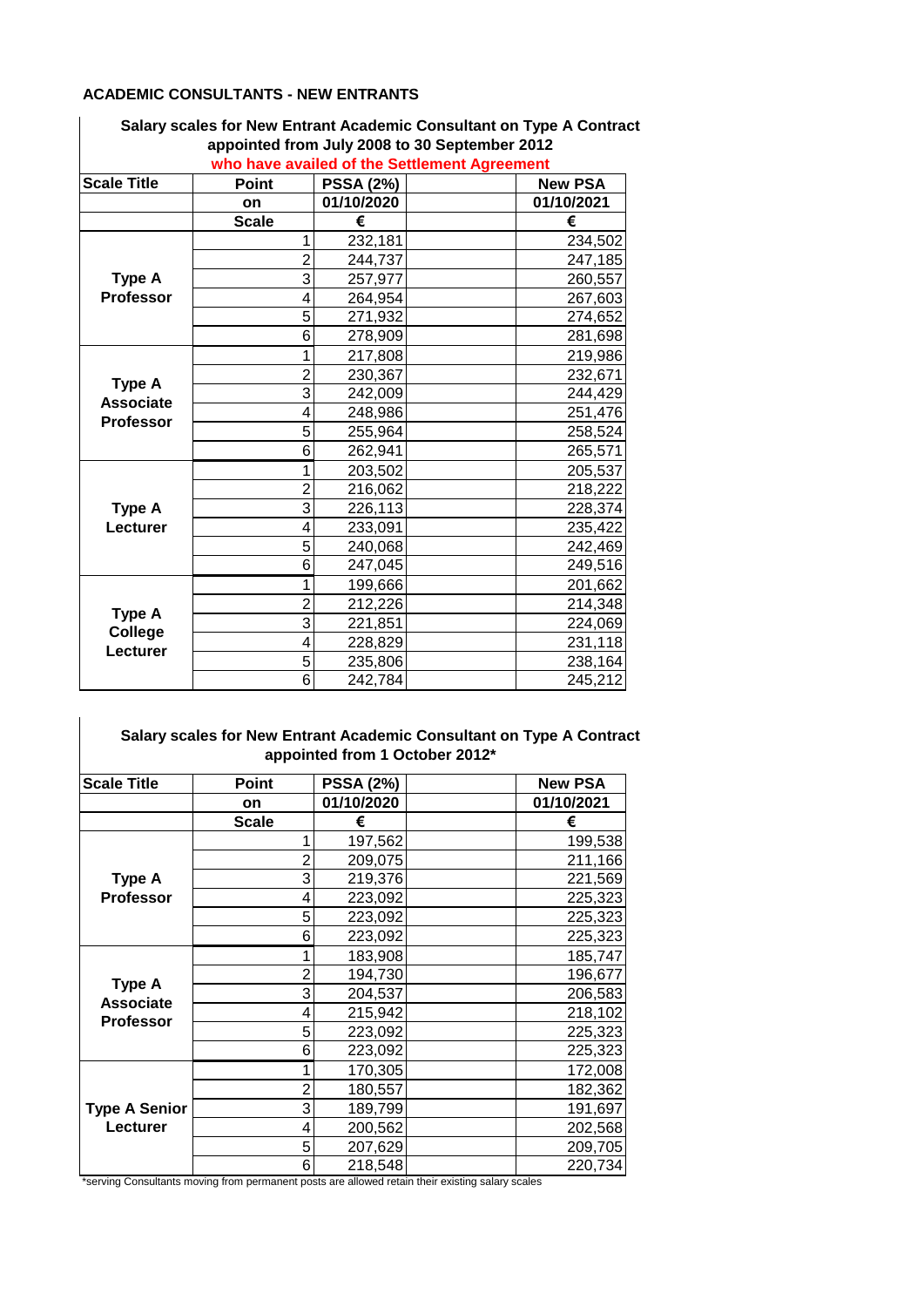#### **ACADEMIC CONSULTANTS - NEW ENTRANTS**

#### **Salary scales for New Entrant Academic Consultant on Type B Contract appointed from July 2008 to 30 September 2012**

| <b>Scale Title</b> | <b>Point</b>   | <b>PSSA (2%)</b> | <b>New PSA</b> |
|--------------------|----------------|------------------|----------------|
|                    | on             | 01/10/2020       | 01/10/2021     |
|                    | <b>Scale</b>   | €                | €              |
|                    | 1              | 226,044          | 228,304        |
|                    | $\overline{2}$ | 237,020          | 239,390        |
| <b>Type B</b>      | 3              | 251,161          | 253,672        |
| <b>Professor</b>   | 4              | 257,259          | 259,832        |
|                    | 5              | 263,357          | 265,990        |
|                    | 6              | 269,455          | 272,149        |
|                    | 1              | 208,520          | 210,605        |
| <b>Type B</b>      | $\overline{2}$ | 219,496          | 221,691        |
| <b>Associate</b>   | 3              | 231,688          | 234,004        |
| <b>Professor</b>   | 4              | 237,786          | 240,164        |
|                    | 5              | 243,884          | 246,323        |
|                    | 6              | 249,984          | 252,484        |
|                    |                | 188,934          | 190,824        |
|                    | $\overline{2}$ | 199,905          | 201,905        |
| <b>Type B</b>      | 3              | 209,926          | 212,025        |
| Lecturer           | 4              | 216,025          | 218,185        |
|                    | 5              | 222,122          | 224,344        |
|                    | 6              | 228,221          | 230,503        |
|                    | 1              | 184,017          | 185,857        |
| <b>Type B</b>      | $\overline{2}$ | 194,980          | 196,930        |
| College            | 3              | 204,464          | 206,509        |
| Lecturer           | 4              | 210,562          | 212,667        |
|                    | 5              | 216,660          | 218,827        |
|                    | 6              | 222,759          | 224,986        |

### **who have availed of the Settlement Agreement**

| Salary scales for New Entrant Academic Consultant on Type B Contract |
|----------------------------------------------------------------------|
| appointed from 1 October 2012*                                       |

| <b>Scale Title</b>   | Point        | <b>PSSA (2%)</b> | <b>New PSA</b> |
|----------------------|--------------|------------------|----------------|
|                      | on           | 01/10/2020       | 01/10/2021     |
|                      | <b>Scale</b> | €                | €              |
|                      |              | 186,409          | 188,273        |
|                      | 2            | 194,746          | 196,694        |
| <b>Type B</b>        | 3            | 203,318          | 205,351        |
| <b>Professor</b>     |              | 212,057          | 214,177        |
|                      | 5            | 221,091          | 223,302        |
|                      | 6            | 223,092          | 225,323        |
|                      |              | 171,513          | 173,228        |
| <b>Type B</b>        | 2            | 179,403          | 181,197        |
| <b>Associate</b>     | 3            | 187,441          | 189,315        |
| <b>Professor</b>     |              | 195,638          | 197,594        |
|                      | 5            | 203,990          | 206,030        |
|                      | 6            | 212,345          | 214,469        |
|                      |              | 154,909          | 156,459        |
|                      | 2            | 162,254          | 163,877        |
| <b>Type B Senior</b> | 3            | 169,793          | 171,491        |
| Lecturer             |              | 177,487          | 179,262        |
|                      | 5            | 185,001          | 186,851        |
|                      | 6            | 192,513          | 194,438        |

\*serving Consultants moving from permanent posts are allowed retain their existing salary scales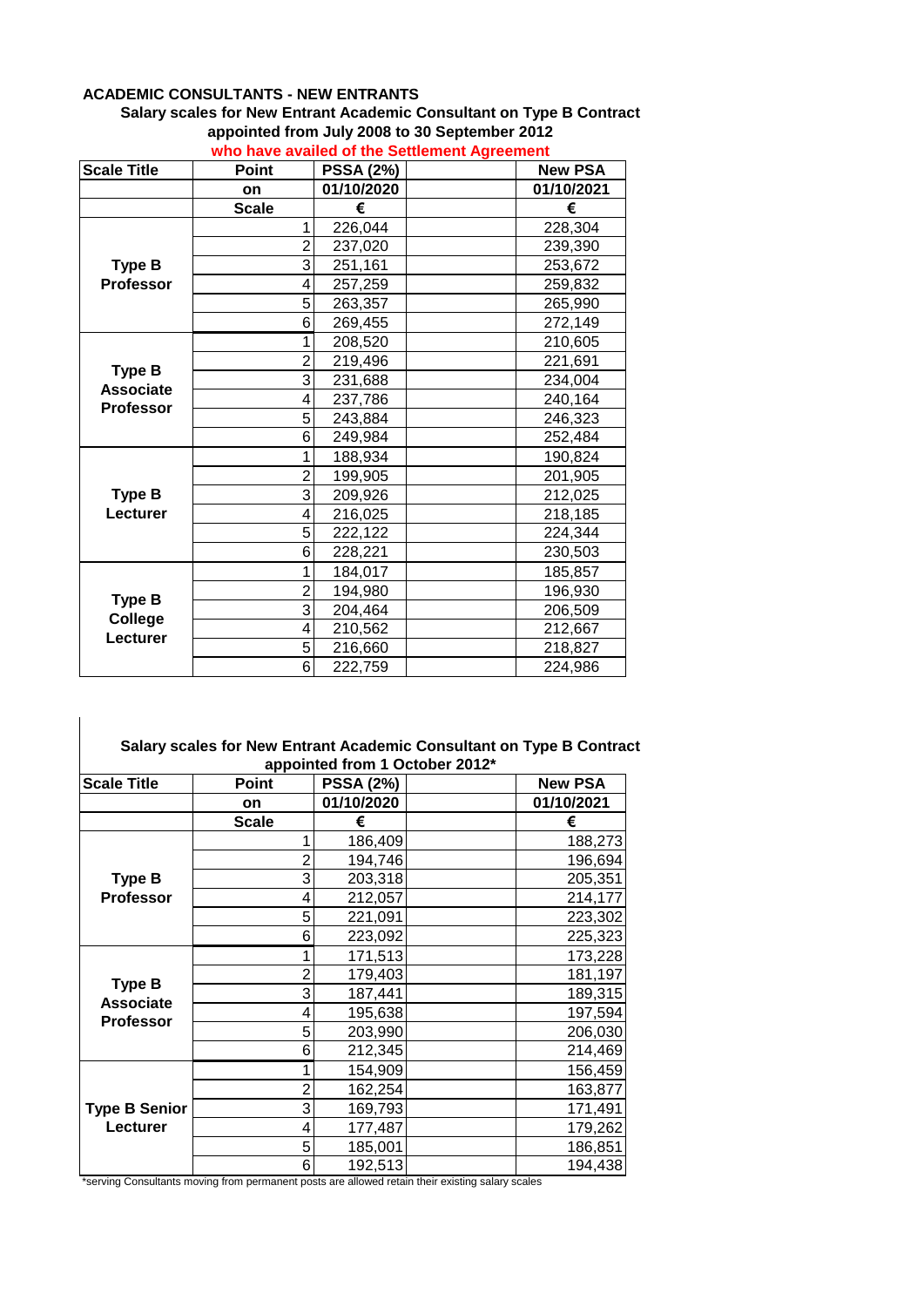#### **ACADEMIC CONSULTANTS - NEW ENTRANTS**

|                    |                |                  | appointed from July 2008 to 30 September 2012<br>who have availed of the Settlement Agreement |
|--------------------|----------------|------------------|-----------------------------------------------------------------------------------------------|
| <b>Scale Title</b> | <b>Point</b>   | <b>PSSA (2%)</b> | <b>New PSA</b>                                                                                |
|                    | <b>on</b>      | 01/10/2020       | 01/10/2021                                                                                    |
|                    | <b>Scale</b>   | €                | €                                                                                             |
|                    | 1              | 186,733          | 188,600                                                                                       |
|                    | $\overline{2}$ | 198,380          | 200,364                                                                                       |
| Type C             | $\overline{3}$ | 207,480          | 209,555                                                                                       |
| <b>Professor</b>   | 4              | 213,957          | 216,097                                                                                       |
|                    | 5              | 220,432          | 222,636                                                                                       |
|                    | 6              | 226,909          | 229,178                                                                                       |
|                    | 1              | 170,591          | 172,297                                                                                       |
| Type C             | $\overline{2}$ | 182,250          | 184,072                                                                                       |
| <b>Associate</b>   | 3              | 189,546          | 191,441                                                                                       |
| <b>Professor</b>   | 4              | 196,022          | 197,982                                                                                       |
|                    | 5              | 202,498          | 204,523                                                                                       |
|                    | 6              | 208,975          | 211,065                                                                                       |
|                    | 1              | 157,944          | 159,524                                                                                       |
|                    | $\overline{2}$ | 167,290          | 168,963                                                                                       |
| Type C             | 3              | 175,494          | 177,249                                                                                       |
| Lecturer           | 4              | 182,197          | 184,019                                                                                       |
|                    | 5              | 186,331          | 188,195                                                                                       |
|                    | 6              | 188,939          | 190,829                                                                                       |
|                    | 1              | 153,249          | 154,781                                                                                       |
| Type C             | $\overline{c}$ | 164,230          | 165,873                                                                                       |
| <b>College</b>     | $\overline{3}$ | 170,277          | 171,980                                                                                       |
| Lecturer           | 4              | 176,981          | 178,751                                                                                       |
|                    | 5              | 183,686          | 185,523                                                                                       |
|                    | 6              | 186,331          | 188,195                                                                                       |

**Salary scales for New Entrant Academic Consultant on Type C Contract appointed from July 2008 to 30 September 2012** 

|                      | Salary scales for New Entrant Academic Consultant on Type C Contract |                                |                                  |                              |
|----------------------|----------------------------------------------------------------------|--------------------------------|----------------------------------|------------------------------|
|                      |                                                                      | appointed from 1 October 2012* |                                  |                              |
| <b>Scale Title</b>   | <b>Point</b>                                                         | <b>PSSA (2%)</b><br>01/10/2020 | <b>FEMPI Rest.</b><br>01/07/2021 | <b>New PSA</b><br>01/10/2021 |
|                      | on                                                                   |                                |                                  |                              |
|                      | <b>Scale</b>                                                         | €                              | €                                | €                            |
|                      | 1                                                                    | 157,340                        |                                  | 158,914                      |
|                      | $\overline{c}$                                                       | 163,422                        |                                  | 165,056                      |
| Type C               | 3                                                                    | 170,357                        |                                  | 172,060                      |
| Professor            | 4                                                                    | 178,897                        |                                  | 180,686                      |
|                      | 5                                                                    | 185,536                        |                                  | 187,392                      |
|                      | 6                                                                    | 193,652                        |                                  | 195,589                      |
|                      | 1                                                                    | 144,131                        | 147,978                          | 147,978                      |
|                      | $\overline{c}$                                                       | 149,876                        | 153,876                          | 153,876                      |
| Type C               | 3                                                                    | 156,388                        | 156,388                          | 157,952                      |
| <b>Associate</b>     | 4                                                                    | 164,439                        | 164,439                          | 166,083                      |
| Professor            | 5                                                                    | 170,553                        | 170,553                          | 172,259                      |
|                      | 6                                                                    | 178,029                        | 178,029                          | 179,809                      |
|                      | 1                                                                    | 134,025                        | 137,601                          | 137,601                      |
|                      | $\overline{c}$                                                       | 139,636                        | 143,364                          | 143,364                      |
| <b>Type C Senior</b> | 3                                                                    | 145,980                        | 149,875                          | 149,875                      |
| Lecturer             | 4                                                                    | 152,920                        | 152,920                          | 154,449                      |
|                      | 5                                                                    | 158,553                        | 158,553                          | 160,139                      |
|                      | 6                                                                    | 165,510                        | 165,510                          | 167,165                      |

**Salary scales for New Entrant Academic Consultant on Type C Contract** 

\*serving Consultants moving from permanent posts are allowed retain their existing salary scales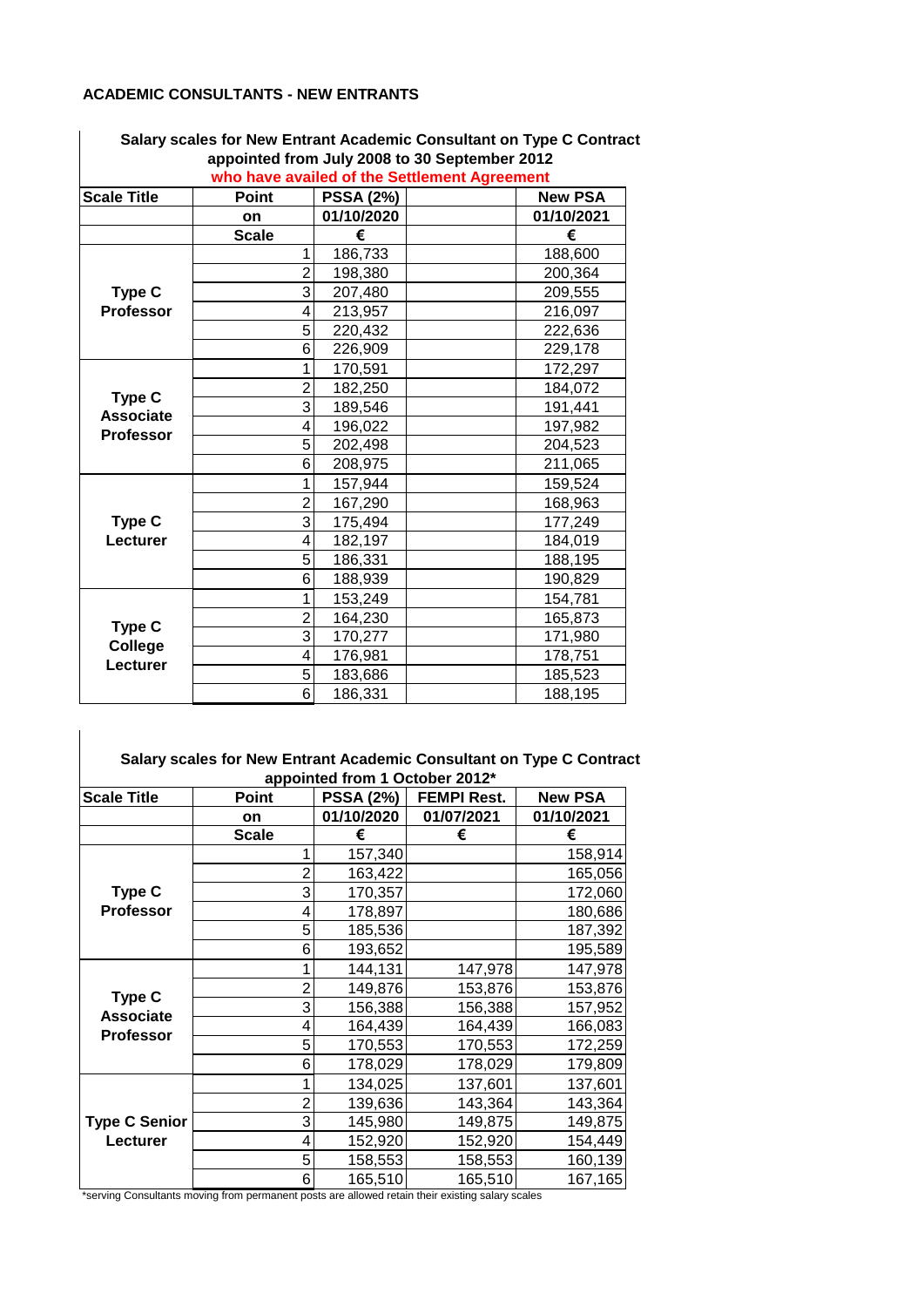#### **Medical Clinical Allowance**

| <b>PSSA (LRA)</b>         | 01-Apr-17 | 7,927 |
|---------------------------|-----------|-------|
| <b>PSSA</b>               | 01-Jan-18 | 7,927 |
| <b>PSSA</b>               | 01-Oct-18 | 7,927 |
| <b>PSSA</b>               | 01-Sep-19 | 7,927 |
| <b>PSSA (Restoration)</b> | 01-Oct-20 | 9.365 |
| <b>New PSA</b>            | 01-Oct-21 | 9.459 |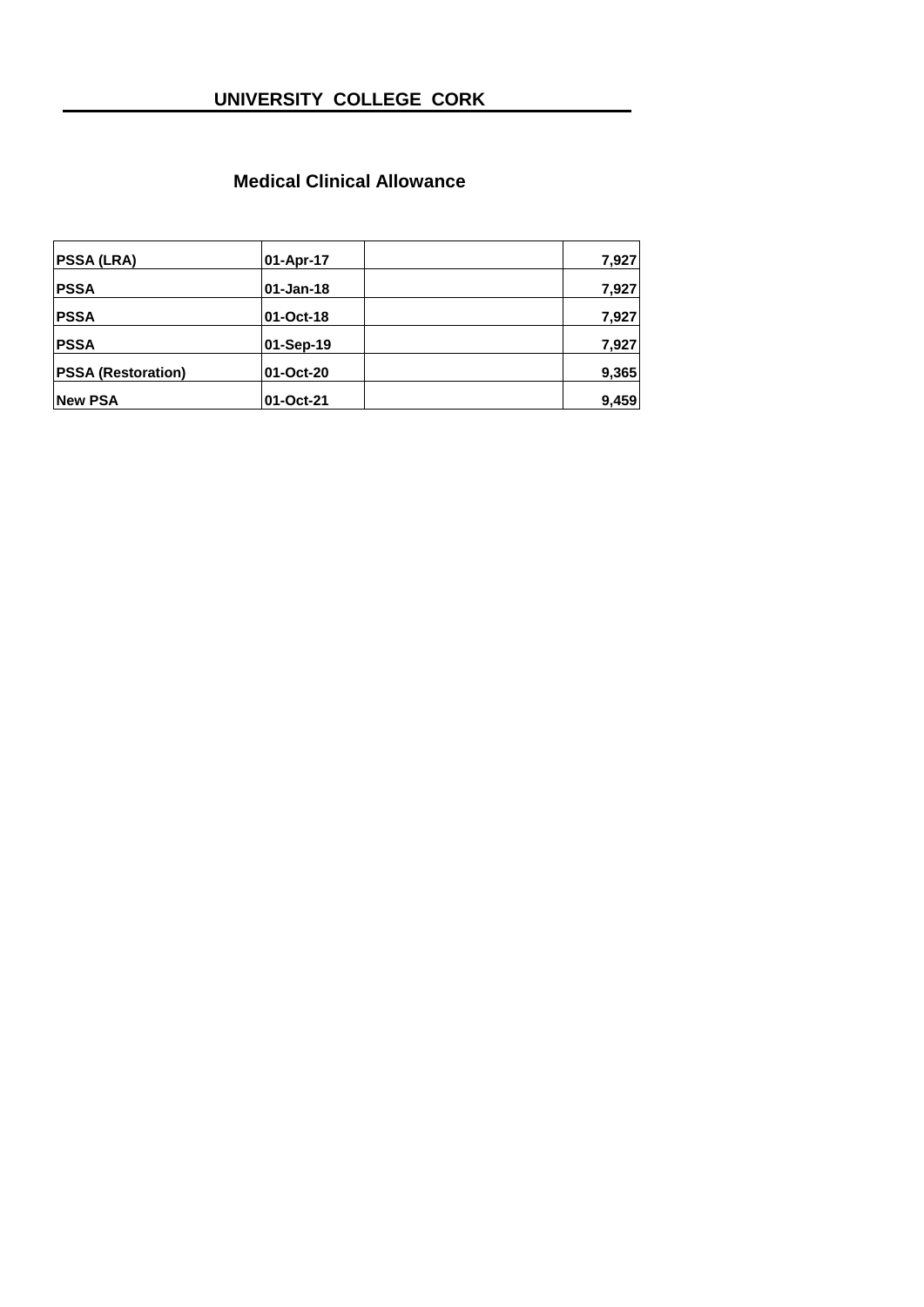## **Administrative**

## **(Scale A)**

| <b>Scale Title</b>     |                    |                |                     |
|------------------------|--------------------|----------------|---------------------|
|                        | <b>FEMPI Rest.</b> | <b>New PSA</b> | <b>New PSA (1%)</b> |
|                        | 01-Jul-21          | 01-Oct-21      | 01-Feb-22           |
|                        | €                  | €              | €                   |
| <b>Senior Admin II</b> | 117,276            | 117,276        | 118,449             |
|                        | 123,964            | 123,964        | 125,204             |
|                        | 130,651            | 130,651        | 131,958             |
|                        | 137,338            | 137,338        | 138,711             |
|                        | 144,025            | 144,025        | 145,465             |
|                        | 150,712            | 150,712        | 152,219             |

## **(Scale B)**

| <b>Scale Title</b>     |                    |                |                     |
|------------------------|--------------------|----------------|---------------------|
|                        | <b>FEMPI Rest.</b> | <b>New PSA</b> | <b>New PSA (1%)</b> |
|                        | 01-Jul-21          | 01-Oct-21      | 01-Feb-22           |
|                        | €                  | €              | €                   |
| <b>Senior Admin II</b> | 123,499            | 123,499        | 124,734             |
|                        | 130,488            | 130,488        | 131,793             |
|                        | 137,527            | 137,527        | 138,902             |
|                        | 144,566            | 144,566        | 146,012             |
|                        | 151,605            | 151,605        | 153,121             |
|                        | 154,507            | 156,052        | 157,612             |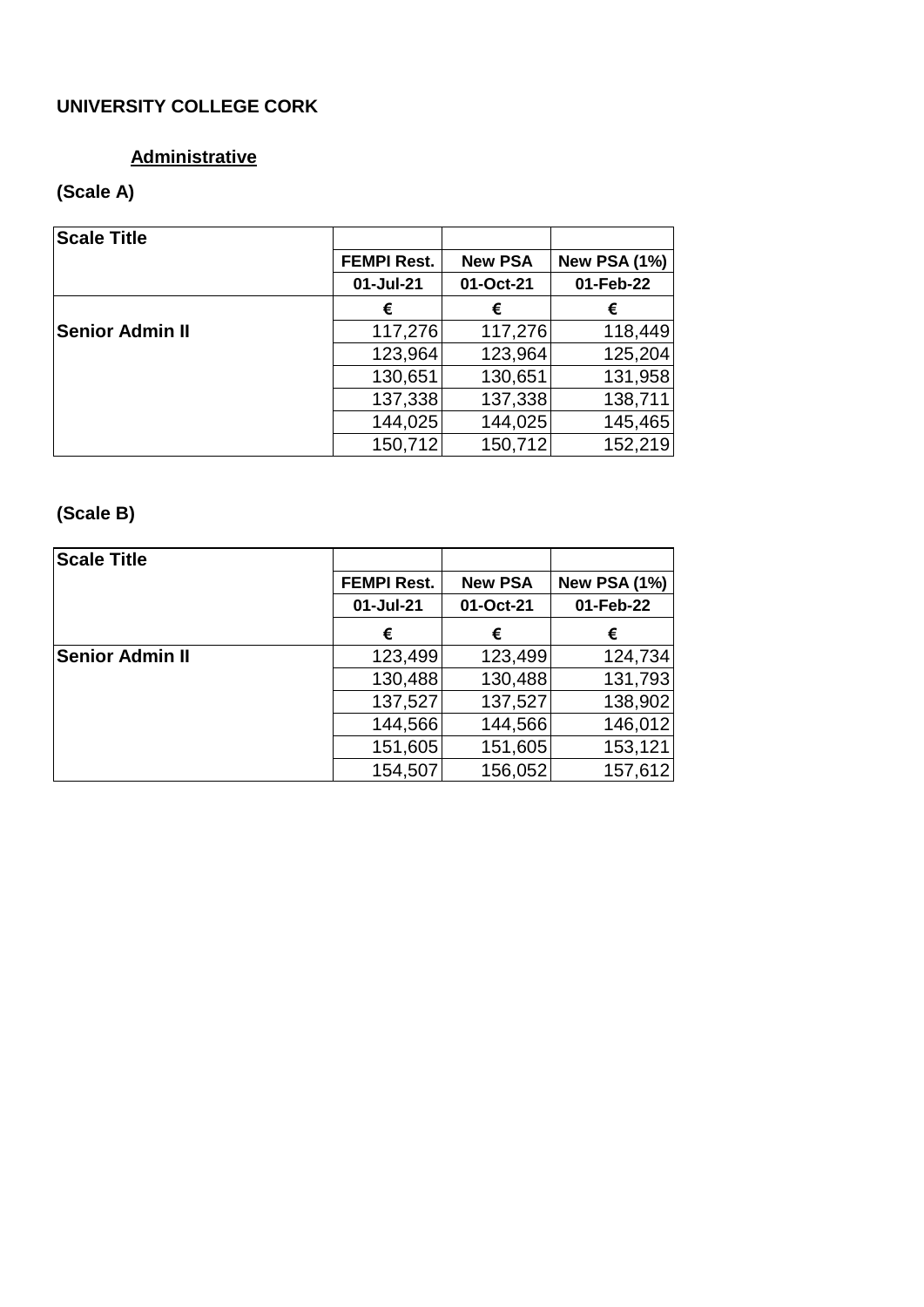#### **UNIVERSITY COLLEGE CORK ADMINISTRATIVE**

| <b>UCC Scale Title</b>  | <b>Scale</b> | <b>Point</b>            |                    |                |                     |
|-------------------------|--------------|-------------------------|--------------------|----------------|---------------------|
|                         |              | on Scale                | <b>FEMPI Rest.</b> | <b>New PSA</b> | <b>New PSA (1%)</b> |
|                         |              |                         | 01-Jul-21          | 01-Oct-21      | 01-Feb-22           |
|                         |              |                         | €                  | €              | €                   |
| <b>Senior Admin IIA</b> | A            | 1                       | 104,331            | 104,331        | 105,374             |
|                         |              | $\overline{2}$          | 108,890            | 108,890        | 109,979             |
|                         |              | $\overline{3}$          | 113,448            | 113,448        | 114,582             |
|                         |              | 4                       | 117,997            | 117,997        | 119,177             |
|                         |              | 5                       | 122,531            | 122,531        | 123,756             |
| <b>Senior Admin IIA</b> | в            | 1                       | 109,820            | 109,820        | 110,918             |
|                         |              | $\overline{2}$          | 114,620            | 114,620        | 115,766             |
|                         |              | $\overline{3}$          | 119,423            | 119,423        | 120,617             |
|                         |              | $\overline{4}$          | 124,207            | 124,207        | 125,449             |
|                         |              | 5                       | 128,976            | 128,976        | 130,266             |
|                         |              |                         |                    |                |                     |
| <b>Senior Admin III</b> | A            | 1                       | 73,956             | 73,956         | 74,696              |
|                         |              | $\overline{2}$          | 78,354             | 78,354         | 79,138              |
|                         |              | $\overline{3}$          | 82,760             | 82,760         | 83,588              |
|                         |              | 4                       | 87,189             | 87,189         | 88,061              |
|                         |              | $\overline{5}$          | 91,603             | 91,603         | 92,519              |
|                         |              | 6                       | 95,999             | 95,999         | 96,959              |
|                         |              | $\overline{7}$          | 100,415            | 100,415        | 101,419             |
|                         |              | 8                       | 104,791            | 104,791        | 105,839             |
| <b>Senior Admin III</b> | в            | $\overline{1}$          | 77,849             | 77,849         | 78,627              |
|                         |              | $\overline{2}$          | 82,477             | 82,477         | 83,302              |
|                         |              | 3                       | 87,115             | 87,115         | 87,986              |
|                         |              | 4                       | 91,774             | 91,774         | 92,692              |
|                         |              | $\overline{5}$          | 96,421             | 96,421         | 97,385              |
|                         |              | 6                       | 101,057            | 101,057        | 102,068             |
|                         |              | 7                       | 105,702            | 105,702        | 106,759             |
|                         |              | 8                       | 110,304            | 110,304        | 111,407             |
| <b>Senior Admin IV</b>  | A            | 1                       | 80,099             | 80,099         | 80,900              |
|                         |              | $\overline{2}$          | 84,147             | 84,147         | 84,988              |
|                         |              | $\overline{3}$          | 88,208             | 88,208         | 89,090              |
|                         |              | 4                       | 92,251             | 92,251         | 93,174              |
|                         |              | $\overline{5}$          | 96,285             | 96,285         | 97,248              |
| <b>Senior Admin IV</b>  | в            | 1                       | 84,313             | 84,313         | 85,156              |
|                         |              | $\overline{2}$          | 88,581             | 88,581         | 89,467              |
|                         |              | 3                       | 92,851             | 92,851         | 93,780              |
|                         |              | $\overline{\mathbf{4}}$ | 97,110             | 97,110         | 98,081              |
|                         |              | $\overline{5}$          | 101,352            | 101,352        | 102,366             |
|                         |              |                         |                    |                |                     |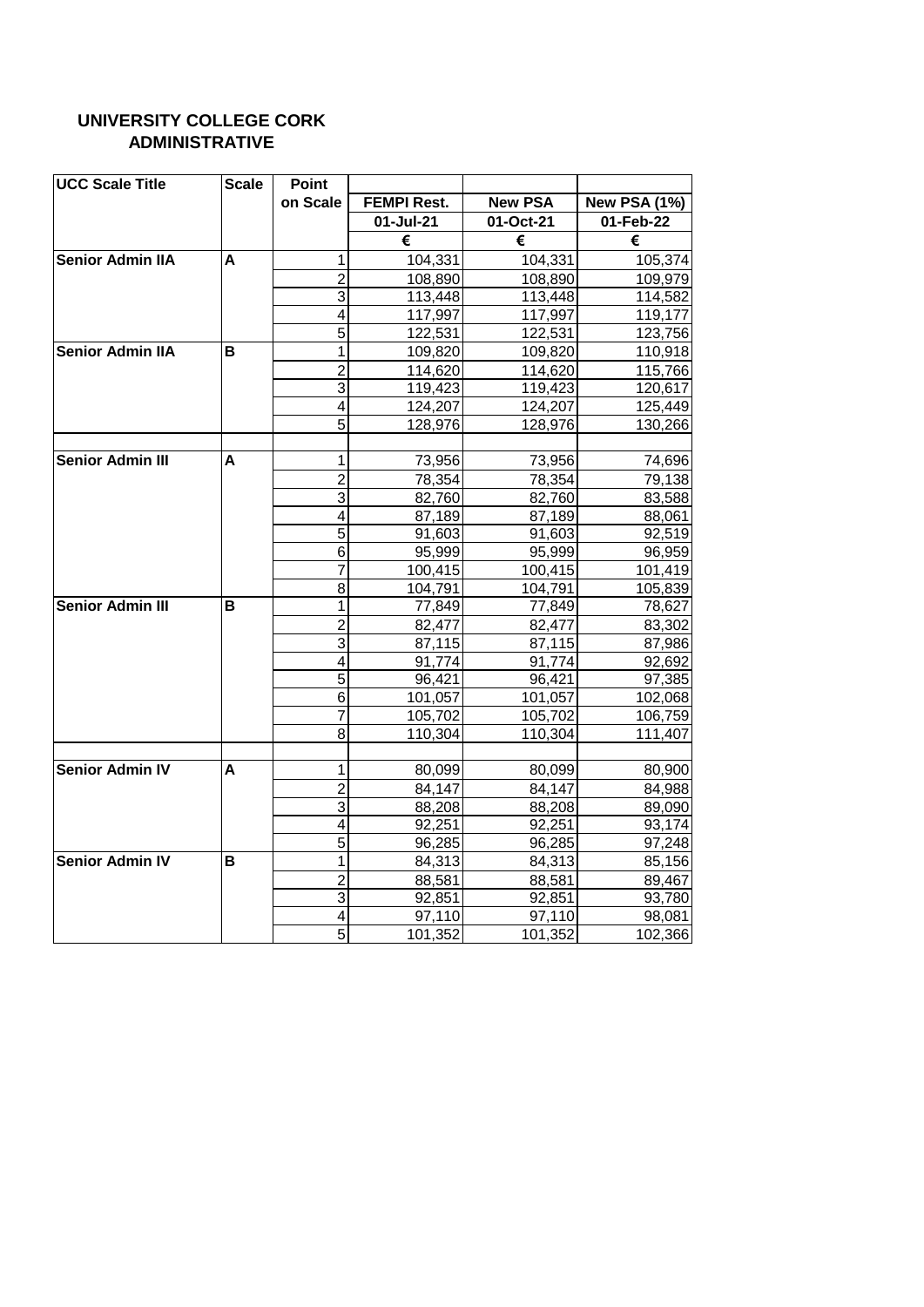### **UNIVERSITY COLLEGE CORK ADMINISTRATIVE**

| <b>UCC Scale Title</b> | <b>Scale</b> | Point          |                    |                |                     |
|------------------------|--------------|----------------|--------------------|----------------|---------------------|
|                        |              | on Scale       | <b>FEMPI Rest.</b> | <b>New PSA</b> | <b>New PSA (1%)</b> |
|                        |              |                | 01-Jul-21          | 01-Oct-21      | $01$ -Feb-22        |
|                        |              |                | €                  | €              | €                   |
| Admin I                | A            | 1              | 69,049             | 69,739         | 70,437              |
| (Grade 7)              |              | $\overline{2}$ | 73,340             | 73,340         | 74,073              |
|                        |              | $\overline{3}$ | 78,074             | 78,074         | 78,855              |
|                        |              | 4              | 82,788             | 82,788         | 83,616              |
|                        |              | 5              | 90,383             | 90,383         | 91,287              |
| <b>Admin I</b>         | в            | 1              | 72,224             | 72,224         | 72,946              |
| (Grade 7)              |              | $\overline{2}$ | 77,197             | 77,197         | 77,969              |
|                        |              | $\overline{3}$ | 82,183             | 82,183         | 83,005              |
|                        |              | 4              | 87,149             | 87,149         | 88,020              |
|                        |              | 5              | 95,142             | 95,142         | 96,093              |
|                        |              |                |                    |                |                     |
| <b>Admin II</b>        | А            | 1              | 58,066             | 58,647         | 59,233              |
| (Grade 6A)             |              | $\overline{2}$ | 59,825             | 60,423         | 61,027              |
|                        |              | 3              | 62,751             | 63,378         | 64,012              |
|                        |              | 4              | 65,685             | 66,342         | 67,005              |
|                        |              | 5              | 68,613             | 69,299         | 69,992              |
|                        |              | 6              | 71,167             | 71,879         | 72,597              |
|                        |              | 7              | 74,171             | 74,171         | 74,913              |
| <b>Admin II</b>        | B            | 1              | 61,024             | 61,635         | 62,251              |
| (Grade 6A)             |              | $\overline{2}$ | 62,874             | 63,503         | 64,138              |
|                        |              | $\overline{3}$ | 65,953             | 66,613         | 67,279              |
|                        |              | 4              | 69,043             | 69,733         | 70,431              |
|                        |              | 5              | 71,762             | 71,762         | 72,480              |
|                        |              | 6              | 74,910             | 74,910         | 75,659              |
|                        |              | 7              | 78,073             | 78,073         | 78,854              |
|                        |              |                |                    |                |                     |
| Admin III              | A            | 1              |                    | 49,085         | 49,576              |
| (Grade 6)              |              | $\overline{2}$ |                    | 51,193         | 51,705              |
|                        |              | $\overline{3}$ |                    | 53,416         | 53,950              |
|                        |              | 4              |                    | 55,099         | 55,650              |
|                        |              | 5              |                    | 56,830         | 57,398              |
|                        |              | 6              |                    | 58,570         | 59,156              |
| <b>Admin III</b>       | в            | 1              |                    | 51,553         | 52,068              |
| (Grade 6)              |              | $\overline{2}$ |                    | 53,789         | 54,327              |
|                        |              | $\overline{3}$ |                    | 56,122         | 56,684              |
|                        |              | 4              |                    | 57,901         | 58,480              |
|                        |              | 5              |                    | 59,725         | 60,322              |
|                        |              | 6              |                    | 61,551         | 62,166              |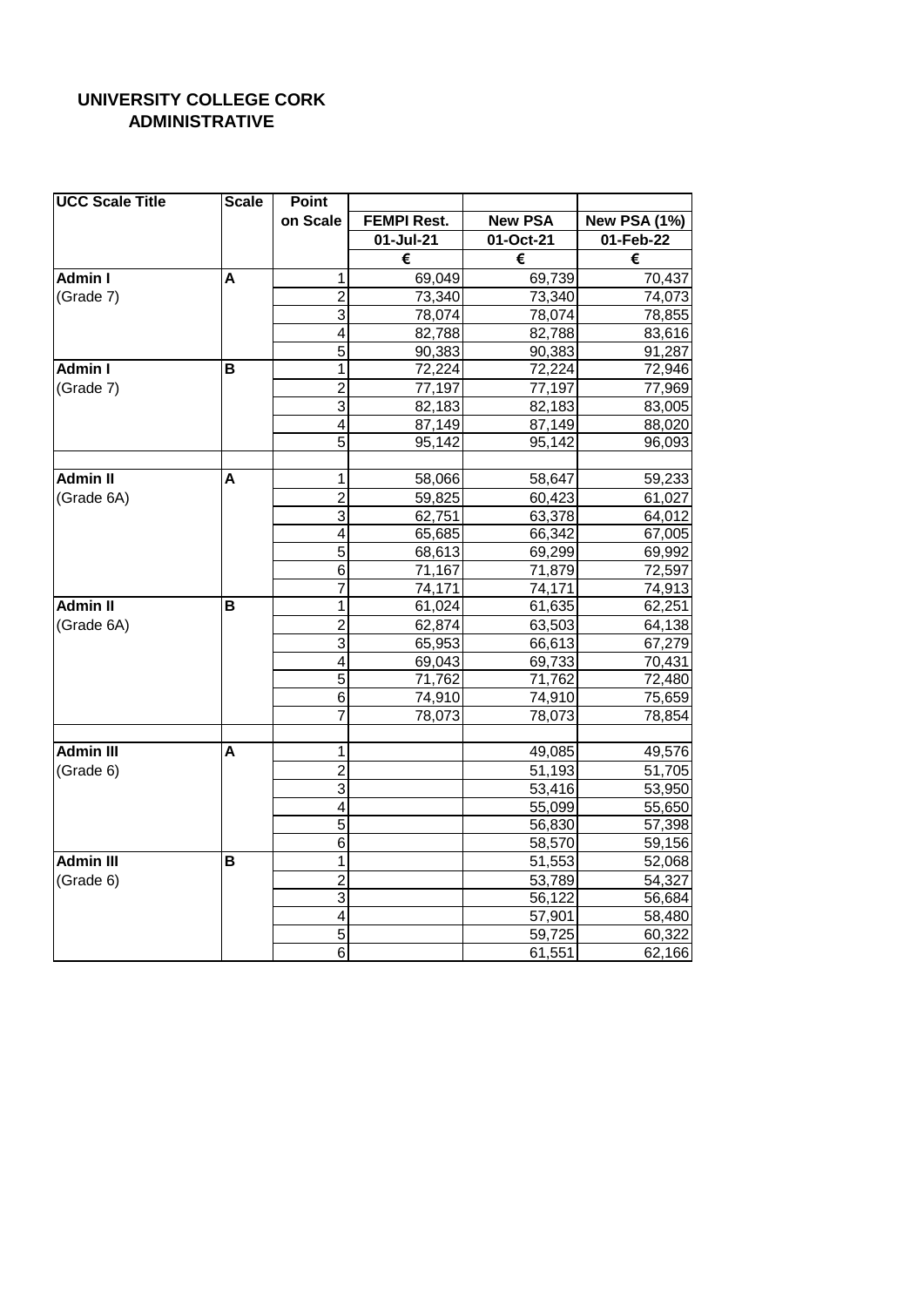#### **UNIVERSITY COLLEGE CORK ADMINISTRATIVE**

| <b>UCC Scale Title</b>      | <b>Scale</b> | Point           | <b>New PSA</b> | <b>New PSA (1%)</b> |
|-----------------------------|--------------|-----------------|----------------|---------------------|
|                             |              |                 | 01-Oct-21      | 01-Feb-22           |
|                             |              |                 | €              | €                   |
|                             |              |                 |                |                     |
| <b>Admin V</b>              | A            | 1               | 41,686         | 42,103              |
| (Grade 5)                   |              | $\overline{2}$  | 43,314         | 43,747              |
|                             |              | 3               | 44,983         | 45,433              |
|                             |              | 4               | 46,214         | 46,676              |
|                             |              | 5               | 47,458         | 47,932              |
|                             |              | 6               | 48,717         | 49,204              |
|                             |              | 7               | 49,955         | 50,454              |
|                             |              | 8               | 51,239         | 51,752              |
| <b>Admin V</b>              | В            | 1               | 43,752         | 44,190              |
| (Grade 5)                   |              | $\overline{2}$  | 45,470         | 45,924              |
|                             |              | 3               | 47,224         | 47,696              |
|                             |              | 4               | 48,522         | 49,007              |
|                             |              | 5               | 49,830         | 50,328              |
|                             |              | 6               | 51,162         | 51,674              |
|                             |              | 7               | 52,478         | 53,002              |
|                             |              | 8               | 53,834         | 54,372              |
|                             |              |                 |                |                     |
| <b>Senior Executive</b>     | A            | 1               | 32,064         | 32,385              |
| <b>Assistant/Executive</b>  |              | $\overline{2}$  | 32,925         | 33,254              |
| <b>Officer</b>              |              | 3               | 33,929         | 34,268              |
|                             |              | 4               | 34,766         | 35,114              |
|                             |              | $\overline{5}$  | 36,185         | 36,547              |
|                             |              | 6               | 37,099         | 37,470              |
|                             |              | $\overline{7}$  | 38,265         | 38,648              |
|                             |              | 8               | 39,430         | 39,825              |
|                             |              | 9               | 41,467         | 41,882              |
|                             |              | 10              | 42,636         | 43,062              |
|                             |              | 11              | 43,805         | 44,243              |
|                             |              | 12              | 44,905         | 45,354              |
| <b>Senior Executive</b>     | B            | 1               | 33,146         | 33,478              |
| <b>Assistant/ Executive</b> |              | $\overline{2}$  | 34,363         | 34,707              |
| <b>Officer</b>              |              | 3               | 35,255         | 35,607              |
|                             |              | 4               | 36,472         | 36,837              |
|                             |              | 5               | 37,964         | 38,344              |
|                             |              | 6               | 38,931         | 39,320              |
|                             |              | 7               | 40,154         | 40,556              |
|                             |              | 8               | 41,381         | 41,795              |
|                             |              | 9               | 43,524         | 43,959              |
|                             |              | $\overline{10}$ | 44,756         | 45,203              |
|                             |              | 11              | 45,988         | 46,448              |
|                             |              | $\overline{12}$ | 47,143         | 47,615              |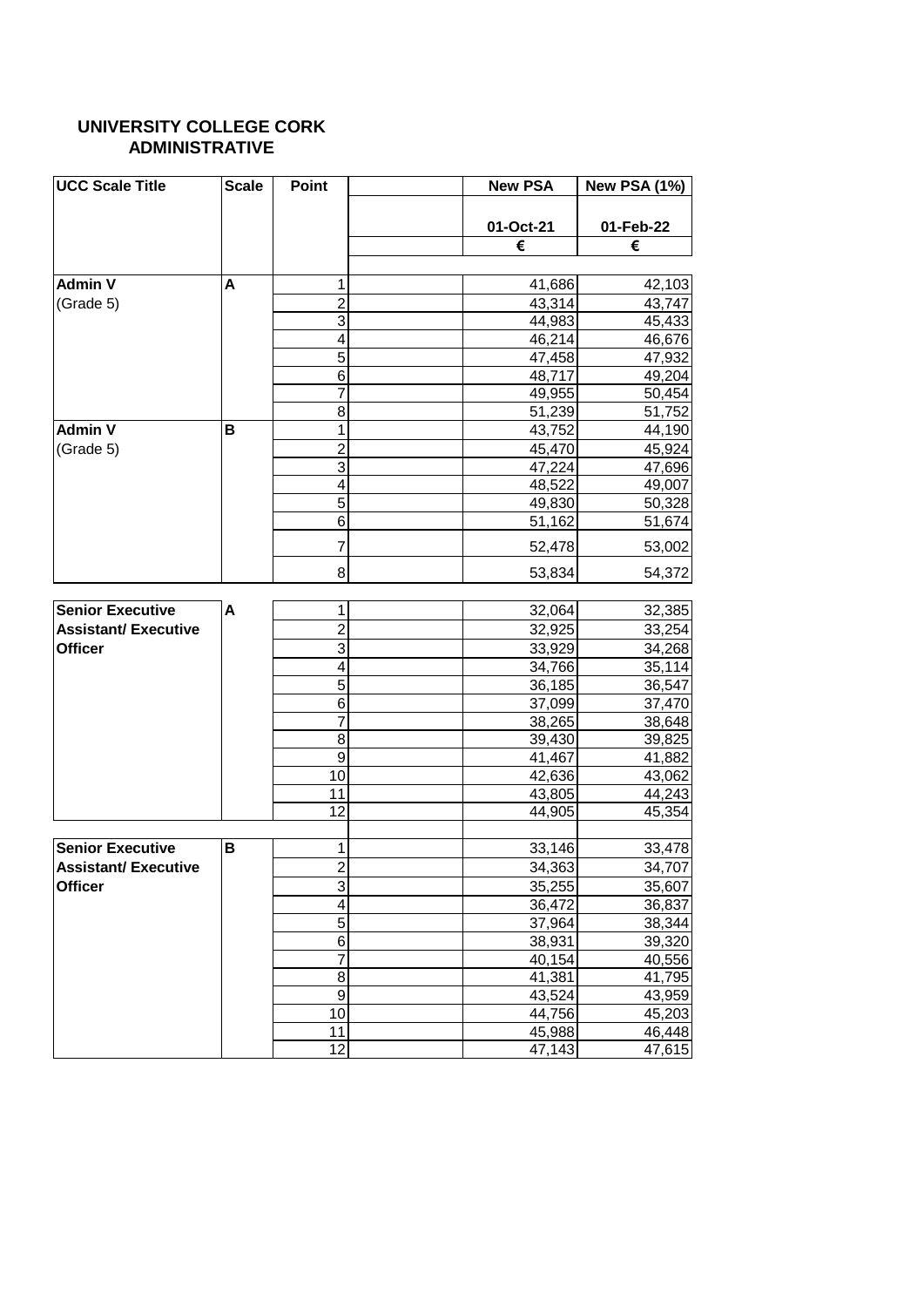### **ADMINISTRATIVE UNIVERSITY COLLEGE CORK**

| <b>UCC Scale Title</b>       | <b>Scale</b> | Point               | <b>New PSA</b>   | <b>New PSA (1%)</b> |
|------------------------------|--------------|---------------------|------------------|---------------------|
|                              |              |                     |                  |                     |
|                              |              |                     | 01-Oct-21        | 01-Feb-22           |
|                              |              |                     | €                | €                   |
| <b>Executive Assistant/</b>  | A            | 1                   | 23,112           | 23,343              |
| <b>Clerical Officer</b>      |              | $\overline{2}$      | 24,853           | 25,101              |
|                              |              | 3                   | 25,874           | 26,133              |
|                              |              | 4                   | 26,980           | 27,250              |
|                              |              | 5                   | 27,727           | 28,004              |
|                              |              | 6                   | 28,879           | 29,168              |
|                              |              | 7                   | 30,041           | 30,341              |
|                              |              | 8                   | 31,102           | 31,413              |
|                              |              | 9                   | 31,835           | 32,153              |
|                              |              | 10                  | 32,871           | 33,200              |
|                              |              | 11                  | 33,802           | 34,140              |
|                              |              | 12                  | 34,535           | 34,880              |
|                              |              | 13                  | 35,555           | 35,911              |
|                              |              |                     |                  |                     |
| <b>UCC Scale Title</b>       | <b>Scale</b> | <b>Point</b>        | <b>New PSA</b>   | <b>New PSA (1%)</b> |
|                              |              |                     | 01-Oct-21        | 01-Feb-22           |
|                              |              |                     |                  |                     |
|                              |              |                     | €                | €                   |
|                              | B            | 1                   | 23,078           | 23,309              |
|                              |              | $\overline{2}$      | 24,595           | 24,841              |
| <b>Secretarial Assistant</b> |              |                     |                  |                     |
| <b>Executive Assistant</b>   | B            | 1                   | 25,960           | 26,219              |
|                              |              | $\overline{2}$      | 27,153           |                     |
|                              |              | 3                   | 27,929           | 27,424              |
|                              |              | 4                   |                  | 28,208              |
|                              |              |                     | 29,104           | 29,395              |
|                              |              | 5                   | 30,318           | 30,621              |
|                              |              | 6<br>$\overline{7}$ | 31,541           | 31,857              |
|                              |              | 8                   | 32,334           | 32,657              |
|                              |              | 9                   | 33,233           | 33,566              |
|                              |              | 10                  | 34,310           | 34,653              |
|                              |              | 11                  | 35,122<br>36,230 | 35,474<br>36,592    |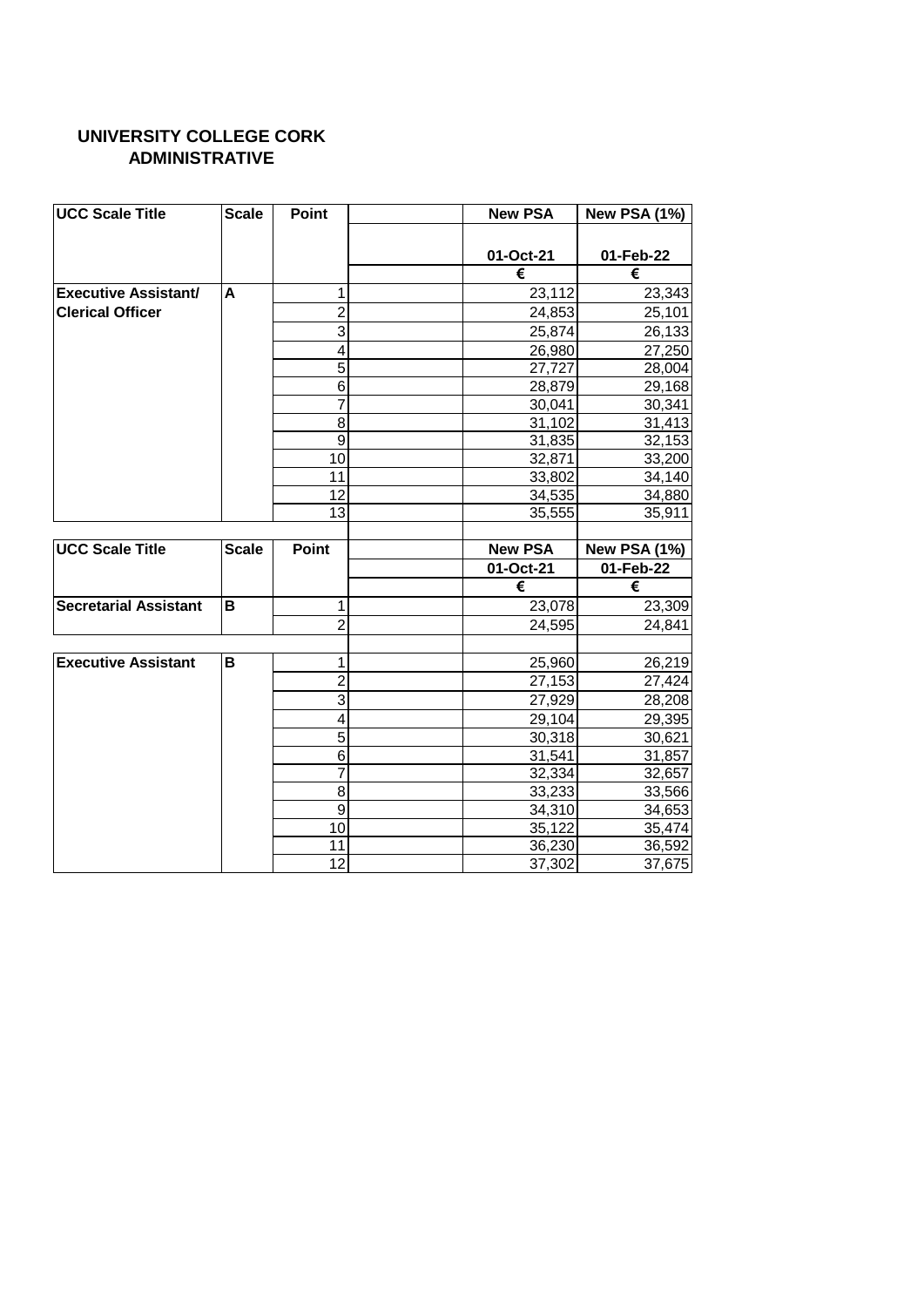#### **NURSE PAY SCALES**

| <b>UCC Scale Title</b>            | <b>Scale</b> | <b>Point</b>   |                  |                  |                  |
|-----------------------------------|--------------|----------------|------------------|------------------|------------------|
|                                   |              |                | PSSA (1.75%)     | <b>PSSA (2%)</b> | <b>New PSA</b>   |
|                                   |              |                | 01-Sep-19        | 01-Oct-20        | 01-Oct-21        |
|                                   |              |                |                  |                  |                  |
|                                   |              |                | €                | €                | €                |
| Student Health Nurse Scale /      | А            | 1              | 54,656           | 55,749           | 56,306           |
| <b>Clinical Nurse Manager III</b> |              | $\mathbf{2}$   | 55,734           | 56,849           | 57,417           |
|                                   |              | 3              | 58,465           | 59,634           | 60,230           |
|                                   |              | 4              | 59,537           | 60,728           | 61,335           |
|                                   |              | 5              | 60,617           | 61,829           | 62,448           |
|                                   |              | 6              | 61,711           | 62,945           | 63,574           |
| Student Health Nurse Scale /      | в            | 1              | 57,437           | 58,586           | 59,172           |
| <b>Clinical Nurse Manager III</b> |              | $\mathbf{2}$   | 58,572           | 59,744           | 60,341           |
|                                   |              | 3              | 61,445           | 62,674           | 63,300           |
|                                   |              | 4              | 62,576           | 63,827           | 64,466           |
|                                   |              | 5              | 63,712           | 64,986           | 65,636           |
|                                   |              | 6              | 64,865           | 66,162           | 66,824           |
|                                   |              |                |                  |                  |                  |
| <b>Student Health Nurse /</b>     | А            | 1              | 47,510           | 48.460           | 48,960           |
| <b>Clinical Nurse Manager II</b>  |              | 2              | 48,295           | 49,261           | 49,761           |
|                                   |              | 3              | 48,957           | 49,936           | 50,436           |
|                                   |              | 4              | 50.041           | 51,041           | 51,552           |
|                                   |              | 5              | 51,242           | 52,267           | 52.789           |
|                                   |              | 6              | 52,421           | 53,469           | 54,004           |
|                                   |              | $\overline{7}$ | 53,595           | 54,667           | 55,213           |
|                                   |              | 8              | 54,918           | 56,016           | 56,576           |
|                                   |              | 9              | 56,149           | 57,272           | 57,844           |
| <b>Student Health Nurse /</b>     | в            | 1              | 49,915           | 50,913           | 51,422           |
| <b>Clinical Nurse Manager II</b>  |              | $\mathbf{2}$   | 50,742           | 51,757           | 52,275           |
|                                   |              | 3              | 51,439           | 52,468           | 52,993           |
|                                   |              | 4              | 52,580           | 53,632           | 54,168           |
|                                   |              | 5              | 53,845           | 54,921           | 55,471           |
|                                   |              | 6              | 55,082           | 56,184           | 56,746           |
|                                   |              | $\overline{7}$ | 56,324           | 57,450           | 58,024           |
|                                   |              | 8              | 57,713           | 58,867           | 59,456           |
|                                   |              | 9              | 59,011           | 60,191           | 60,793           |
|                                   |              |                |                  |                  |                  |
| Nurse Scale /                     | A            | 1              | 43,766           | 44,642           | 45,142           |
| <b>Clinical Nurse Manager I</b>   |              | $\mathbf{2}$   | 44,561           | 45,452           | 45,952           |
|                                   |              | 3              | 45,689           | 46,603           | 47,103           |
|                                   |              | 4              | 46,838           | 47,774           | 48,274           |
|                                   |              | 5              | 47,967           | 48,926           | 49,426           |
|                                   |              | 6              | 49,105           | 50,088           | 50,588           |
|                                   |              | 7              | 50,377           | 51,384           | 51,898           |
|                                   |              | 8              | 51,556           | 52,587           | 53,113           |
|                                   |              |                |                  |                  |                  |
| Nurse Scale /                     | в            | 1              | 45,973           | 46,892           | 47,392           |
| <b>Clinical Nurse Manager I</b>   |              | $\mathbf 2$    | 46,811           | 47,747           | 48,247           |
|                                   |              | 3              | 47,997           | 48,957           | 49,457           |
|                                   |              | 4<br>5         | 49,208<br>50,396 | 50,192           | 50,694           |
|                                   |              | 6              |                  | 51,404           | 51,918           |
|                                   |              | 7              | 51,596<br>52,930 | 52,628<br>53,988 | 53,154<br>54,528 |
|                                   |              | 8              | 54,172           | 55,255           | 55,808           |
|                                   |              |                |                  |                  |                  |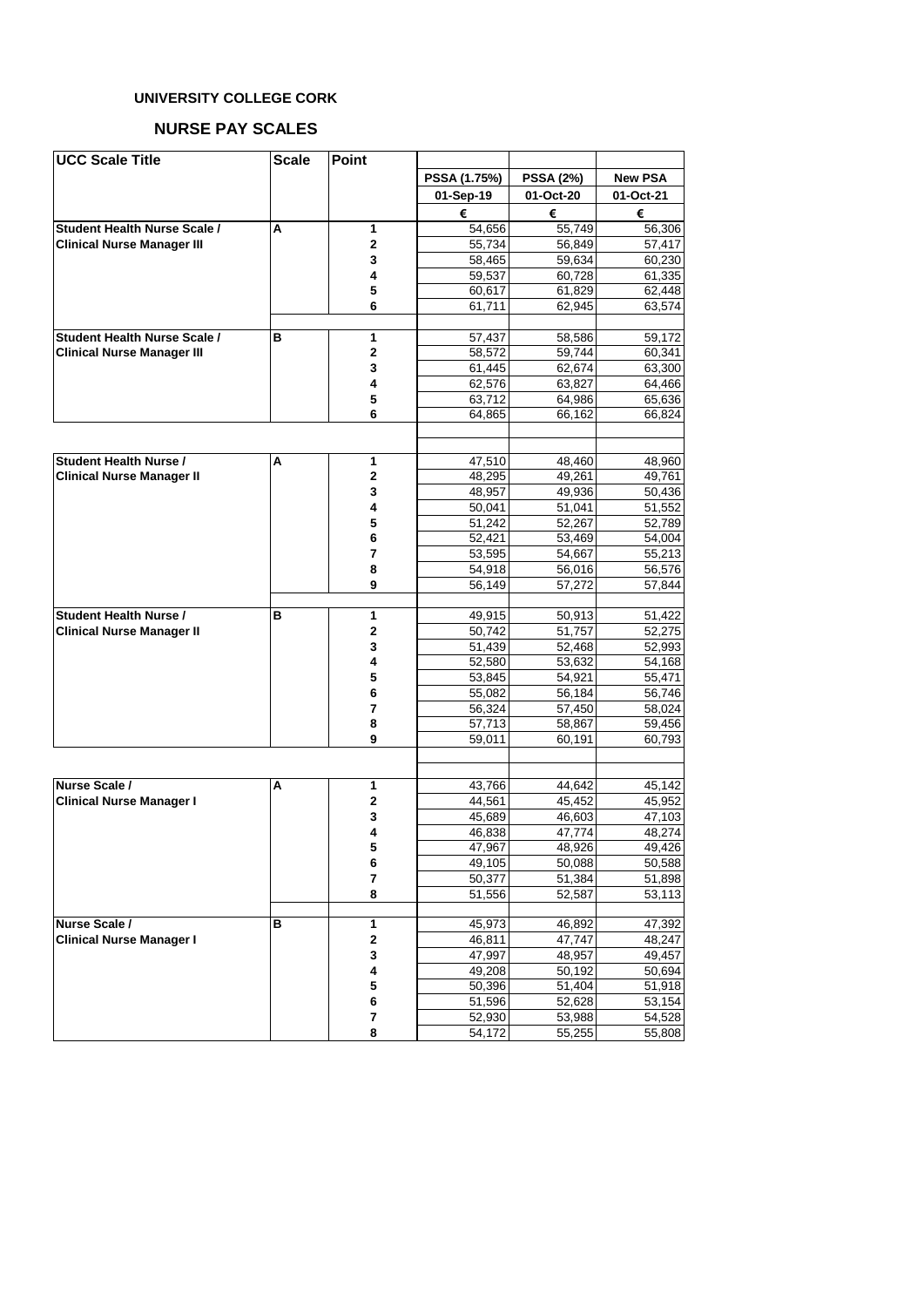#### **SENIOR ARCHAEOLOGIST PAY SCALE**

| <b>UCC Scale Title</b>      | <b>Scale</b> | <b>Point</b>     |                    |                |                     |
|-----------------------------|--------------|------------------|--------------------|----------------|---------------------|
|                             |              | on Scale         | <b>FEMPI Rest.</b> | <b>New PSA</b> | <b>New PSA (1%)</b> |
|                             |              |                  | 01-Jul-21          | 01-Oct-21      | 01-Feb-22           |
|                             |              |                  | €                  | €              | €                   |
| <b>Senior Archaeologist</b> | A            |                  | 60,202             | 60,804         | 61,412              |
| (Engineer Grade 2)          |              | 2                | 61,581             | 62,197         | 62,818              |
|                             |              | 3                | 62,947             | 63,576         | 64,212              |
|                             |              | 4                | 64,324             | 64,967         | 65,617              |
|                             |              | 5                | 65,697             | 66,354         | 67,017              |
|                             |              | 6                | 67,072             | 67,742         | 68,420              |
|                             |              |                  | 68,439             | 69,123         | 69,814              |
|                             |              | 8                | 69,828             | 70,527         | 71,232              |
|                             |              | LSI <sub>1</sub> | 71,723             | 71,723         | 72,440              |
|                             |              | LSI <sub>2</sub> | 73,954             | 73,954         | 74,694              |
| <b>Senior Archaeologist</b> | в            |                  | 63,274             | 63,907         | 64,546              |
| (Engineer Grade 2)          |              |                  | 64,720             | 65,368         | 66,021              |
|                             |              | 3                | 66,163             | 66,825         | 67,493              |
|                             |              | 4                | 67,611             | 68,287         | 68,970              |
|                             |              | 5                | 69,058             | 69,748         | 70,446              |
|                             |              | 6                | 70,099             | 70,134         | 70,836              |
|                             |              |                  | 71,572             | 71,572         | 72,288              |
|                             |              | 8                | 73,066             | 73,066         | 73,797              |
|                             |              | LSI <sub>1</sub> | 75,499             | 75,499         | 76,254              |
|                             |              | LSI <sub>2</sub> | 77,933             | 77,933         | 78,712              |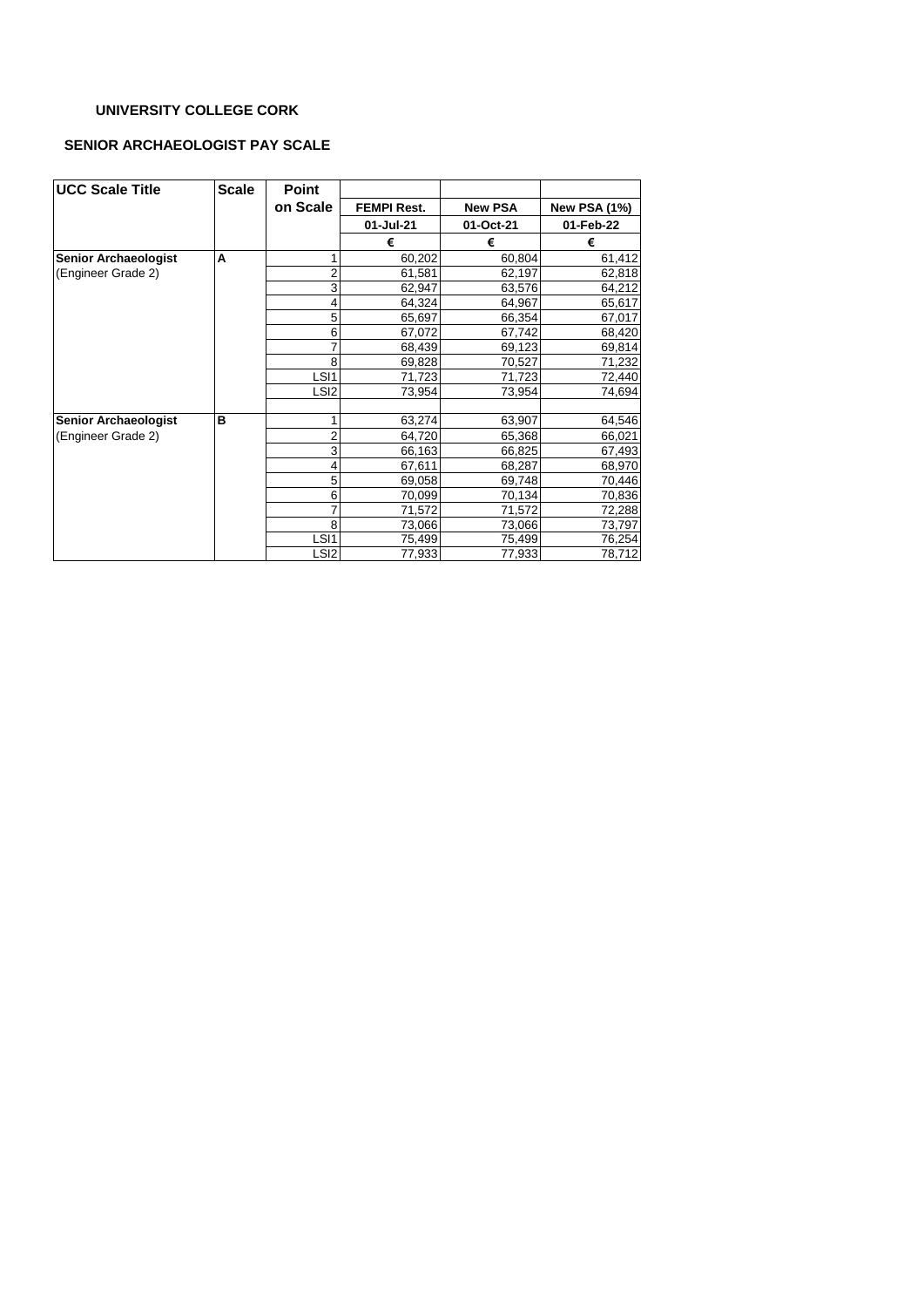### **DUTY OFFICERS**

| <b>IUCC Scale Title</b> | <b>Scale</b> | Point    | <b>New PSA</b> | <b>Salary</b>        | <b>New PSA (1%)</b> | <b>Salary</b>        |
|-------------------------|--------------|----------|----------------|----------------------|---------------------|----------------------|
|                         |              | on Scale | 01-Oct-21      | incl. 20%<br>premium | 01-Feb-22           | incl. 20%<br>premium |
|                         |              |          |                |                      |                     |                      |
|                         |              |          |                |                      |                     |                      |
| <b>IDUTY OFFICERS</b>   | A            |          | 40,416         | 48,500               | 40,821              | 48,985               |
|                         |              |          | 42,420         | 50,904               | 42,844              | 51,413               |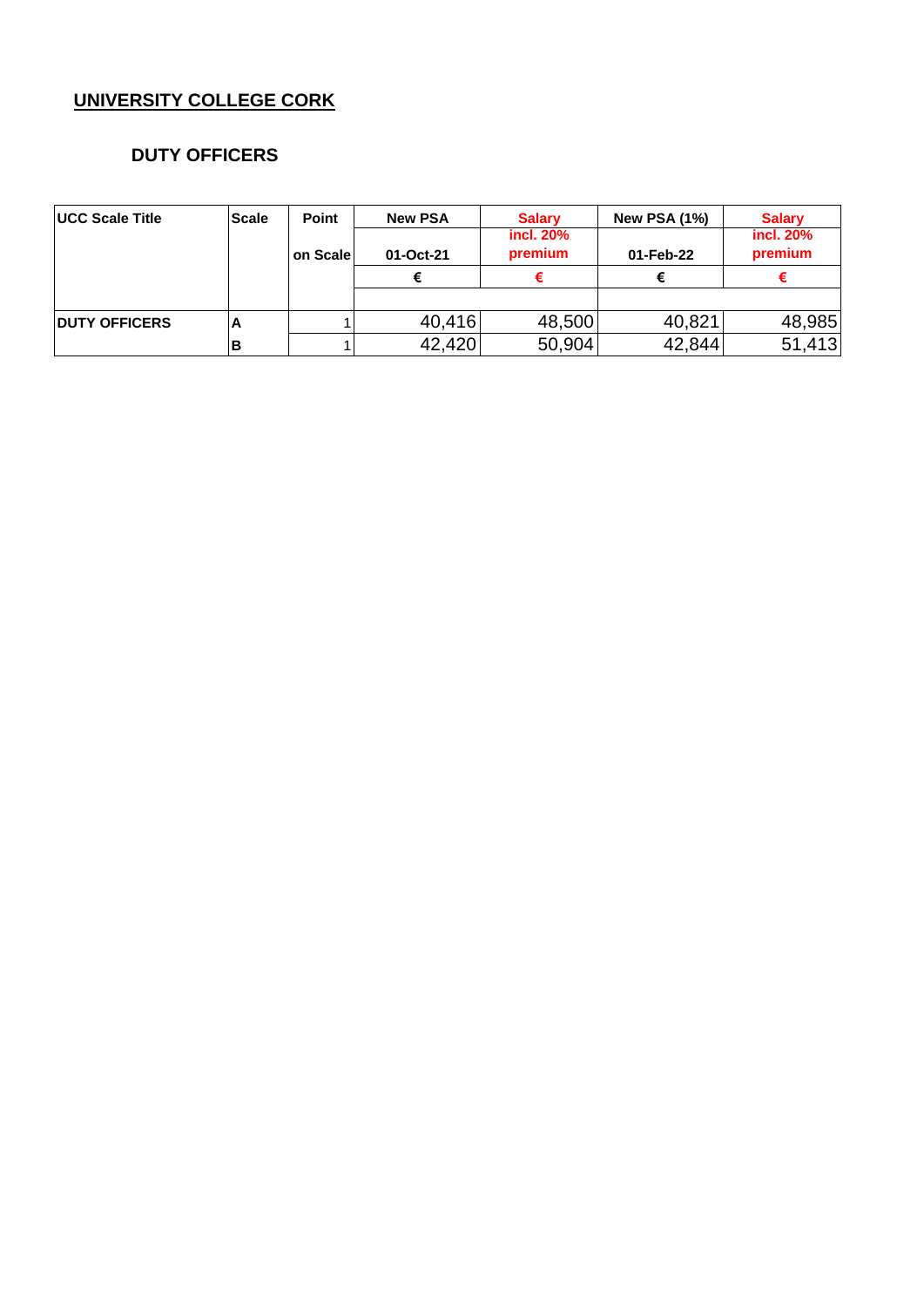#### **SUPERVISOR OF BUILDINGS/ENGINEERING SERVICES**

|                                        |              |          | Weekly           | Weekly         | Weekly              |
|----------------------------------------|--------------|----------|------------------|----------------|---------------------|
| <b>UCC Scale Title</b>                 | <b>Scale</b> | Point    |                  |                |                     |
|                                        |              | on Scale | <b>PSSA (2%)</b> | <b>New PSA</b> | <b>New PSA (1%)</b> |
|                                        |              |          | 01-Oct-20        | 01-Oct-21      | 01-Feb-22           |
|                                        |              |          | €                | €              | €                   |
| Supervisor Of:                         | A            |          | 843.39           | 852.97         | 861.50              |
| Buildings/Eng. Services/Grounds        |              | 2        | 869.43           | 879.01         | 887.80              |
|                                        |              | 3        | 895.44           | 905.02         | 914.07              |
|                                        |              | 4        | 921.12           | 930.70         | 940.01              |
|                                        |              | 5        | 946.95           | 956.53         | 966.09              |
|                                        |              | 6        | 974.12           | 983.86         | 993.70              |
|                                        |              | 7        | 1000.64          | 1010.64        | 1020.75             |
|                                        |              | 8        | 1027.72          | 1037.99        | 1048.37             |
|                                        |              |          |                  |                |                     |
| Supervisor Of:                         | B            |          | 886.00           | 895.58         | 904.54              |
| <b>Buildings/Eng. Services/Grounds</b> |              | 2        | 913.23           | 922.81         | 932.04              |
|                                        |              | 3        | 940.70           | 950.28         | 959.78              |
|                                        |              | 4        | 967.80           | 977.48         | 987.26              |
|                                        |              | 5        | 994.93           | 1004.88        | 1014.93             |
|                                        |              | 6        | 1023.49          | 1033.73        | 1044.07             |
|                                        |              | 7        | 1051.42          | 1061.93        | 1072.55             |
|                                        |              | 8        | 1079.92          | 1090.72        | 1101.62             |

 $\overline{a}$ 

| <b>Attendance Allowances</b> |  |  |  |  |
|------------------------------|--|--|--|--|
|                              |  |  |  |  |
| Saturday:                    |  |  |  |  |
| First 4 hrs                  |  |  |  |  |
| Subsequent 4 hrs             |  |  |  |  |
|                              |  |  |  |  |
| Sunday:                      |  |  |  |  |
| Full day (8 hrs)             |  |  |  |  |
| Half Day (4 hrs)             |  |  |  |  |
|                              |  |  |  |  |
| <b>Weekday Evenings:</b>     |  |  |  |  |
| First 4 hours                |  |  |  |  |
|                              |  |  |  |  |

| <b>Attendance Allowances</b> | <b>PSSA (Restoration)</b> | <b>New PSA (1%)</b> | <b>New PSA (1%)</b> |  |
|------------------------------|---------------------------|---------------------|---------------------|--|
|                              | 01-Oct-20                 | 01-Oct-21           | 01-Feb-22           |  |
|                              | €                         | €                   | €                   |  |
| Saturday:                    |                           |                     |                     |  |
| First 4 hrs                  | 72.75                     | 73.48               | 74.21               |  |
| Subsequent 4 hrs             | 106.52                    | 107.59              | 108.66              |  |
| Sunday:                      |                           |                     |                     |  |
| Full day (8 hrs)             | 248.09                    | 250.57              | 253.08              |  |
| Half Day (4 hrs)             | 124.71                    | 125.96              | 127.22              |  |
| Weekday Evenings:            |                           |                     |                     |  |
| First 4 hours                | 72.75                     | 73.48               | 74.21               |  |
|                              |                           |                     |                     |  |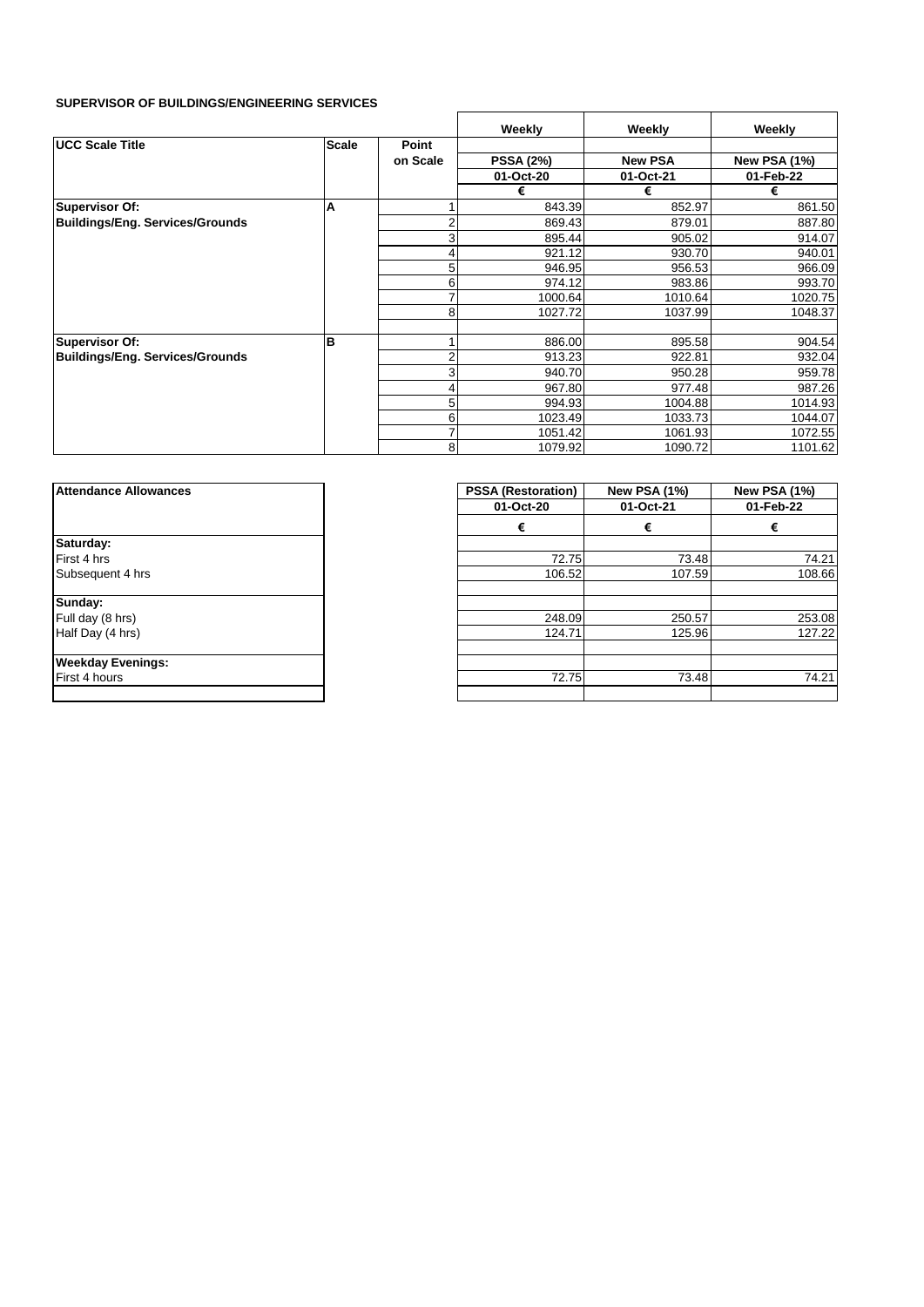#### **UNIVERSITY LANGUAGE TEACHER PAY SCALE**

| <b>UCC Scale Title</b>                | <b>Scale</b> | <b>Point</b> |                |              |
|---------------------------------------|--------------|--------------|----------------|--------------|
|                                       |              | on Scale     | <b>New PSA</b> | New PSA (1%) |
|                                       |              |              | 01-Oct-21      | 01-Feb-22    |
|                                       |              |              | €              | €            |
| <b>University Language</b>            | A            |              | 49,512         | 50,007       |
| <b>Teacher</b>                        |              |              | 51,622         | 52,138       |
|                                       |              | 3            | 53,845         | 54,383       |
|                                       |              |              | 55,524         | 56,079       |
|                                       |              | 5            | 57,249         | 57,822       |
| (previously College Language Teacher) |              | 6            | 58,981         | 59,571       |
| <b>University Language</b>            | B            |              | 47,833         | 48,311       |
| <b>Teacher</b>                        |              |              | 50,147         | 50,649       |
|                                       |              | 3            | 52,007         | 52,527       |
|                                       |              | 4            | 54,241         | 54,784       |
|                                       |              | 5            | 56,573         | 57,139       |
|                                       |              | 6            | 58,349         | 58,932       |
| (previously College Language Teacher) |              |              | 60,163         | 60,765       |
|                                       |              | 8            | 61,984         | 62,604       |

Per agreement, the CLT Scale starts at the 7th point of the Lecturer (Merged) Scale

| <b>UCC Scale Title</b>       | <b>Scale</b> | Point    |                    |                |                     |
|------------------------------|--------------|----------|--------------------|----------------|---------------------|
|                              |              | on Scale | <b>FEMPI Rest.</b> | <b>New PSA</b> | <b>New PSA (1%)</b> |
|                              |              |          | 01-Jul-21          | 01-Oct-21      | 01-Feb-22           |
|                              |              |          | €                  | €              | €                   |
| Senior University Language A |              |          | 58,066             | 58,647         | 59,233              |
| Teacher                      |              |          | 59,825             | 60,423         | 61,027              |
|                              |              | 3        | 62,751             | 63,378         | 64,012              |
|                              |              |          | 65,685             | 66,342         | 67,005              |
|                              |              | 5        | 68,613             | 69,299         | 69,992              |
|                              |              | 6        | 71,167             | 71,879         | 72,597              |
|                              |              |          | 74,171             | 74,171         | 74,913              |
| Senior University Language B |              |          | 61,024             | 61,635         | 62,251              |
| Teacher                      |              | 2        | 62,874             | 63,503         | 64,138              |
|                              |              | 3        | 65,953             | 66,613         | 67,279              |
|                              |              |          | 69,043             | 69,733         | 70,431              |
|                              |              | 5        | 71,762             | 71,762         | 72,480              |
|                              |              | 6        | 74,910             | 74,910         | 75,659              |
|                              |              |          | 78,073             | 78,073         | 78,854              |

Per agreement, the SULT scale is aligned with the Admin II Salary Scale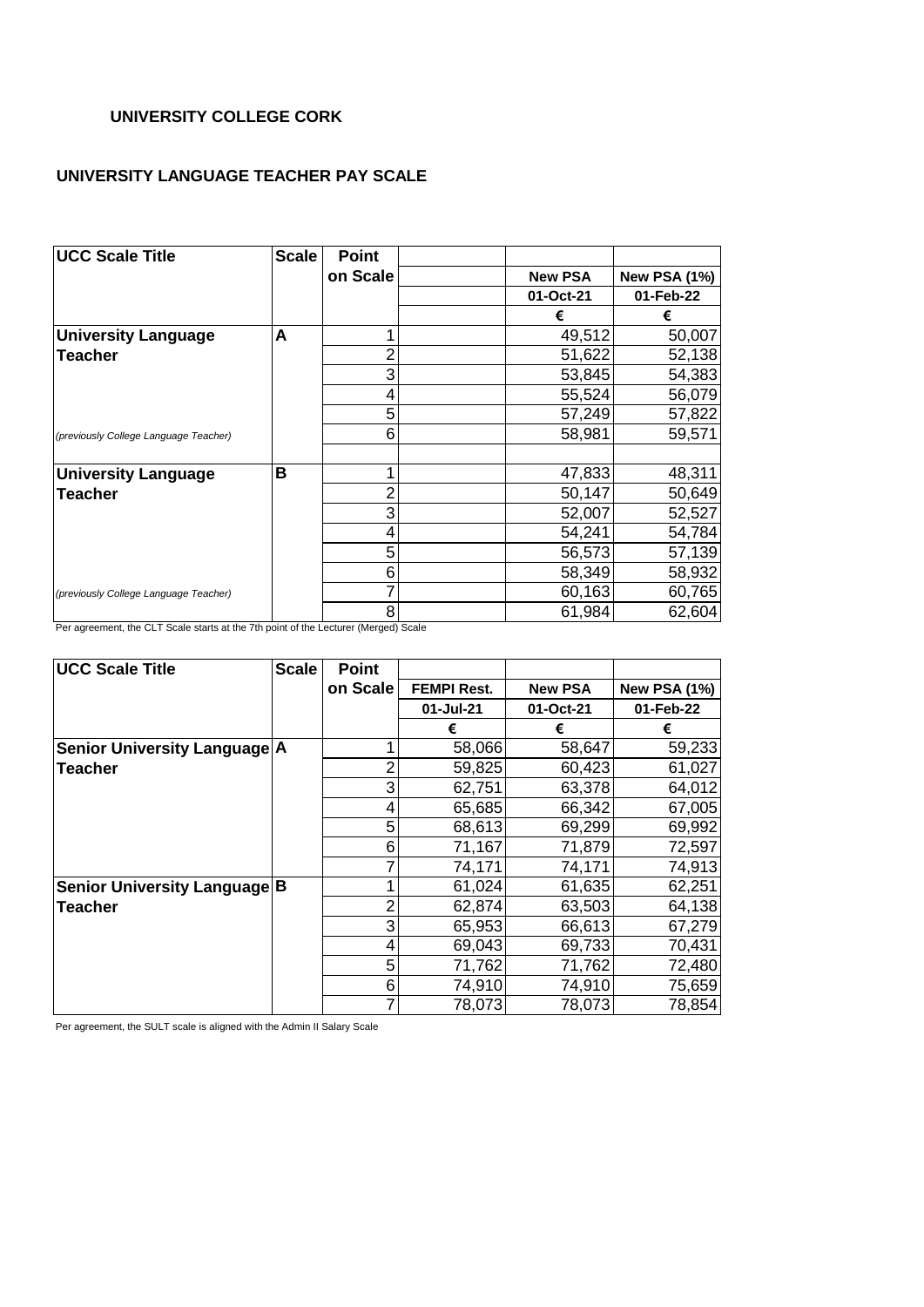#### **TECHNICIANS**

#### **(Scale A)**

| <b>POSITION TITLE</b>             | <b>Scale</b>   | <b>PSSA (2%)</b> | <b>New PSA</b>      | <b>New PSA (1%)</b> |
|-----------------------------------|----------------|------------------|---------------------|---------------------|
|                                   | Pt.            | 01-Oct-20        | 01-Oct-21           | 01-Feb-22           |
|                                   |                | €                | €                   | €                   |
| <b>Chief Technical Officer</b>    |                | 62,419           | 63,043              | 63,674              |
| (Previously Senior Technician)    | $\overline{2}$ | 65,165           | 65,817              | 66,475              |
|                                   | 3              | 67,849           | 68,528              | 69,213              |
| <b>Senior Technical Officer</b>   |                | 53,636           | $\overline{5}4,172$ | 54,714              |
| (Previously Technician - Class I) | 2              | 56,495           | 57,060              | 57,631              |
|                                   | 3              | 59,374           | 59,968              | 60,568              |
|                                   | 4              | 61,768           | 62,385              | 63,009              |
| *Payable after 3 yrs. on max. pt. | *LSI           | 63,062           | 63,693              | 64,330              |
| <b>Technical Officer</b>          |                | 43,310           | 43,810              | 44,248              |
| (Previously Technician Class II)  | 2              | 46,198           | 46,698              | 47,165              |
|                                   | 3              | 48,571           | 49,071              | 49,561              |
|                                   | 4              | 50,944           | 51,454              | 51,968              |
|                                   | 5              | 53,969           | 54,508              | 55,053              |
| <b>Trainee Technician</b>         |                | 27,721           | 28,221              | 28,503              |
|                                   | $\overline{2}$ | 29,670           | 30,170              | 30,471              |
|                                   | 3              | 31,571           | 32,071              | 32,392              |
|                                   | 4              | 35,594           | 36,094              | 36,455              |

#### **UNIVERSITY COLLEGE CORK**

#### **TECHNICIANS**

#### **(Scale B)**

| <b>POSITION TITLE</b>             | <b>Scale</b>   | <b>PSSA (2%)</b> | <b>New PSA</b> | <b>New PSA (1%)</b> |
|-----------------------------------|----------------|------------------|----------------|---------------------|
|                                   | Pt.            | 01-Oct-20        | 01-Oct-21      | 01-Feb-22           |
|                                   |                | €                | €              | €                   |
| <b>Chief Technical Officer</b>    | 1              | 65,606           | 66,262         | 66,924              |
| (Previously Senior Technician)    | $\overline{2}$ | 68,496           | 69,181         | 69,872              |
|                                   | 3              | 70,237           | 70,940         | 71,649              |
| <b>Senior Technical Officer</b>   | 1              | 56,360           | 56,924         | 57,493              |
| (Previously Technician - Class I) | $\overline{c}$ | 59,371           | 59,965         | 60,565              |
|                                   | 3              | 62,399           | 63,023         | 63,654              |
|                                   | 4              | 64,921           | 65,570         | 66,226              |
| *Payable after 3 yrs. on max. pt. | *LSI           | 66,285           | 66,948         | 67,618              |
| <b>Technical Officer</b>          | 1              | 41,049           | 41,549         | 41,965              |
| (Previously Technician Class II)  | 2              | 43,782           | 44,282         | 44,725              |
|                                   | 3              | 45,493           | 45,993         | 46,453              |
|                                   | 4              | 48,529           | 49,029         | 49,520              |
|                                   | 5              | 51,029           | 51,539         | 52,054              |
|                                   | 6              | 53,525           | 54,060         | 54,601              |
|                                   | $\overline{7}$ | 56,709           | 57,276         | 57,848              |
| <b>Trainee Technician</b>         | 1              | 26,691           | 27,191         | 27,463              |
|                                   | 2              | 29,051           | 29,551         | 29,846              |
|                                   | 3              | 29,121           | 29,621         | 29,917              |
|                                   | 4              | 31,175           | 31,675         | 31,992              |
|                                   | 5              | 32,652           | 33,152         | 33,484              |
|                                   | 6              | 37,371           | 37,871         | 38,250              |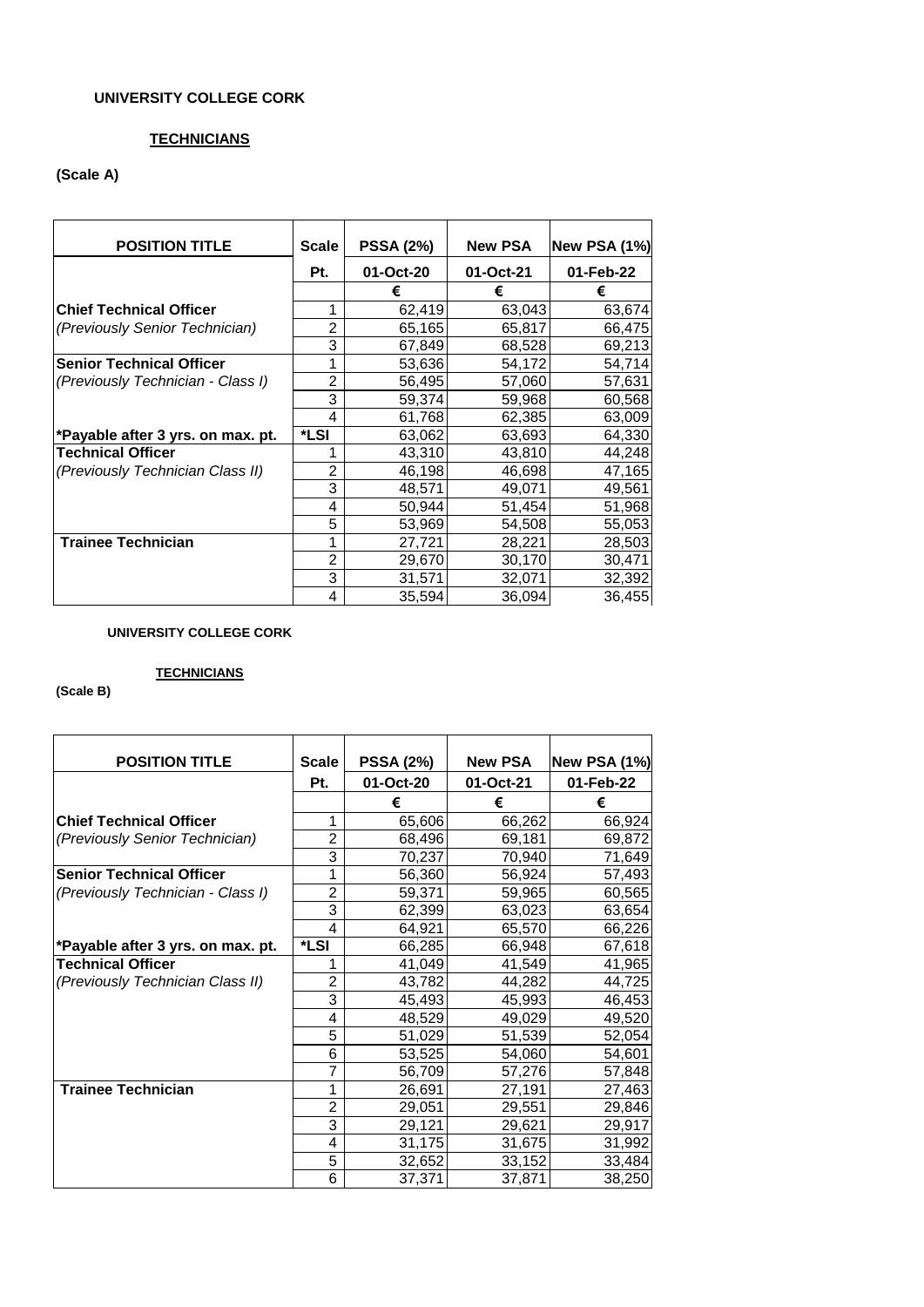## **TECHNICAL ASSISTANT**

|                |                | <b>PSSA (2%)</b> | <b>New PSA</b> | <b>New PSA (1%)</b> |
|----------------|----------------|------------------|----------------|---------------------|
|                |                | 01-Oct-20        | 01-Oct-21      | 01-Feb-22           |
|                |                | €                | €              | €                   |
|                | 1              | 26,612           | 27,112         | 27,383              |
|                | $\overline{2}$ | 27,640           | 28,140         | 28,422              |
| <b>Scale A</b> | 3              | 29,045           | 29,545         | 29,840              |
|                | 4              | 30,450           | 30,950         | 31,260              |
|                | 5              | 31,534           | 32,034         | 32,354              |
|                | 6              | 32,727           | 33,227         | 33,559              |
|                | 7              | 34,070           | 34,570         | 34,915              |
|                | 8              | 35,074           | 35,574         | 35,930              |

|                |                | <b>PSSA (2%)</b> | <b>New PSA</b> | <b>New PSA (1%)</b> |
|----------------|----------------|------------------|----------------|---------------------|
|                |                | 01-Oct-20        | 01-Oct-21      | 01-Feb-22           |
|                |                |                  |                | €                   |
|                |                | 25,047           | 25,547         | 25,802              |
|                | $\overline{2}$ | 26,394           | 26,894         | 27,163              |
| <b>Scale B</b> | 3              | 27,321           | 27,821         | 28,099              |
|                | 4              | 28,795           | 29,295         | 29,588              |
|                | 5              | 30,276           | 30,776         | 31,084              |
|                | 6              | 31,439           | 31,939         | 32,259              |
|                | 7              | 32,702           | 33,202         | 33,534              |
|                | 8              | 34,117           | 34,617         | 34,963              |
|                | 9              | 35,190           | 35,690         | 36,047              |
|                | 10             | 36,590           | 37,090         | 37,461              |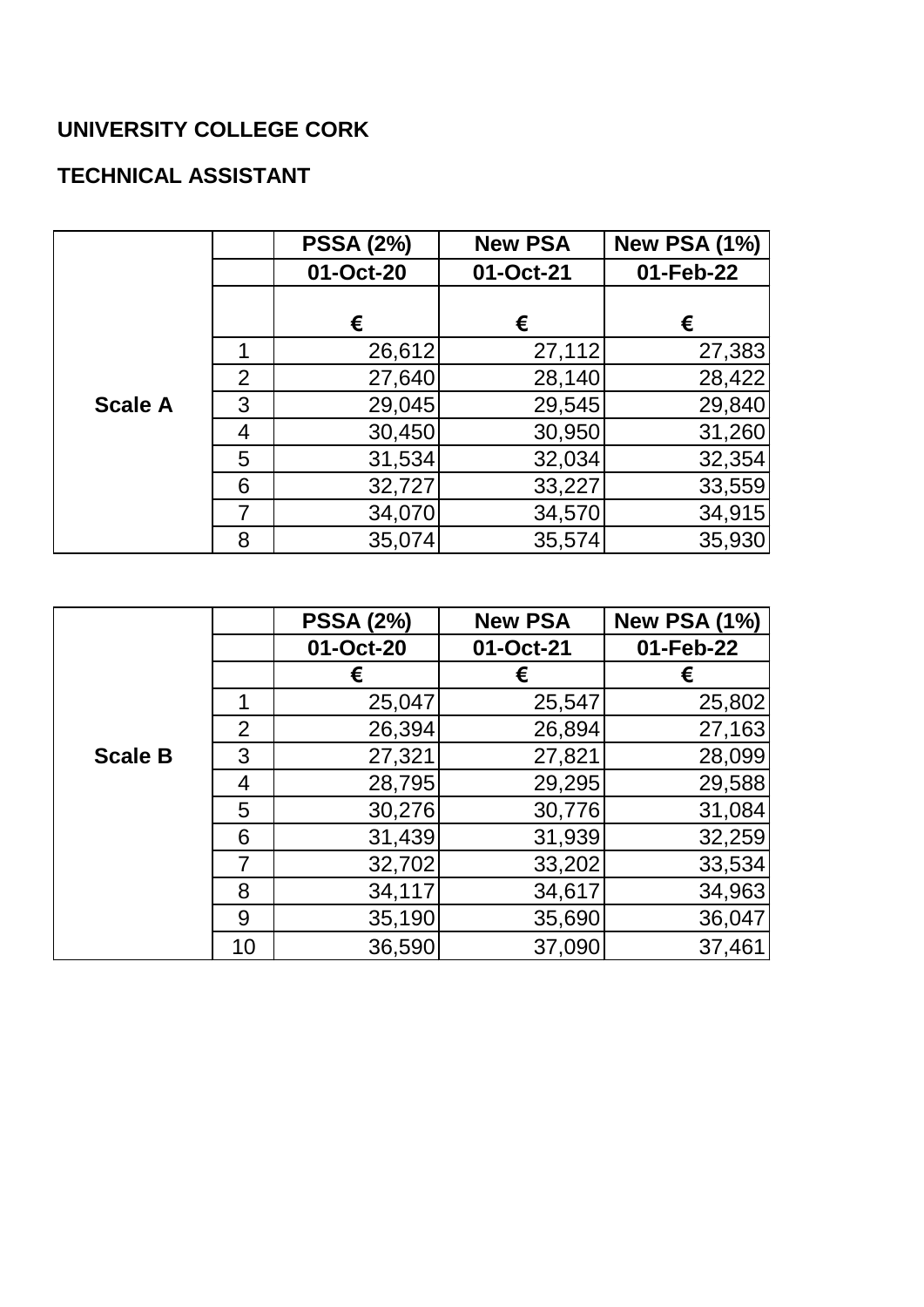#### **UNIVERSITY COLLEGE CORK LIBRARY**

| <b>UCC Scale Title</b>          | <b>Scale</b> | Point          |                  |                |                     |
|---------------------------------|--------------|----------------|------------------|----------------|---------------------|
|                                 |              | on Scale       | <b>PSSA (2%)</b> | <b>New PSA</b> | <b>New PSA (1%)</b> |
|                                 |              |                | 01-Oct-20        | 01-Oct-21      | 01-Feb-22           |
|                                 |              |                | €                | €              | €                   |
| <b>Senior Library Assistant</b> | A            | 1              | 31,564           | 32,064         | 32,385              |
|                                 |              | $\overline{2}$ | 32,425           | 32,925         | 33,254              |
|                                 |              | 3              | 33,429           | 33,929         | 34,268              |
|                                 |              | 4              | 34,266           | 34,766         | 35,114              |
|                                 |              | 5              | 35,685           | 36,185         | 36,547              |
|                                 |              | 6              | 36,599           | 37,099         | 37,470              |
|                                 |              | 7              | 37,765           | 38,265         | 38,648              |
|                                 |              | 8              | 38,930           | 39,430         | 39,825              |
|                                 |              | 9              | 40,967           | 41,467         | 41,882              |
|                                 |              | 10             | 42,136           | 42,636         | 43,062              |
|                                 |              | 11             | 43,305           | 43,805         | 44,243              |
|                                 |              | 12             | 44,405           | 44,905         | 45,354              |
|                                 |              |                |                  |                |                     |
| <b>Senior Library Assistant</b> | B            | 1              | 32,646           | 33,146         | 33,478              |
|                                 |              | $\overline{2}$ | 33,863           | 34,363         | 34,707              |
|                                 |              | 3              | 34,755           | 35,255         | 35,607              |
|                                 |              | 4              | 35,972           | 36,472         | 36,837              |
|                                 |              | 5              | 37,464           | 37,964         | 38,344              |
|                                 |              | 6              | 38,431           | 38,931         | 39,320              |
|                                 |              | 7              | 39,654           | 40,154         | 40,556              |
|                                 |              | 8              | 40,881           | 41,381         | 41,795              |
|                                 |              | $\overline{9}$ | 43,024           | 43,524         | 43,959              |
|                                 |              | 10             | 44,256           | 44,756         | 45,203              |
|                                 |              | 11             | 45,488           | 45,988         | 46,448              |
|                                 |              | 12             | 46,643           | 47,143         | 47,615              |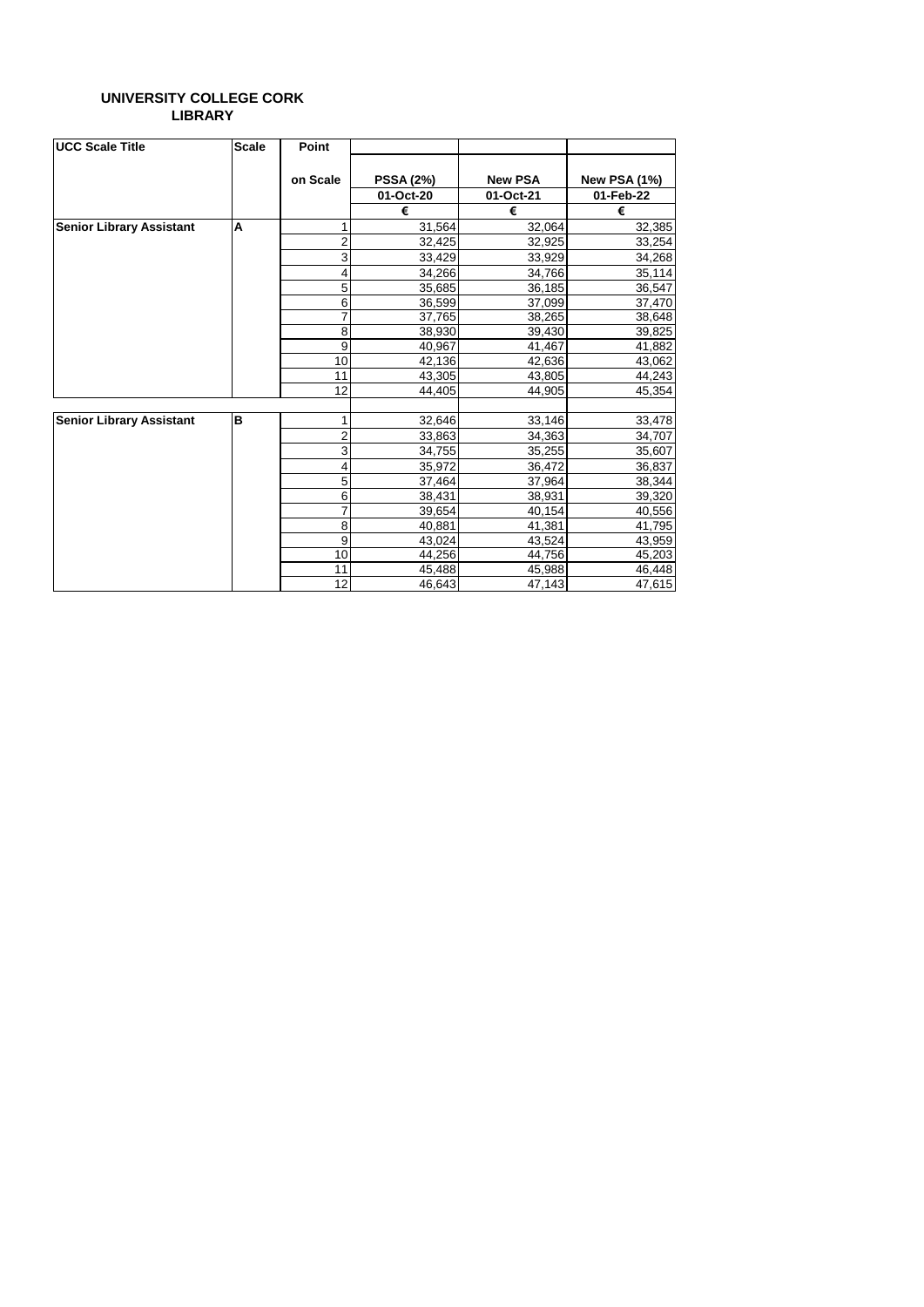#### **UNIVERSITY COLLEGE CORK LIBRARY ASSISTANT**

| <b>UCC Scale Title</b>                    | <b>Scale</b> | Point          |                  |                |                     |
|-------------------------------------------|--------------|----------------|------------------|----------------|---------------------|
|                                           |              | on Scale       | <b>PSSA (2%)</b> | <b>New PSA</b> | <b>New PSA (1%)</b> |
|                                           |              |                | 01-Oct-20        | 01-Oct-21      | 01-Feb-22           |
|                                           |              |                | €                | €              | €                   |
| <b>Library Assistant</b>                  | A            | 1              | 22,612           | 23,112         | 23,343              |
|                                           |              | $\overline{2}$ | 24,353           | 24,853         | 25,101              |
|                                           |              | 3              | 25,374           | 25,874         | 26,133              |
|                                           |              | 4              | 26,480           | 26,980         | 27,250              |
|                                           |              | 5              | 27,227           | 27,727         | 28,004              |
|                                           |              | 6              | 28,379           | 28,879         | 29,168              |
|                                           |              | $\overline{7}$ | 29,541           | 30,041         | 30,341              |
|                                           |              | 8              | 30,602           | 31,102         | 31,413              |
|                                           |              | 9              | 31,335           | 31,835         | 32,153              |
|                                           |              | 10             | 32,371           | 32,871         | 33,200              |
|                                           |              | 11             | 33,302           | 33,802         | 34,140              |
|                                           |              | 12             | 34,035           | 34,535         | 34,880              |
|                                           |              | 13             | 35,055           | 35,555         | 35,911              |
| <b>Library Assistant</b>                  | B            | 1              | 25,460           | 25,960         | 26,219              |
| (12 point scale effective September 2019) |              | $\overline{2}$ | 26,653           | 27,153         | 27,424              |
|                                           |              | 3              | 27,429           | 27,929         | 28,208              |
|                                           |              | 4              | 28,604           | 29,104         | 29,395              |
|                                           |              | 5              | 29,818           | 30,318         | 30,621              |
|                                           |              | 6              | 31,041           | 31,541         | 31,857              |
|                                           |              | $\overline{7}$ | 31,834           | 32,334         | 32,657              |
|                                           |              | 8              | 32,733           | 33,233         | 33,566              |
|                                           |              | 9              | 33,810           | 34,310         | 34,653              |
|                                           |              | 10             | 34,622           | 35,122         | 35,474              |
|                                           |              | 11             | 35,730           | 36,230         | 36,592              |
|                                           |              | 12             | 36,802           | 37,302         | 37,675              |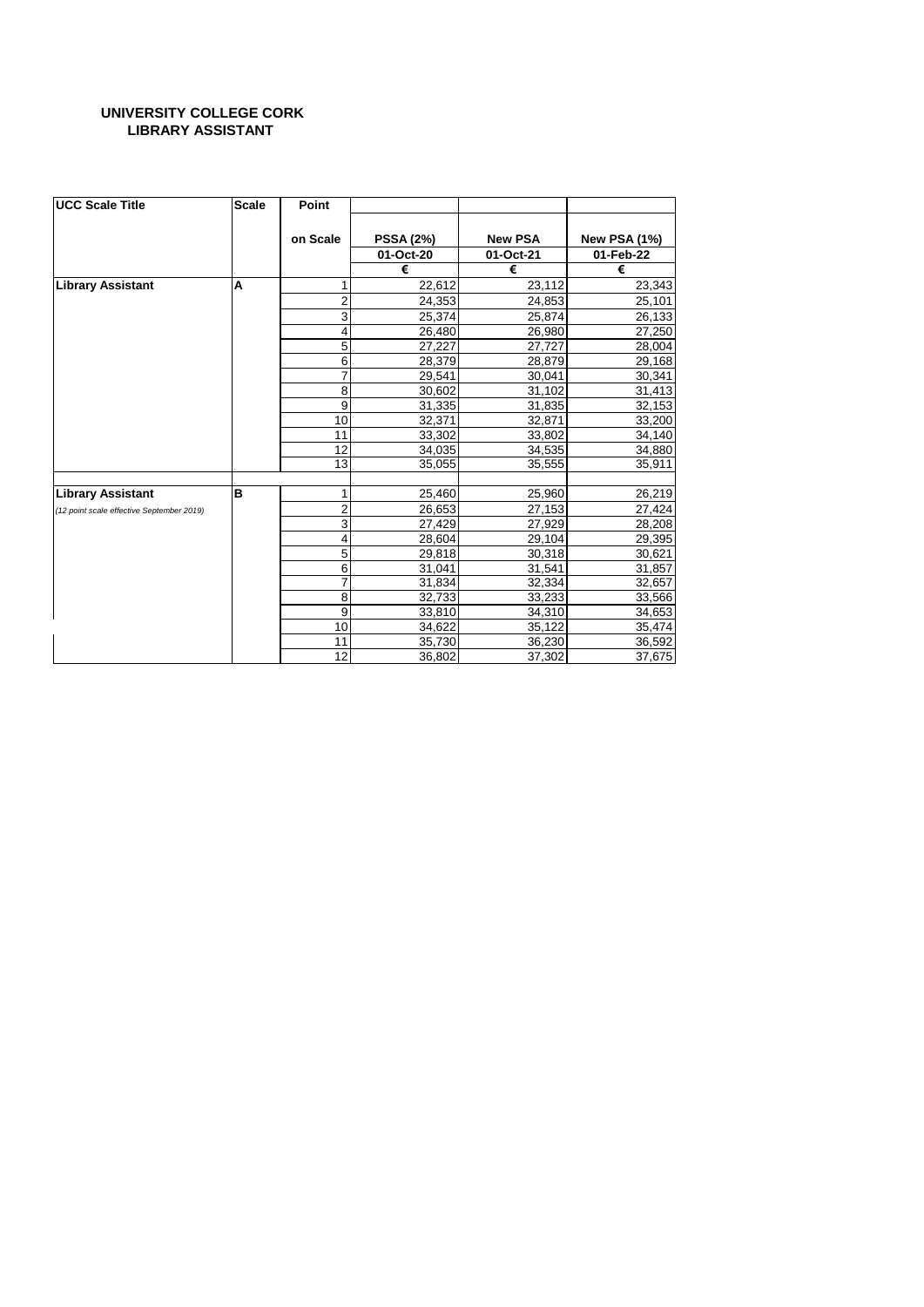#### **UNIVERSITY COLLEGE CORK LIBRARY SHELVING ASSISTANT**

|                        |   |                | 35.17 Hours      | 35.17 Hours    | 35.17 Hours         |
|------------------------|---|----------------|------------------|----------------|---------------------|
|                        |   |                | 100%             | 100%           | 100%                |
|                        |   |                | <b>PSSA (2%)</b> | <b>New PSA</b> | <b>New PSA (1%)</b> |
| <b>UCC Scale Scale</b> |   | <b>Point</b>   | 01-Oct-20        | 01-Oct-21      | 01-Feb-22           |
|                        |   |                | €                | €              | €                   |
| Library                | A |                | 26,141           | 26,641         | 26,908              |
| <b>Shelving</b>        |   | $\overline{2}$ | 26,435           | 26,935         | 27,204              |
| <b>Assistant</b>       |   | 3              | 26,780           | 27,280         | 27,553              |
|                        |   | 4              | 27,078           | 27,578         | 27,853              |
|                        |   | 5              | 27,375           | 27,875         | 28,153              |
|                        |   | 6              | 27,374           | 27,874         | 28,153              |
|                        |   |                | 27,641           | 28,141         | 28,422              |
|                        |   |                |                  |                |                     |
| Library                | B |                | 24,636           | 25,136         | 25,387              |
| <b>Shelving</b>        |   | 2              | 25,667           | 26,167         | 26,429              |
| <b>Assistant</b>       |   | 3              | 27,253           | 27,753         | 28,031              |
|                        |   | 4              | 27,253           | 27,753         | 28,031              |
|                        |   | 5              | 27,534           | 28,034         | 28,314              |
|                        |   | 6              | 27,836           | 28,336         | 28,620              |
|                        |   |                | 28,145           | 28,645         | 28,931              |
|                        |   | 8              | 28,475           | 28,975         | 29,265              |
|                        |   | 9              | 28,835           | 29,335         | 29,629              |

## Fulltime rates to be used on CoreHR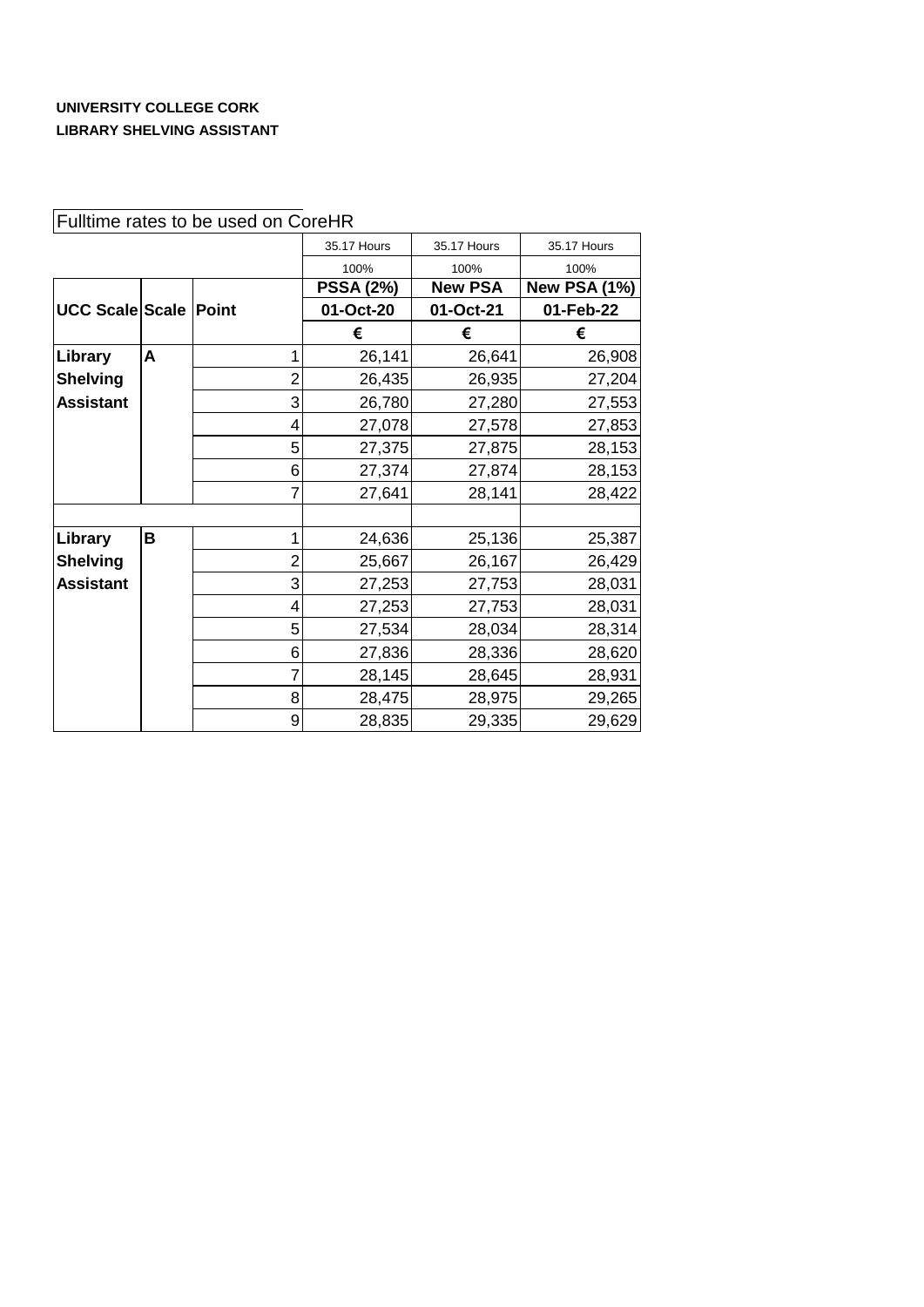#### **HOUSE ATTENDANTS**

## **(Scale A)**

|                 | <b>Point</b> | <b>PSSA (2%)</b> | <b>New PSA</b> | <b>New PSA (1%)</b> |
|-----------------|--------------|------------------|----------------|---------------------|
|                 |              | 01-Oct-20        | 01-Oct-21      | 01-Feb-22           |
|                 |              |                  |                |                     |
| House Attendant |              | 609.86           | 619.44         | 625.63              |
|                 |              | 621.88           | 631.46         | 637.78              |
|                 |              |                  |                |                     |

### **(Scale B)**

|                 |   | <b>PSSA (2%)</b> | <b>New PSA</b> | <b>New PSA (1%)</b> |
|-----------------|---|------------------|----------------|---------------------|
|                 |   | 01-Oct-20        | 01-Oct-21      | 01-Feb-22           |
|                 |   |                  |                |                     |
| House Attendant |   | 576.89           | 586.47         | 592.34              |
|                 |   | 588.41           | 597.99         | 603.97              |
|                 | າ | 629.23           | 638.81         | 645.20              |
|                 |   | 641.85           | 651.43         | 657.94              |

### *The following rates apply to Scales A & B*

| <b>Service Pay:</b> | <b>PSSA</b><br>(Restoration)<br>01-Oct-20 | <b>New PSA (1%)</b><br>01-Oct-21 | <b>New PSA (1%)</b><br>01-Feb-22 |
|---------------------|-------------------------------------------|----------------------------------|----------------------------------|
|                     |                                           |                                  |                                  |
| 5 Years             | 3.02                                      | 3.05                             | 3.08                             |
| 10 Years            | 6.02                                      | 6.08                             | 6.14                             |
| 15 Years            | 9.00                                      | 9.09                             | 9.18                             |
| 20 Years            | 12.03                                     | 12.15                            | 12.27                            |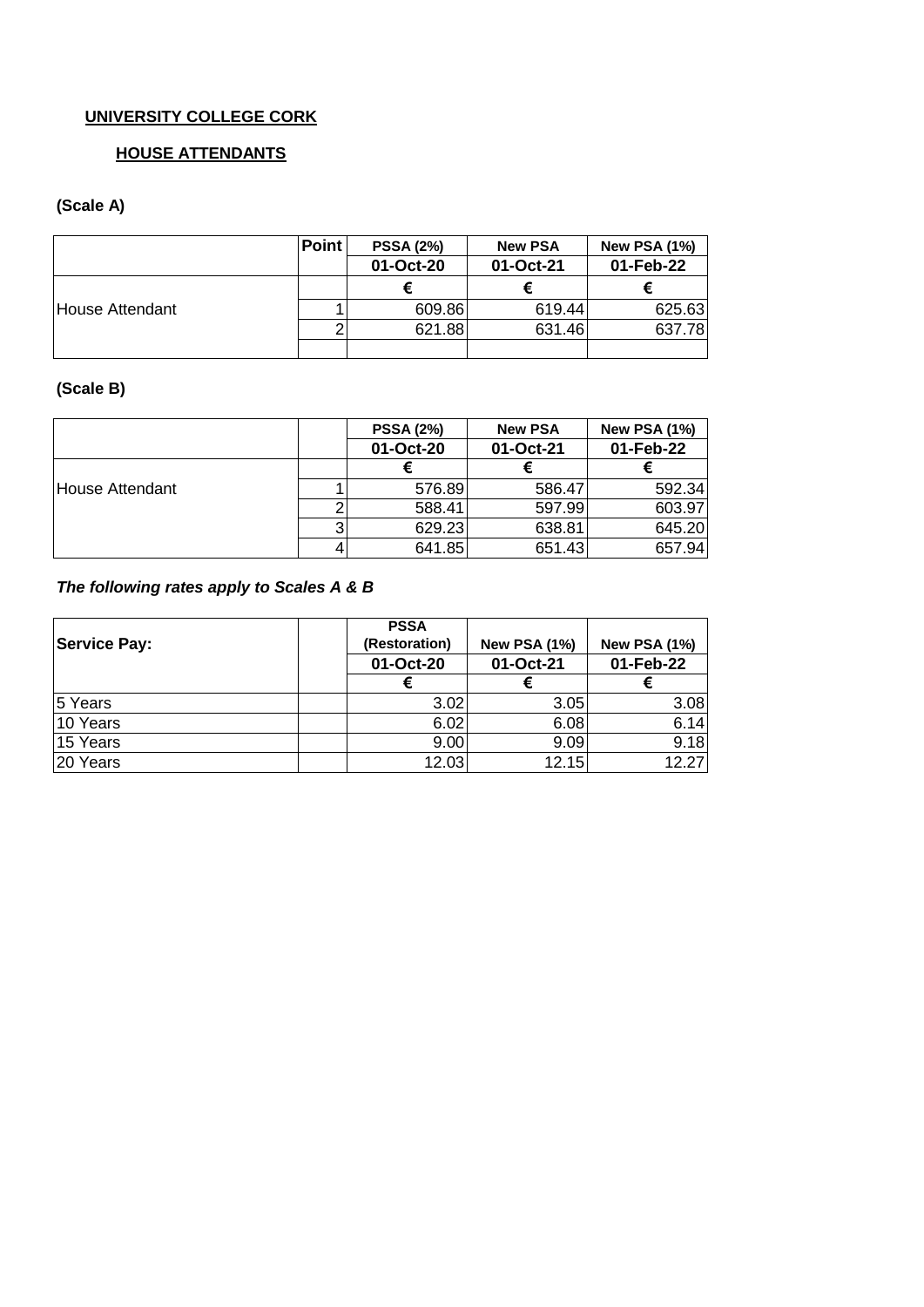## **Departmental Operative - Library**

**(Scale A)**

| <b>POSITION TITLE</b>          | <b>PSSA (2%)</b> | <b>New PSA</b> | <b>New PSA (1%)</b> |
|--------------------------------|------------------|----------------|---------------------|
|                                | 01-Oct-20        | 01-Oct-21      | 01-Feb-22           |
|                                | €                | €              | €                   |
| <b>Departmental Operative-</b> |                  |                |                     |
| <b>Standard</b>                | 723.90           | 733.48         | 740.82              |
|                                |                  |                |                     |
| <b>Library Variable</b>        |                  |                |                     |
| <b>Hours Premium:</b>          |                  |                |                     |
| 1 July - 30 Sept 12.5%         | 90.49            | 91.69          | 92.60               |
| 1 Oct - 30 June 16.666%        | 120.65           | 122.25         | 123.47              |
|                                |                  |                |                     |
|                                |                  |                |                     |
| (Scale B)                      |                  |                |                     |
|                                |                  |                |                     |
| <b>POSITION TITLE</b>          | <b>PSSA (2%)</b> | <b>New PSA</b> | <b>New PSA (1%)</b> |
|                                | 01-Oct-20        | 01-Oct-21      | 01-Feb-22           |
|                                | €                | €              |                     |
| <b>Departmental Operative-</b> |                  |                |                     |
| <b>Standard</b>                | 743.93           | 753.51         | 761.05              |
|                                |                  |                |                     |
| <b>Library Variable</b>        |                  |                |                     |
| <b>Hours Premium:</b>          |                  |                |                     |
| 1 July - 30 Sept 12.5%         | 92.99            | 94.19          | 95.13               |
| 1 Oct - 30 June 16.666%        | 123.99           | 125.59         | 126.84              |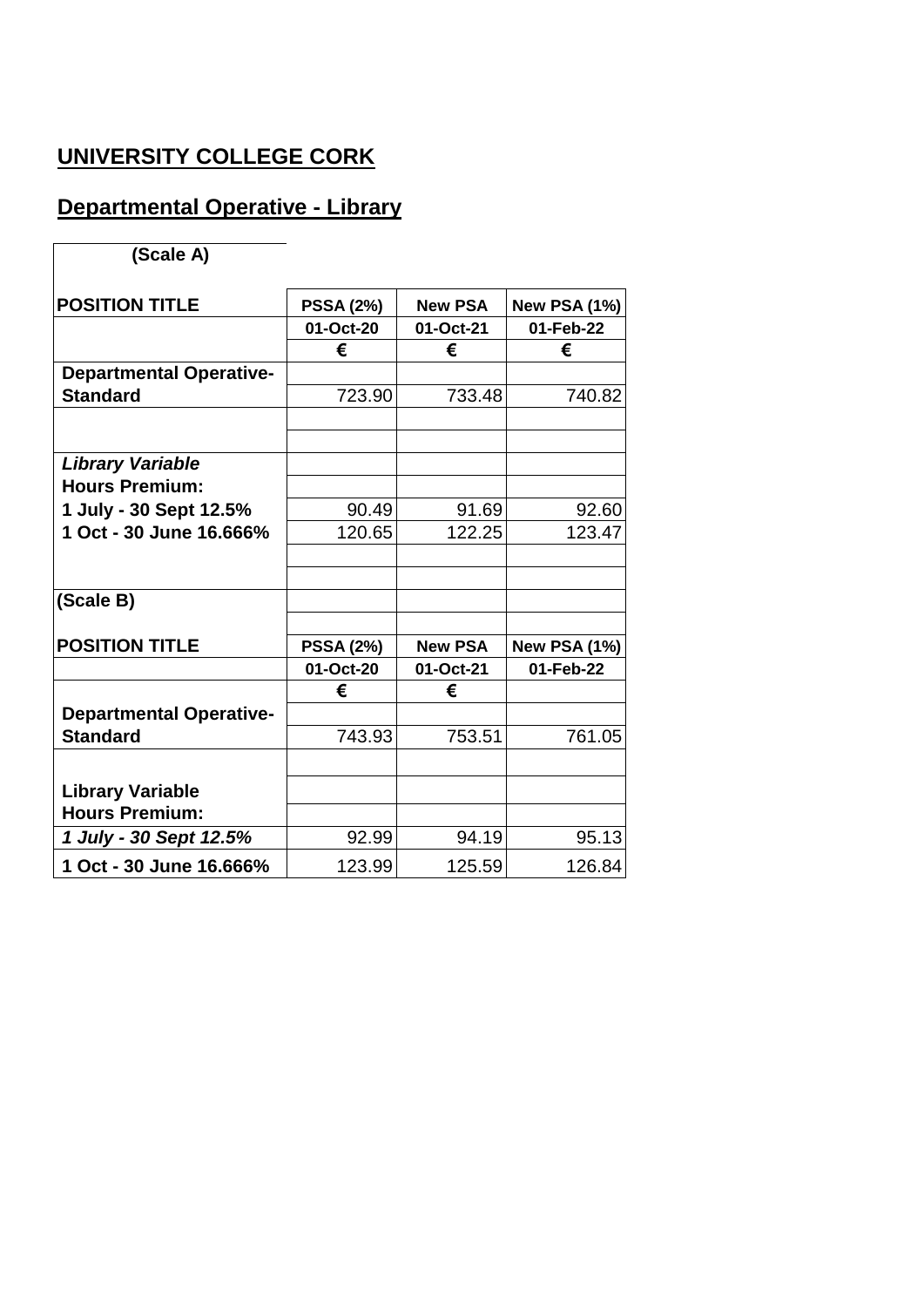#### **Departmental Operative**

#### **(Scale A)**

| <b>POSITION TITLE</b>          | <b>PSSA (2%)</b>   | <b>New PSA</b>      | <b>New PSA (1%)</b> |
|--------------------------------|--------------------|---------------------|---------------------|
|                                | 01-Oct-20          | 01-Oct-21           | 01-Feb-22           |
|                                | €                  | €                   | €                   |
| <b>Departmental Operative-</b> |                    |                     |                     |
| <b>Standard</b>                | 723.90             | 733.48              | 740.82              |
|                                |                    |                     |                     |
| <b>Technical Operative</b>     | 787.27             | 796.85              | 804.82              |
| Sports Premia - 20%            |                    |                     |                     |
| <b>Maltings</b>                | 144.78             | 146.70              | 148.16              |
|                                | <b>Restoration</b> | <b>New PSA (1%)</b> |                     |
| <b>Saturday Allowance</b>      | 30.32              | 30.62               | 30.93               |
| <b>Sunday Allowance</b>        | 50.11              | 50.61               | 51.12               |
|                                |                    |                     |                     |
| Reception Centre- 16.666%      |                    |                     |                     |
| Mon-Fri                        | 120.65             | 122.25              | 123.47              |
|                                |                    |                     |                     |

#### **(Scale B)**

| <b>POSITION TITLE</b>          | <b>PSSA (2%)</b>   | <b>New PSA</b>      | <b>New PSA (1%)</b> |  |
|--------------------------------|--------------------|---------------------|---------------------|--|
|                                | 01-Oct-20          | 01-Oct-21           | 01-Feb-22           |  |
|                                | €                  | €                   | €                   |  |
| <b>Departmental Operative-</b> |                    |                     |                     |  |
| <b>Standard</b>                | 743.93             | 753.51              | 761.05              |  |
|                                |                    |                     |                     |  |
| <b>Technical Operative</b>     | 818.25             | 827.83              | 836.11              |  |
| <b>Sports Premia-</b>          |                    |                     |                     |  |
| Standard - 20%                 | 148.79             | 150.70              | 152.21              |  |
|                                | <b>Restoration</b> | <b>New PSA (1%)</b> |                     |  |
| <b>Saturday Allowance</b>      | 31.92              | 32.24               | 32.56               |  |
| <b>Sunday Allowance</b>        | 52.75              | 53.28               | 53.81               |  |
|                                |                    |                     |                     |  |
| Reception Centre - 16.666%     |                    |                     |                     |  |
| <b>Mon-Fri</b>                 | 123.99             | 125.59              | 126.84              |  |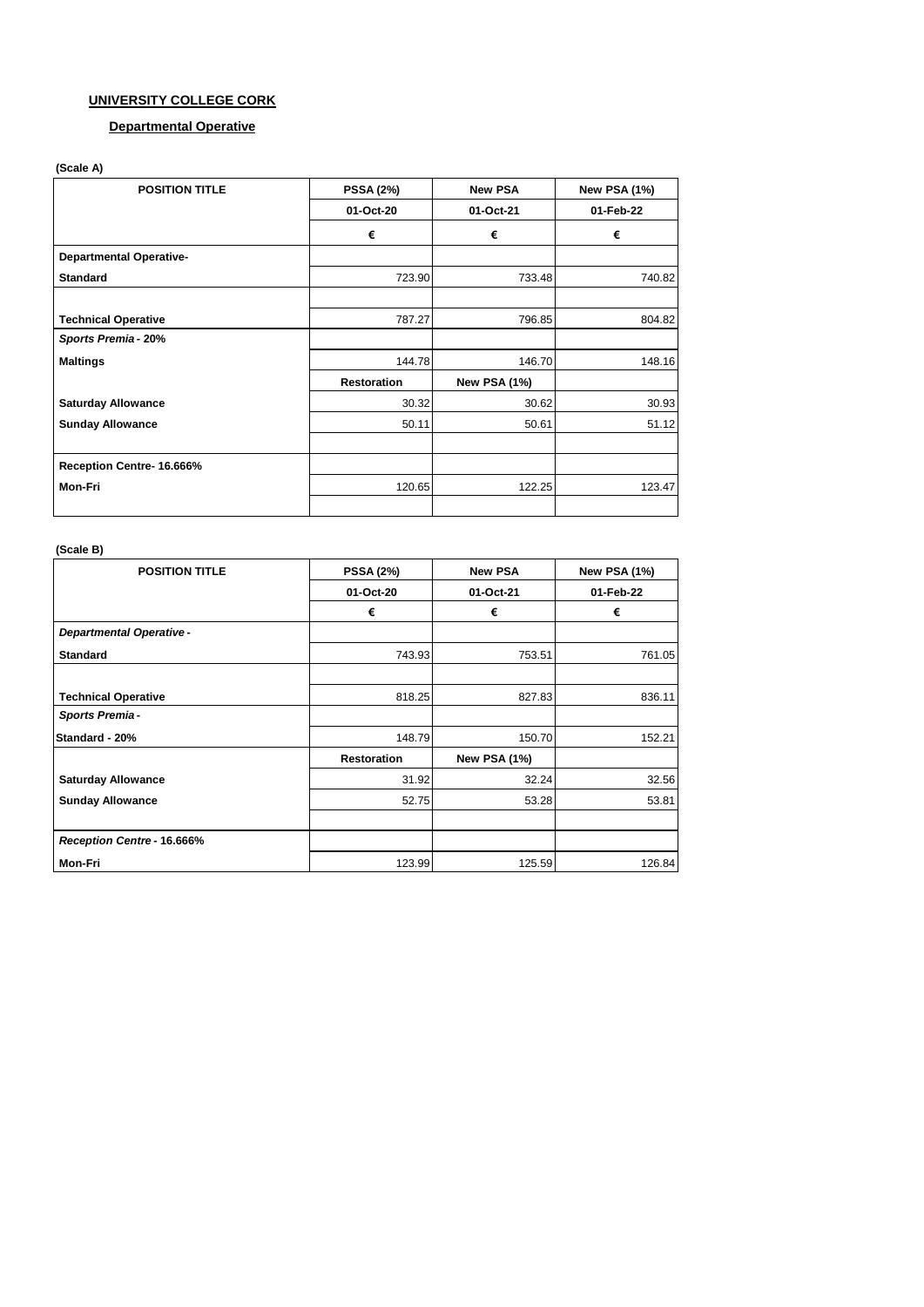## **LABORATORY AIDES**

|                    | <b>Point</b> | <b>PSSA (2%)</b> | <b>New PSA</b> | <b>New PSA (1%)</b> |
|--------------------|--------------|------------------|----------------|---------------------|
|                    |              | 01-Oct-20        | 01-Oct-21      | 01-Feb-22           |
|                    |              | €                | €              | €                   |
| <b>Scale A</b>     |              | 711.96           | 721.54         | 728.76              |
|                    |              |                  |                |                     |
| <b>Scale B</b>     |              | 667.07           | 676.65         | 683.42              |
| LSI* after 2 years |              | 738.93           | 748.51         | 756.00              |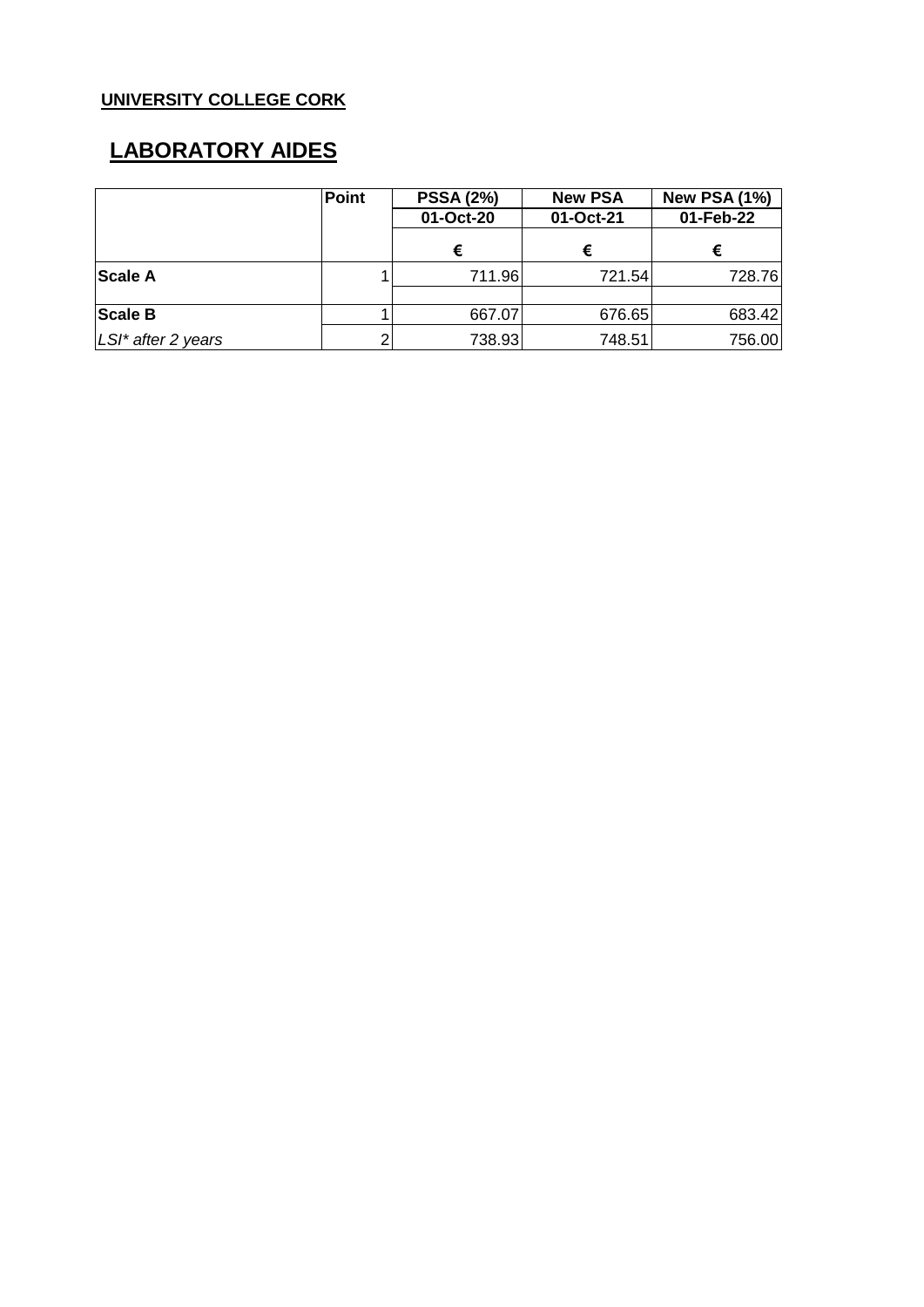### **SERVICES & SECURITY OPERATIVE**

#### **(Scale A)**

|                                | <b>Point</b>   | <b>PSSA (2%)</b> | <b>New PSA</b> | <b>New PSA (1%)</b> |
|--------------------------------|----------------|------------------|----------------|---------------------|
|                                |                | 01-Oct-20        | 01-Oct-21      | 01-Feb-22           |
| Scale A (Basic)                |                | €                | €              | €                   |
| <b>First Year</b>              |                | 625.63           | 635.21         | 641.56              |
| <b>Merit Grade</b>             | 2              | 635.00           | 644.58         | 651.03              |
| <b>Scale A (Shift Premium)</b> |                |                  |                |                     |
| Shift Premium (20%)            |                | 125.13           | 127.04         | 128.31              |
|                                | $\overline{2}$ | 127.00           | 128.92         | 130.21              |
| <b>Scale A (Allowances)</b>    |                |                  |                |                     |
| Saturday Allowance             | 1              | 30.32            | 30.62          | 30.93               |
|                                | 2              | 30.32            | 30.62          | 30.93               |
| Sunday Allowance               | 1              | 50.11            | 50.61          | 51.12               |
|                                | $\overline{2}$ | 50.11            | 50.61          | 51.12               |
| <b>Scale A (Service Pay)</b>   |                |                  |                |                     |
| 5 years                        |                | 3.02             | 3.05           | 3.08                |
| 10 years                       |                | 6.02             | 6.08           | 6.14                |
| 15 years                       |                | 9.00             | 9.09           | 9.18                |
| 20 years                       |                | 12.03            | 12.15          | 12.27               |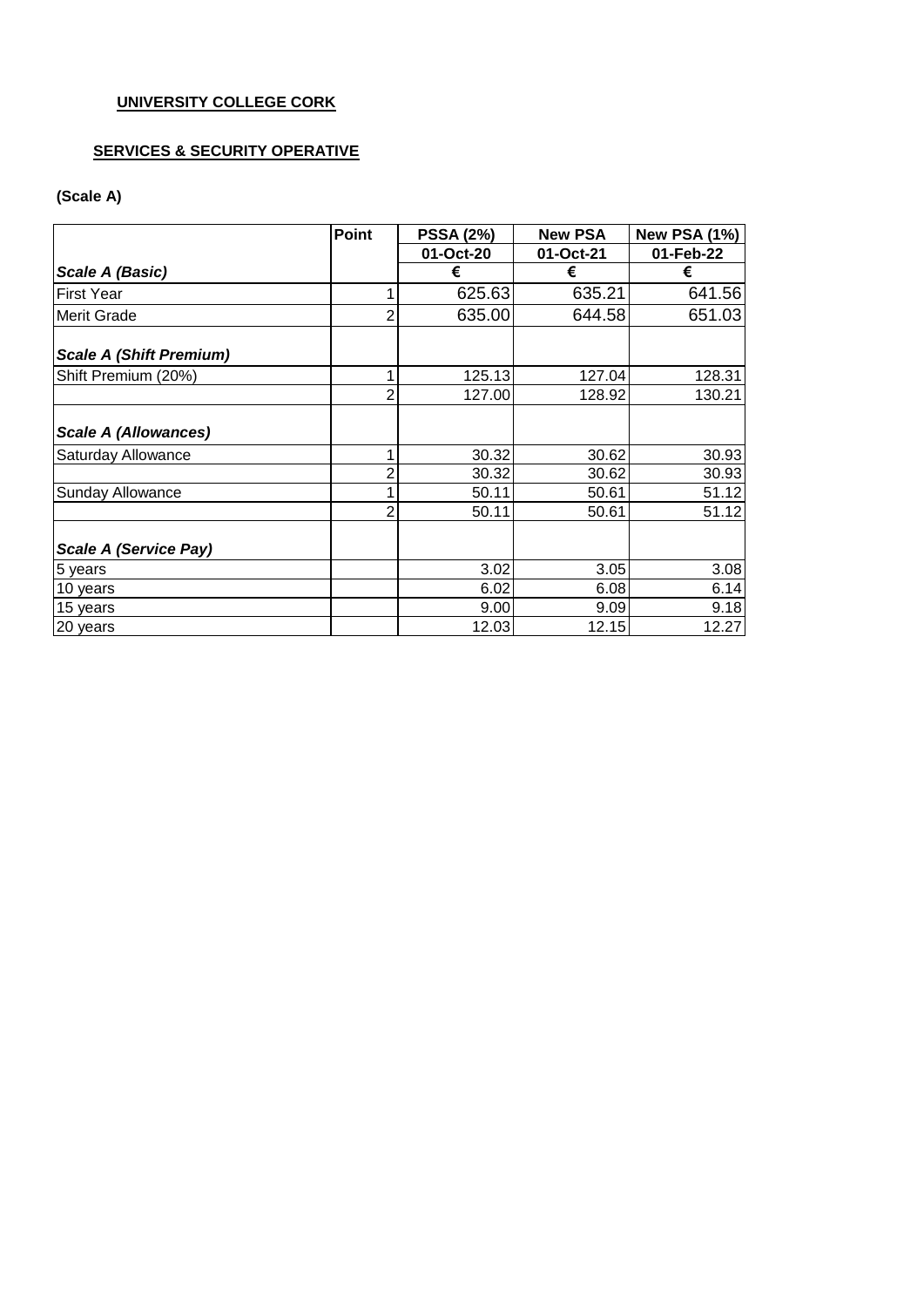### **SERVICES & SECURITY OPERATIVE**

|                                | <b>Point</b>   | <b>PSSA (2%)</b> | <b>New PSA</b> | New PSA (1%) |
|--------------------------------|----------------|------------------|----------------|--------------|
|                                |                | 01-Oct-20        | 01-Oct-21      | 01-Feb-22    |
| Scale B (Basic)                |                | €                | €              | €            |
|                                | 1              | 592.02           | 601.60         | 607.62       |
|                                | $\overline{2}$ | 604.00           | 613.58         | 619.71       |
|                                | $\overline{3}$ | 645.79           | 655.37         | 661.93       |
|                                | 4              | 652.57           | 662.15         | 668.78       |
| <b>Scale B (Shift Premium)</b> |                |                  |                |              |
| Shift Premium (20%)            | 1              | 118.40           | 120.32         | 121.52       |
|                                | $\overline{2}$ | 120.80           | 122.72         | 123.94       |
|                                | $\overline{3}$ | 129.16           | 131.07         | 132.39       |
|                                | 4              | 130.51           | 132.43         | 133.76       |
| <b>Scale B (Allowances)</b>    |                |                  |                |              |
| Saturday Allowance             | 1              | 31.92            | 32.23          | 32.56        |
|                                | $\overline{c}$ | 31.92            | 32.23          | 32.56        |
|                                | $\overline{3}$ | 31.92            | 32.23          | 32.56        |
|                                | 4              | 31.92            | 32.23          | 32.56        |
| <b>Sunday Allowance</b>        | 1              | 52.75            | 53.27          | 53.81        |
|                                | $\overline{c}$ | 52.75            | 53.27          | 53.81        |
|                                | $\overline{3}$ | 52.75            | 53.27          | 53.81        |
|                                | 4              | 52.75            | 53.27          | 53.81        |
| <b>Scale B (Service Pay)</b>   |                |                  |                |              |
| 5 years                        |                | 3.02             | 3.05           | 3.08         |
| 10 years                       |                | 6.02             | 6.08           | 6.14         |
| 15 years                       |                | 9.00             | 9.09           | 9.18         |
| 20 years                       |                | 12.03            | 12.15          | 12.27        |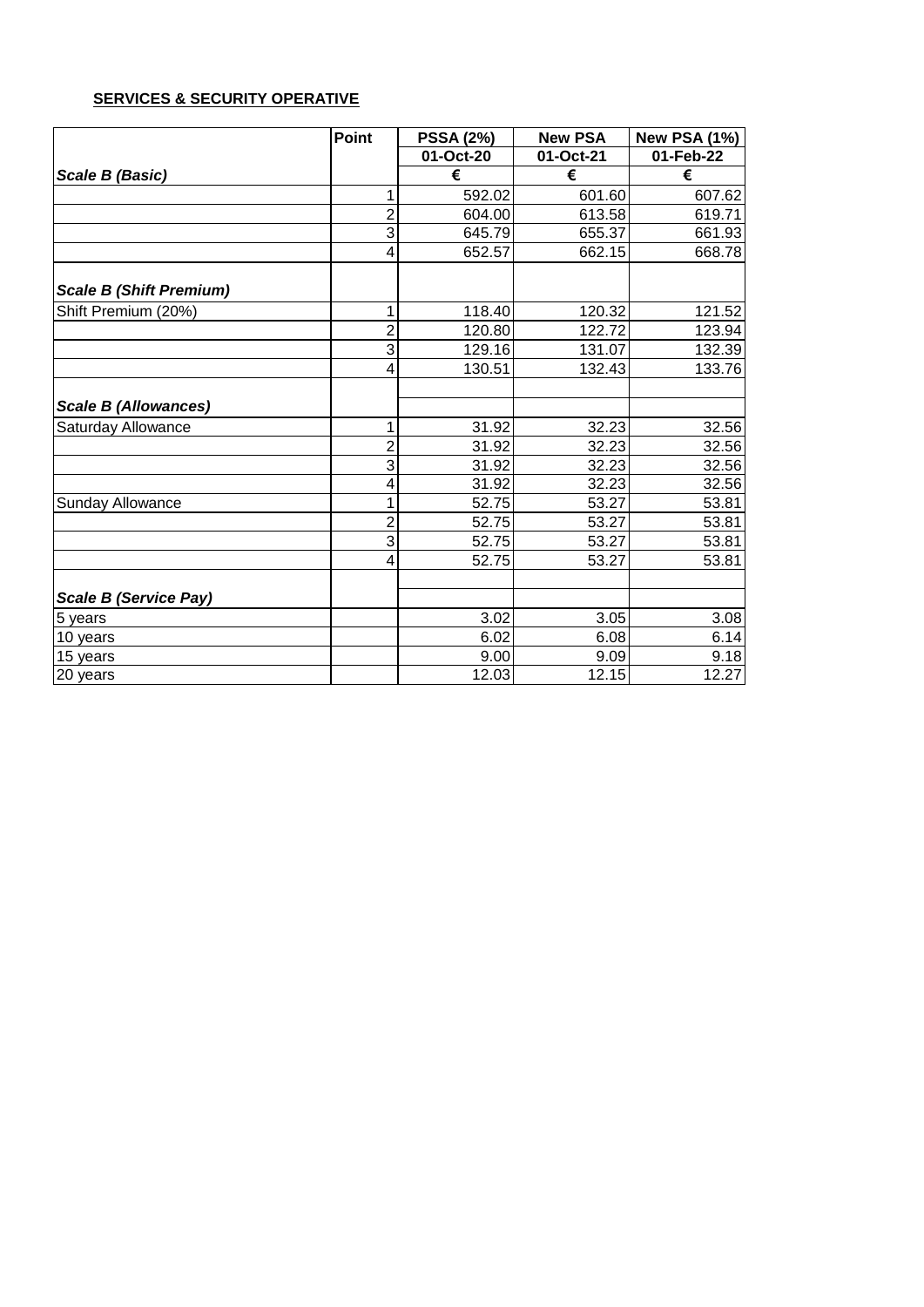## **General Operative - (Personal)**

| (Scale A)              | <b>PSSA (2%)</b> | <b>New PSA</b> | <b>New PSA (1%)</b> |  |
|------------------------|------------------|----------------|---------------------|--|
|                        | 01-Oct-20        | 01-Oct-21      | 01-Feb-22           |  |
|                        | €                | €              | €                   |  |
|                        |                  |                |                     |  |
|                        |                  |                |                     |  |
| Rate                   | 694.78           | 704.36         | 711.41              |  |
| Foreman(Personal) -15% | 104.22           | 105.65         | 106.71              |  |
|                        |                  |                |                     |  |
|                        |                  |                |                     |  |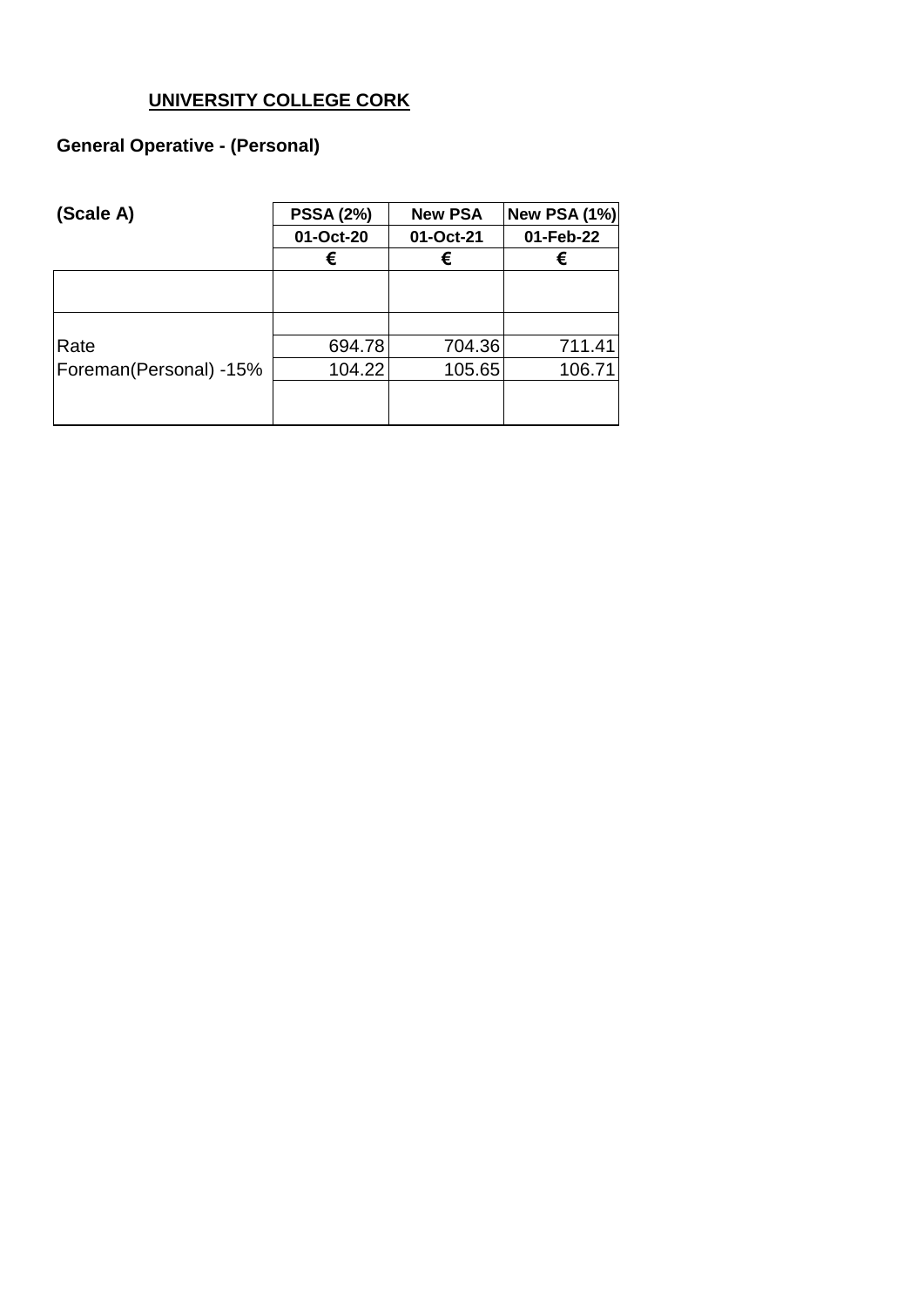#### **GENERAL OPERATIVE STANDARD**

### **(Scale A)**

|                                           | <b>PSSA (2%)</b> | <b>New PSA</b> | <b>New PSA (1%)</b> |
|-------------------------------------------|------------------|----------------|---------------------|
|                                           | 01-Oct-20        | 01-Oct-21      | 01-Feb-22           |
|                                           | €                | €              | €                   |
| On Recruitment                            | 643.89           | 653.47         | 660.01              |
|                                           |                  |                |                     |
| After 1/2 year                            | 646.62           | 656.20         | 662.76              |
| After 1 <sup>1</sup> / <sub>2</sub> years | 647.98           | 657.56         | 664.13              |
| After 2 <sup>1/2</sup> years              | 649.30           | 658.88         | 665.47              |
| After 3 <sup>1/2</sup> years              | 650.70           | 660.28         | 666.88              |
| After 41/ <sub>2</sub> years              | 653.39           | 662.97         | 669.60              |
| After 5 <sup>1/2</sup> years              | 654.75           | 664.33         | 670.98              |
| After 61/ <sub>2</sub> years              | 654.76           | 664.34         | 670.98              |
| After 7 <sup>1/2</sup> years              | 654.76           | 664.34         | 670.98              |
| After 81/ <sub>2</sub> years              | 656.52           | 666.10         | 672.76              |
| After 91/ <sub>2</sub> years              | 657.85           | 667.43         | 674.11              |
|                                           |                  |                |                     |

#### **GENERAL OPERATIVE STANDARD**

#### **(Scale B)**

|                                            | <b>PSSA (2%)</b> | <b>New PSA</b> | <b>New PSA (1%)</b> |
|--------------------------------------------|------------------|----------------|---------------------|
|                                            | 01-Oct-20        | 01-Oct-21      | 01-Feb-22           |
|                                            | €                | €              | €                   |
| On Recruitment                             | 607.73           | 617.31         | 623.48              |
|                                            |                  |                |                     |
| After 1/2 year                             | 617.26           | 626.84         | 633.11              |
| After 11/2 years                           | 663.21           | 672.79         | 679.51              |
| After 21/ <sub>2</sub> years               | 665.39           | 674.97         | 681.72              |
| After 31/ <sub>2</sub> years               | 665.90           | 675.48         | 682.24              |
| After 41/2 years                           | 667.25           | 676.83         | 683.60              |
| After 51/2 years                           | 669.95           | 679.53         | 686.32              |
| After 61/ <sub>2</sub> years               | 672.63           | 682.21         | 689.03              |
| After 71/2 years                           | 673.97           | 683.55         | 690.39              |
| After 81/ <sub>2</sub> years               | 676.66           | 686.24         | 693.10              |
| After 91/ <sub>2</sub> years               | 677.98           | 687.56         | 694.43              |
| After 10 <sup>1</sup> / <sub>2</sub> years | 682.02           | 691.60         | 698.52              |
| After 111/2 years                          | 684.73           | 694.31         | 701.25              |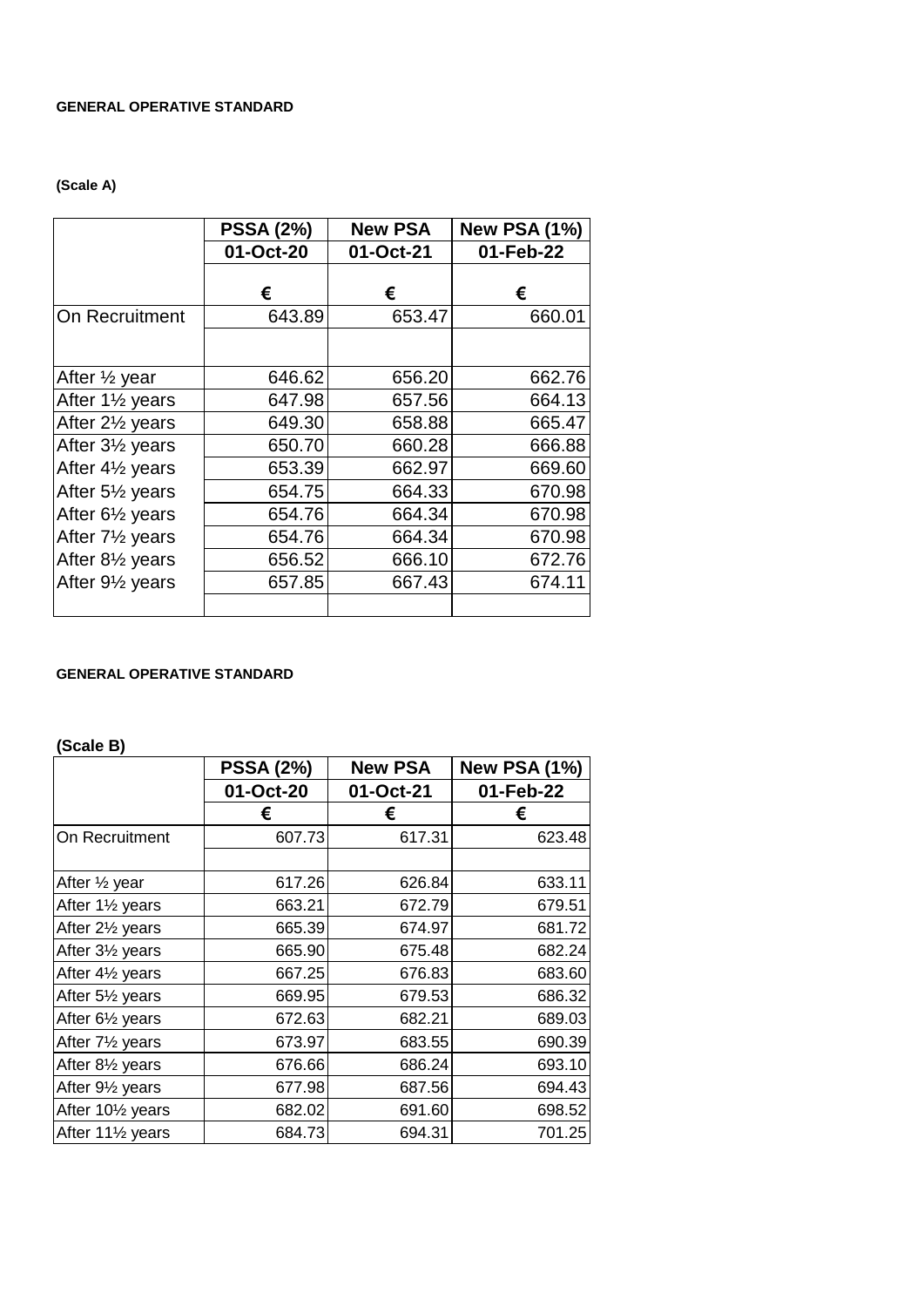## **CRAFTPERSONS**

## **(Scale A)**

|                              | <b>PSSA (2%)</b> | <b>New PSA</b> | <b>New PSA (1%)</b> |
|------------------------------|------------------|----------------|---------------------|
|                              | 01-Oct-20        | 01-Oct-21      | 01-Feb-22           |
|                              | €                | €              | €                   |
| On Recruitment               | 727.15           | 736.73         | 744.10              |
| After $\frac{1}{2}$ year     | 735.24           | 744.82         | 752.27              |
| After 11/2 years             | 739.17           | 748.75         | 756.24              |
| After 21/ <sub>2</sub> years | 743.48           | 753.06         | 760.59              |
| After 31/2 years             | 747.53           | 757.11         | 764.68              |
| After 41/ <sub>2</sub> years | 749.70           | 759.28         | 766.87              |
| After 51/ <sub>2</sub> years | 751.71           | 761.29         | 768.90              |
| After 61/ <sub>2</sub> years | 753.83           | 763.41         | 771.05              |
| After 71/ <sub>2</sub> years | 755.96           | 765.54         | 773.20              |
| After 81/2 years             | 759.26           | 768.84         | 776.53              |
| After 91/ <sub>2</sub> years | 761.83           | 771.41         | 779.12              |
| After 101/2 years            | 768.03           | 777.61         | 785.39              |

|                             | <b>PSSA (2%)</b>   | <b>New PSA</b> | <b>New PSA (1%)</b> |
|-----------------------------|--------------------|----------------|---------------------|
|                             | 01-Oct-20          | 01-Oct-21      | 01-Feb-22           |
|                             |                    |                |                     |
| <b>Foreman Crafts (15%)</b> | 115.21             | 116.64         | 117.81              |
|                             | <b>Restoration</b> |                |                     |
| <b>Standby Allowance</b>    | 39.78              | 40.18          | 40.58               |

 $\equiv$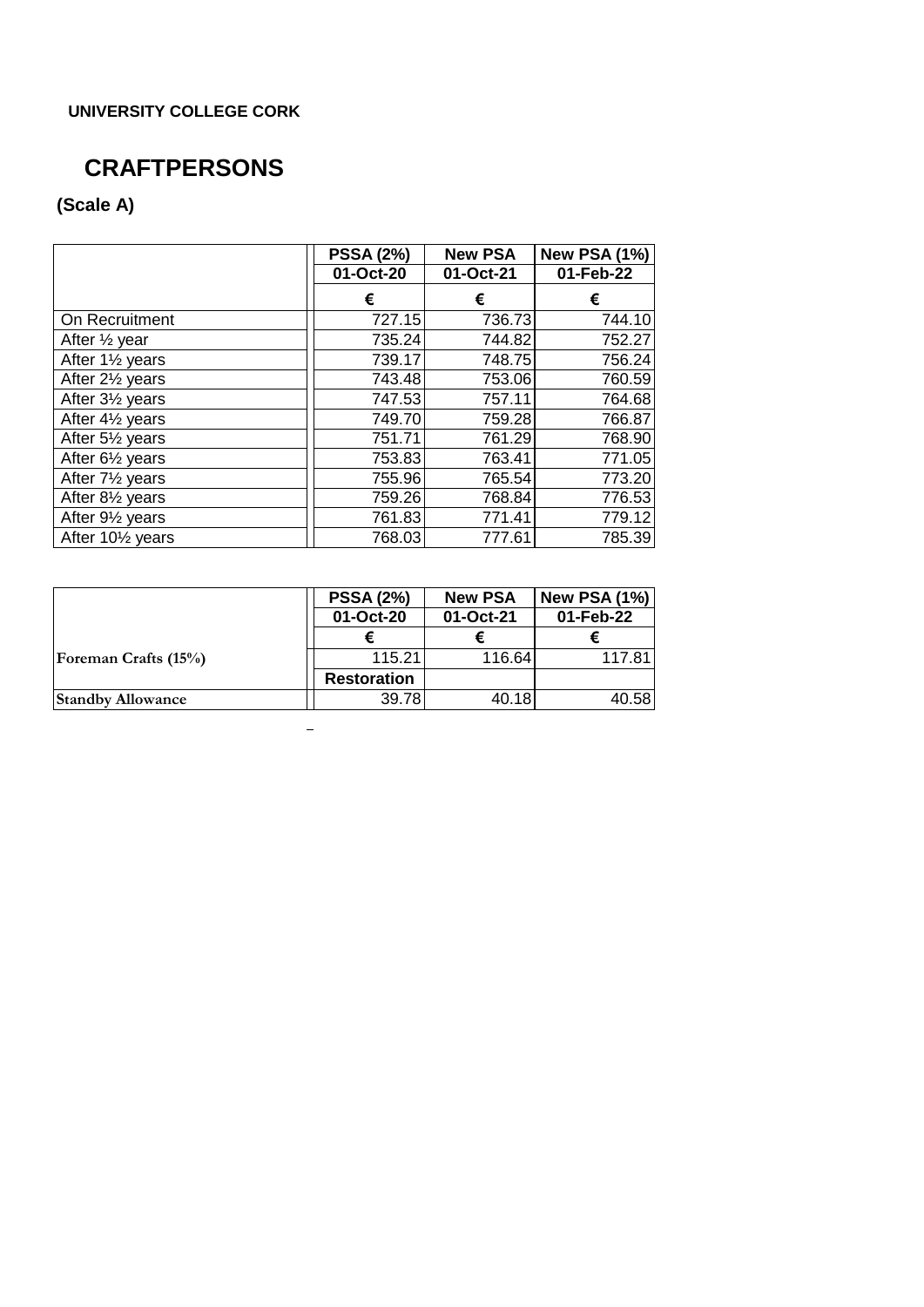## **CRAFTPERSONS**

## **(Scale B)**

|                               | <b>PSSA (2%)</b> | <b>New PSA</b> | <b>New PSA (1%)</b> |
|-------------------------------|------------------|----------------|---------------------|
|                               | 01-Oct-20        | 01-Oct-21      | 01-Feb-22           |
|                               | €                | €              | €                   |
| On Recruitment                | 682.20           | 691.78         | 698.70              |
| After $\frac{1}{2}$ year      | 705.24           | 714.82         | 721.96              |
| After 11/2 years              | 755.74           | 765.32         | 772.98              |
| After 21/ <sub>2</sub> years  | 764.29           | 773.87         | 781.61              |
| After 31/2 years              | 768.43           | 778.01         | 785.79              |
| After 41/2 years              | 772.98           | 782.56         | 790.39              |
| After 51/2 years              | 777.24           | 786.82         | 794.69              |
| After $6\frac{1}{2}$ years    | 779.51           | 789.09         | 796.98              |
| After 71/2 years              | 781.67           | 791.25         | 799.16              |
| After 81/2 years              | 783.87           | 793.45         | 801.38              |
| After 91/ <sub>2</sub> years  | 786.08           | 795.66         | 803.62              |
| After 101/2 years             | 789.59           | 799.17         | 807.16              |
| After 111/2 years             | 792.28           | 801.86         | 809.88              |
| After 121/ <sub>2</sub> years | 798.81           | 808.39         | 816.48              |

|                             | <b>PSSA (2%)</b>   | <b>New PSA</b> | <b>New PSA (1%)</b> |
|-----------------------------|--------------------|----------------|---------------------|
|                             | 01-Oct-20          | 01-Oct-21      | 01-Feb-22           |
|                             |                    |                |                     |
| <b>Foreman Crafts (15%)</b> | 119.82             | 121.26         | 122.47              |
|                             | <b>Restoration</b> |                |                     |
| <b>Standby Allowance</b>    | 41.87              | 42.29          | 42.71               |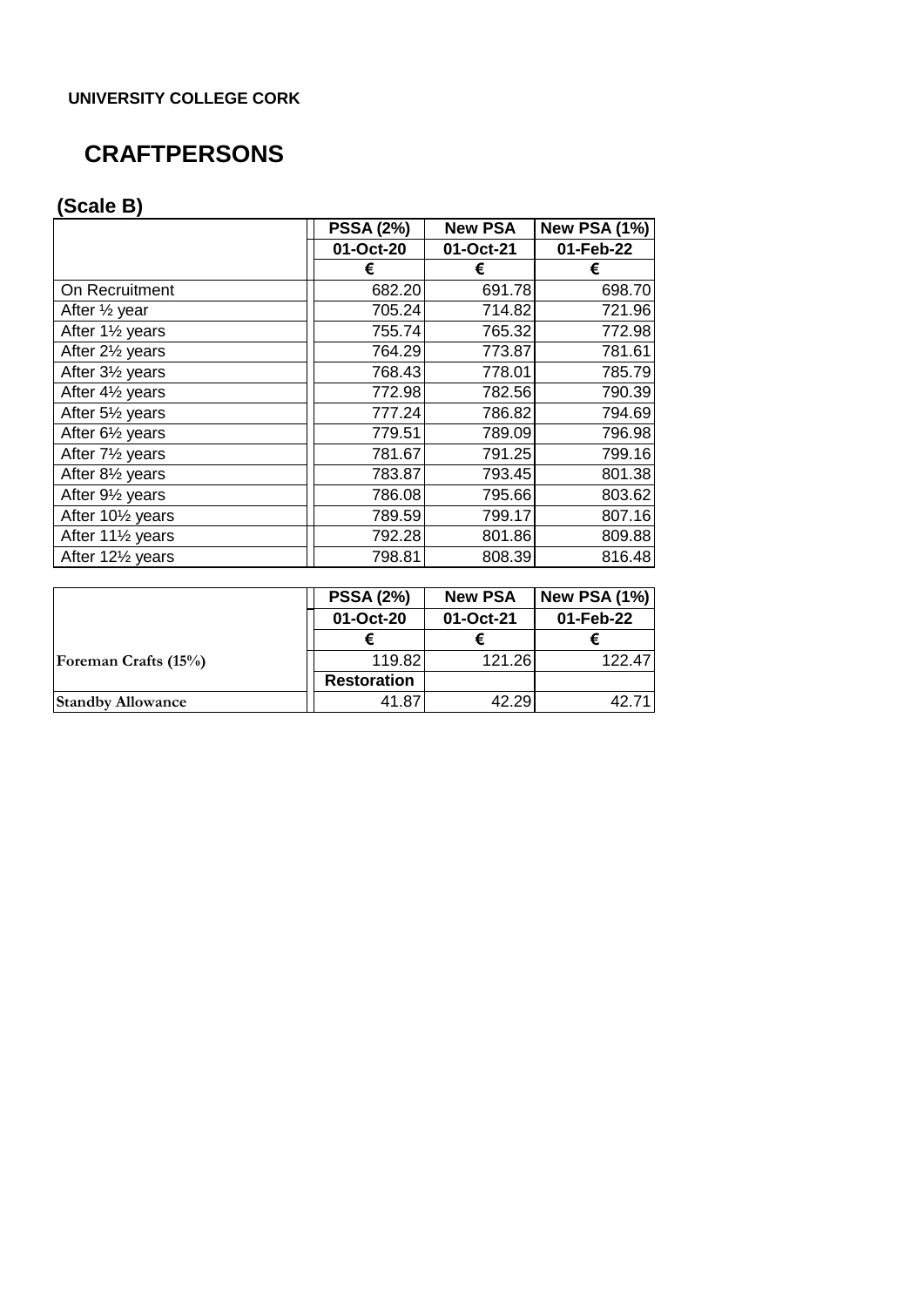#### **UNIVERSITY COLLEGE CORK Student Counsellor**

|                                                 |              |                | <b>FEMPI Rest.</b> | <b>New PSA</b> | <b>New PSA (1%)</b> |
|-------------------------------------------------|--------------|----------------|--------------------|----------------|---------------------|
|                                                 |              |                | 01-Jul-21          | 01-Oct-21      | 01-Feb-22           |
|                                                 | <b>Scale</b> |                | €                  | €              | €                   |
| <b>Student Counsellor</b>                       | A            |                | 55,392             | 55,946         | 56,506              |
|                                                 |              | $\overline{2}$ | 57,747             | 58,324         | 58,907              |
|                                                 |              | 3              | 60,088             | 60,689         | 61,295              |
|                                                 |              | 4              | 62,408             | 63,032         | 63,663              |
|                                                 |              | 5              | 65,331             | 65,984         | 66,644              |
|                                                 |              | 6              | 69,778             | 70,475         | 71,180              |
|                                                 |              | $\overline{7}$ | 73,462             | 73,462         | 74,196              |
|                                                 |              | 8              | 77,618             | 77,618         | 78,394              |
|                                                 |              | 9              | 81,001             | 81,001         | 81,811              |
| <b>Long Service Increment 1</b>                 |              |                |                    |                |                     |
| (Pay after 3 years on Point 9)                  |              | 10             | 83,617             | 83,617         | 84,453              |
| <b>Long Service Increment 2</b>                 |              |                |                    |                |                     |
| (Pay after 3 years on Long Service Increment 1) |              | 11             | 86,232             | 86,232         | 87,095              |
|                                                 |              |                |                    |                |                     |
| <b>Student Counsellor</b>                       | B            | 1              | 52,496             | 53,021         | 53,551              |
|                                                 |              | $\overline{c}$ | 55,834             | 56,393         | 56,957              |
|                                                 |              | 3              | 58,211             | 58,793         | 59,381              |
|                                                 |              | 4              | 60,688             | 61,295         | 61,908              |
|                                                 |              | 5              | 63,153             | 63,784         | 64,422              |
|                                                 |              | 6              | 65,597             | 66,253         | 66,915              |
|                                                 |              | 7              | 68,672             | 69,358         | 70,052              |
|                                                 |              | 8              | 73,011             | 73,011         | 73,741              |
|                                                 |              | 9              | 77,328             | 77,328         | 78,101              |
| LSI 1 prior to creation of merged scale         |              | 10             | 81,703             | 81,703         | 82,520              |
| LSI 2 prior to creation of merged scale         |              | 11             | 85,265             | 85,265         | 86,117              |
| <b>Long Service Increment 1</b>                 |              |                |                    |                |                     |
| (Pay after 3 years on Point 12)                 |              | 12             | 88,018             | 88,018         | 88,898              |
| <b>Long Service Increment 2</b>                 |              |                |                    |                |                     |
| (Pay after 3 years on Long Service Increment 1) |              | 13             | 90,771             | 90,771         | 91,679              |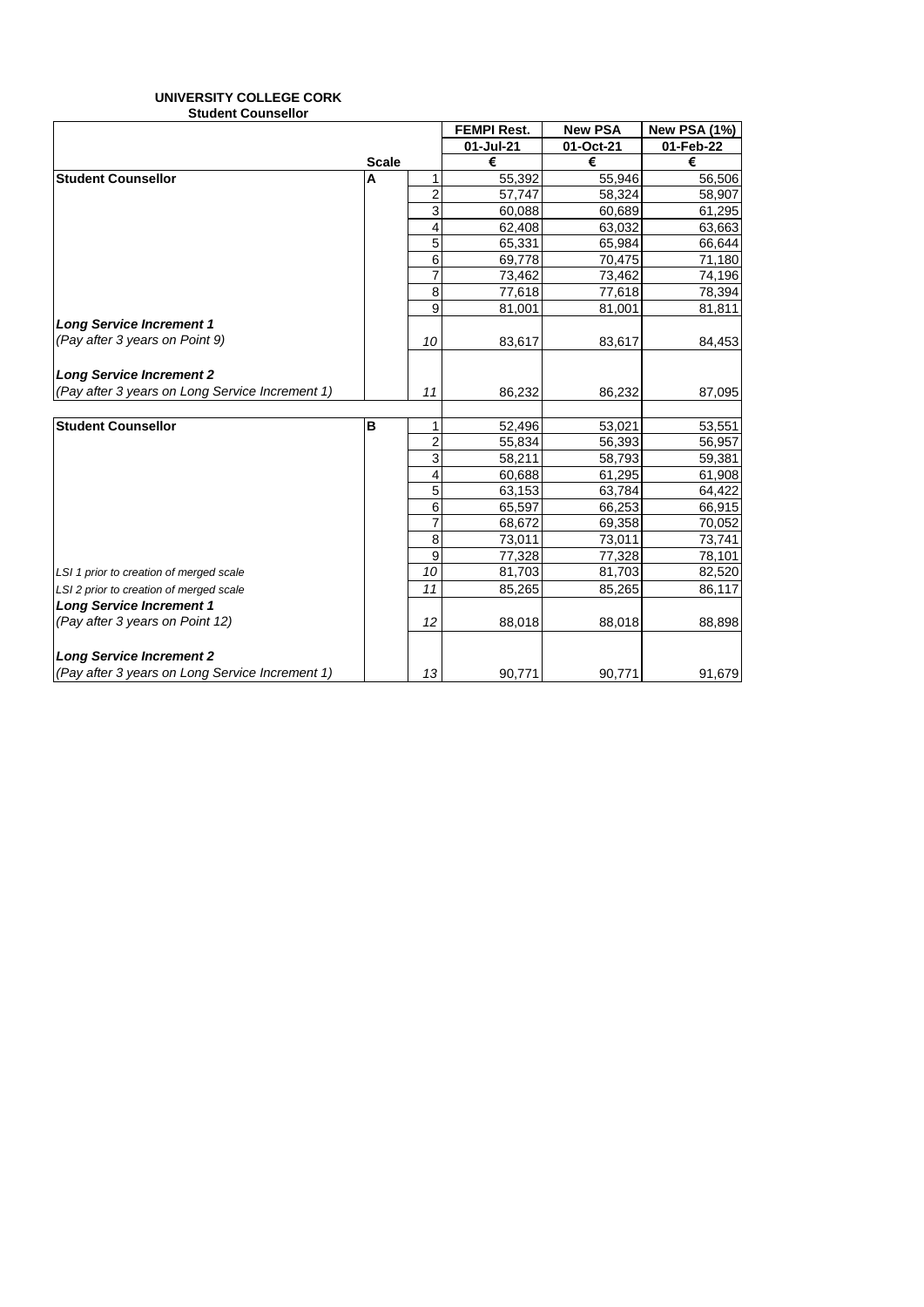#### **HOURLY OCCASIONAL RATES OF PAY**

#### **The Policy for Recruitment of Hourly Occasional Staff is detailed in Appendix I.**

|   | <b>Categories of Hourly Occasional Staff</b>           |                                  |                           |                           |                                   |
|---|--------------------------------------------------------|----------------------------------|---------------------------|---------------------------|-----------------------------------|
|   |                                                        | <b>New PSA (1%)</b><br>01-Oct-21 | Min. Wage SI<br>01-Jan-22 | New PSA (1%)<br>01-Feb-22 |                                   |
|   |                                                        | €                                | €                         | €                         |                                   |
| Α | <b>Tutor/Demonstrator:</b>                             |                                  |                           |                           |                                   |
|   | Undergraduate Tutor and/or Demonstrator                | 12.51                            |                           |                           | 12.64 per hour                    |
|   | LSI after two years on point 1                         | 13.84                            |                           |                           | 13.98 per hour                    |
|   | Postgraduate Tutor and/or Demonstrator                 |                                  |                           | 0.00                      |                                   |
|   | Demonstrating                                          | 18.00                            |                           |                           | 18.18 per demonstrating hour      |
|   | LSI after two years on point 1                         | 19.93                            |                           |                           | 20.13 per demonstrating hour      |
|   | <b>Tutorial Work</b>                                   | 24.05                            |                           |                           | 24.29 per tutorial hour           |
|   | LSI after two years on point 1                         | 26.66                            |                           |                           | 26.92 per tutorial hour           |
|   | Senior Demonstrator                                    | 15,772.85                        |                           |                           | 15,930.58 per annum               |
|   | LSI after two years on point 1                         | 17,406.58                        |                           |                           | 17,580.64 per annum               |
|   | Senior Medical Demonstrator (Registered Students only) | 26,908.67                        |                           |                           | 27,177.75 per annum               |
|   | LSI after two years on point 1                         | 29,779.70                        |                           |                           | 30,077.50 per annum               |
|   | Non-Registered Tutor and/or Demonstrator               | 23.20                            |                           |                           | 23.44 per practical hour          |
|   | LSI after two years on point 1                         | 25.73                            |                           |                           | 25.98 per practical hour          |
|   |                                                        | 38.17                            |                           |                           | 38.56 per tutorial hour           |
|   | LSI after two years on point 1                         | 42.35                            |                           |                           | 42.78 per tutorial hour           |
|   | Foreign Language Demonstrator                          | 1,628.94                         |                           |                           | 1,645.23 per month (for 8 months) |
|   | LSI after two years on point 1                         | 1,800.03                         |                           |                           | 1,818.04 per month (for 8 months) |
| B | <b>Hourly Occasional Assistant Lecturer</b>            | 44.34                            |                           |                           | 44.79 per lecture hour            |
|   | LSI after two years on point 1                         | 49.21                            |                           |                           | 49.70 per lecture hour            |
|   |                                                        | 38.17                            |                           |                           | 38.56 per tutorial hour           |
|   | LSI after two years on point 1                         | 42.35                            |                           |                           | 42.78 per tutorial hour           |
|   |                                                        | 23.20                            |                           |                           | 23.44 per practical hour          |
|   | LSI after two years on point 1                         | 25.73                            |                           |                           | 25.98 per practical hour          |
| C | Hourly Occasional Evening Lecturer* (See Note 3 below) | 60.50                            |                           |                           | 61.11 per lecture hour            |
|   | LSI after two years on point 1                         | 67.16                            |                           |                           | 67.83 per lecture hour            |
| D | <b>Visiting/Guest Lecturer</b>                         | 77.48                            |                           |                           | 78.26 per lecture hour            |
|   | LSI after two years on point 1                         | 86.03                            |                           |                           | 86.89 per lecture hour            |
|   |                                                        | 38.17                            |                           |                           | 38.56 per tutorial hour           |
|   | LSI after two years on point 1                         | 42.35                            |                           |                           | 42.78 per tutorial hour           |
| E | Hourly Occasional Supervisors (Education Dept.)        | 56.11                            |                           |                           | 56.67 per supervision             |
|   | LSI after two years on point 1                         | 62.28                            |                           |                           | 62.90 per supervision             |
| F | <b>Student Help:</b>                                   | 10.41                            | 10.50                     |                           | 10.61 per hour                    |
|   | LSI after two years on point 1                         | 10.41                            | 10.50                     |                           | 10.61 per hour                    |

**All Rates: Progression to point 2 on the scale will be after two years service on the first point**

**ANNUAL LEAVE: Please Note effective the start of the Academic Year (24th Sept '07) hourly rates are now exclusive of 8% annual leave entitlement. Please review Note 1 for further information.**

#### **Note 1**

**Payment of hourly occasional staff will be based on the basic rate of pay only, exclusive of 8% annual leave entitlement. Unused annual leave entitlement should be paid on termination of the contract and should be calculated on 8% of total earnings with a department. Earning figures are displayed on monthly Pay Reports issued by the Finance Department. In the month of payment of annual leave, please return 8% of total earnings on the monthly Timesheet, highlighting this as an Annual Leave Payment.** 

#### **Note 2**

**For payments processed as monthly salaries, the annual leave entitlement is calculated as per** *Note 1* **for hourly paid staff. For positions of Senior Demonstrator, Senior Medical Demonstrator, and Foreign Language Demonstrator, where annual salaries are pre-determined, annual leave entitlement must be taken within the term of the contract as paid time off.**

#### **Note 3**

**This rate is applicable to specific evening programmes delivered at evenings/weekends. Application of the rate is determined at Departmental/Discipline level.**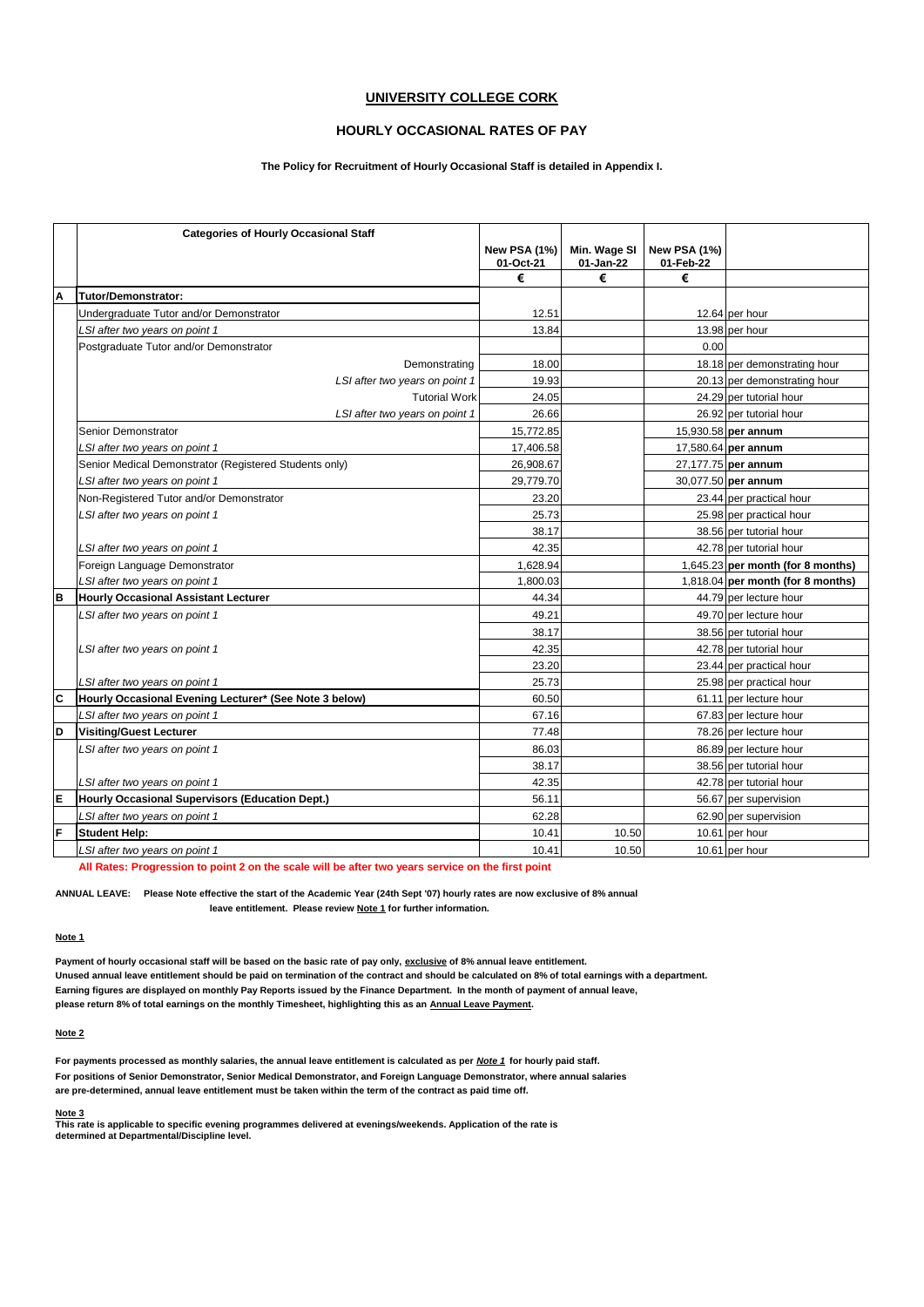#### **SESSIONAL RATES**

| Post                           | <b>PSSA (2%)</b> |           | New PSA (1%) New PSA (1%) |                           | <b>Comments</b> |
|--------------------------------|------------------|-----------|---------------------------|---------------------------|-----------------|
|                                | 01-Oct-20        | 01-Oct-21 | 01-Feb-22                 |                           |                 |
|                                |                  |           |                           |                           |                 |
| Student Health Doctor          | 196.65           | 198.61    |                           | $200.60$ per 3 hr session |                 |
| Student Health Nurse           | 98.73            | 99.72     |                           | 100.72 per 3 hr session   |                 |
| Physiotherapist                | 95.58            | 96.53     |                           | 97.50 per 3 hr session    |                 |
| <b>Consultant Psychiatrist</b> | 313.26           | 316.39    |                           | 319.55 per 3 hr session   |                 |
| Student Counsellor             | 49.76            | 50.26     |                           | 50.76 per hour            |                 |
|                                |                  |           |                           |                           |                 |

**ANNUAL LEAVE**: Please Note effective the start of the Academic Year (24th Sept '07) hourly rates are now exclusive of 8% annual leave entitlement. Please review Point 2 for further information.

#### **Notes:**

1. All the above rates are subject to increases under national wage agreements.

2. Payment of hourly occasional part-time staff will be based on the basic rate of pay only, exclusive of 8% annual leave entitlement. Unused annual leave entitlement should be paid on termination of the contract and should be calculated on 8% of total earnings with a department. Earning figures are displayed on monthly Pay Reports issued by the Finance Department. In the month of payment of annual leave,<br>please return 8% of total earnings on the monthly Timesheet, highlighting this as an *Annual L*